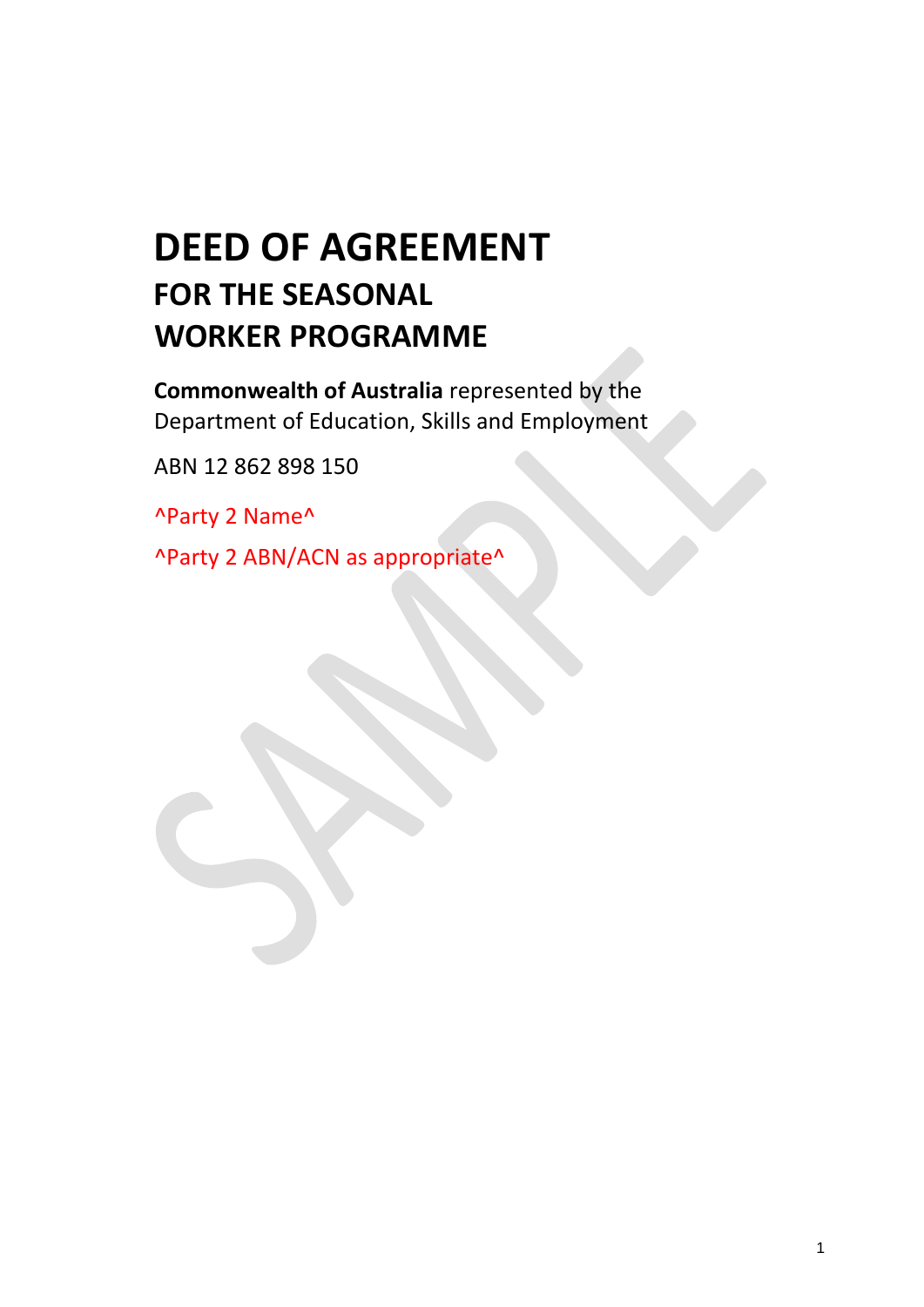## **Table of Contents**

| 1.  |  |
|-----|--|
| 2.  |  |
| 3.  |  |
| 4.  |  |
|     |  |
| 5.  |  |
| 6.  |  |
| 7.  |  |
| 8.  |  |
| 9.  |  |
| 10. |  |
| 11. |  |
| 12. |  |
| 13. |  |
| 14. |  |
| 15. |  |
| 16. |  |
| 17. |  |
| 18. |  |
| 19. |  |
|     |  |
| 20. |  |
| 21. |  |
| 22. |  |
| 23. |  |
| 24. |  |
| 25. |  |
| 26. |  |
| 27. |  |
| 28. |  |
| 29. |  |
| 30. |  |
| 31. |  |
| 32. |  |
| 33. |  |
| 34. |  |
| 35. |  |
|     |  |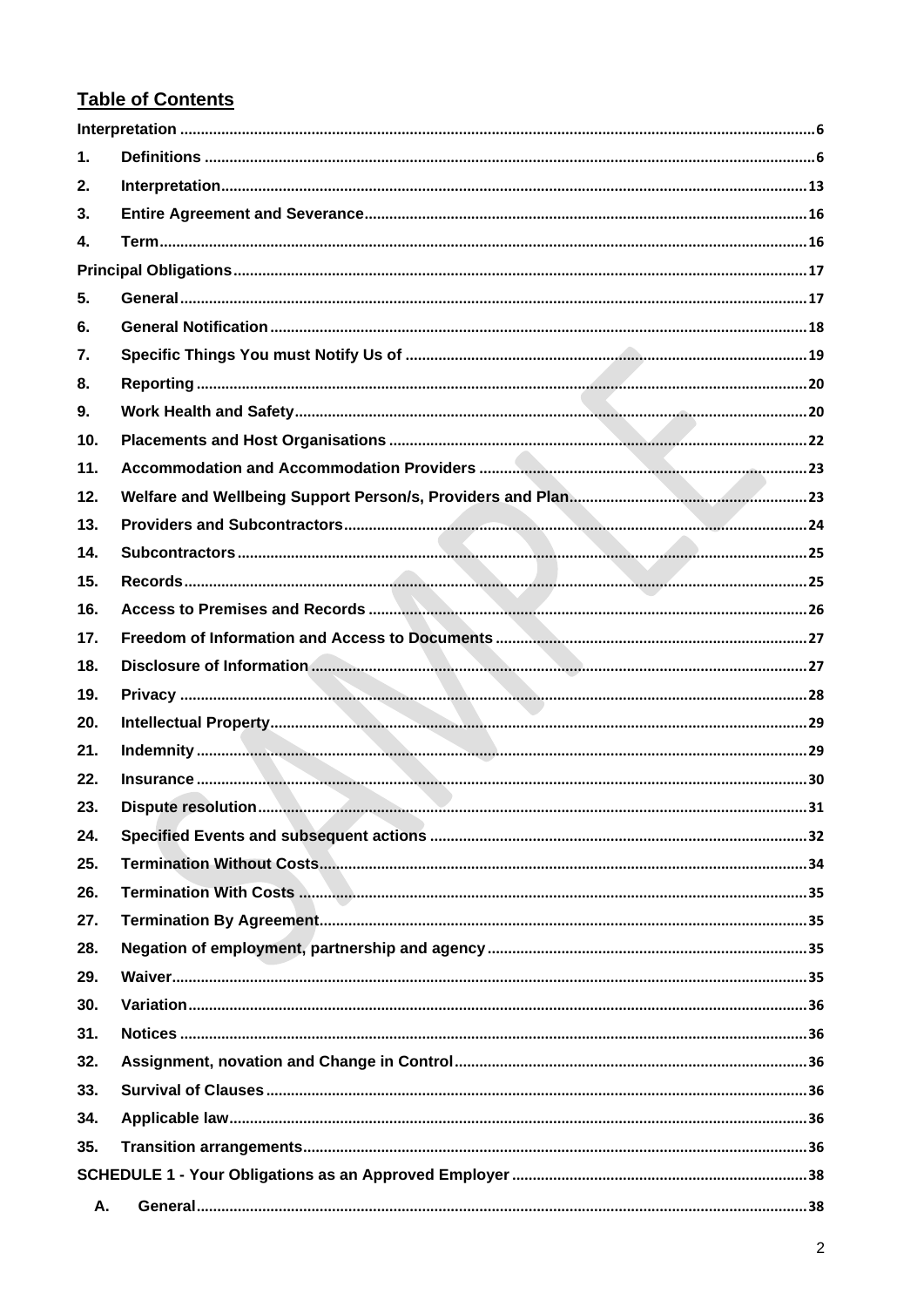| В. |  |
|----|--|
| C. |  |
| D. |  |
| Е. |  |
| F. |  |
| G. |  |
| Η. |  |
| I. |  |
| J. |  |
| Κ. |  |
| L. |  |
|    |  |
|    |  |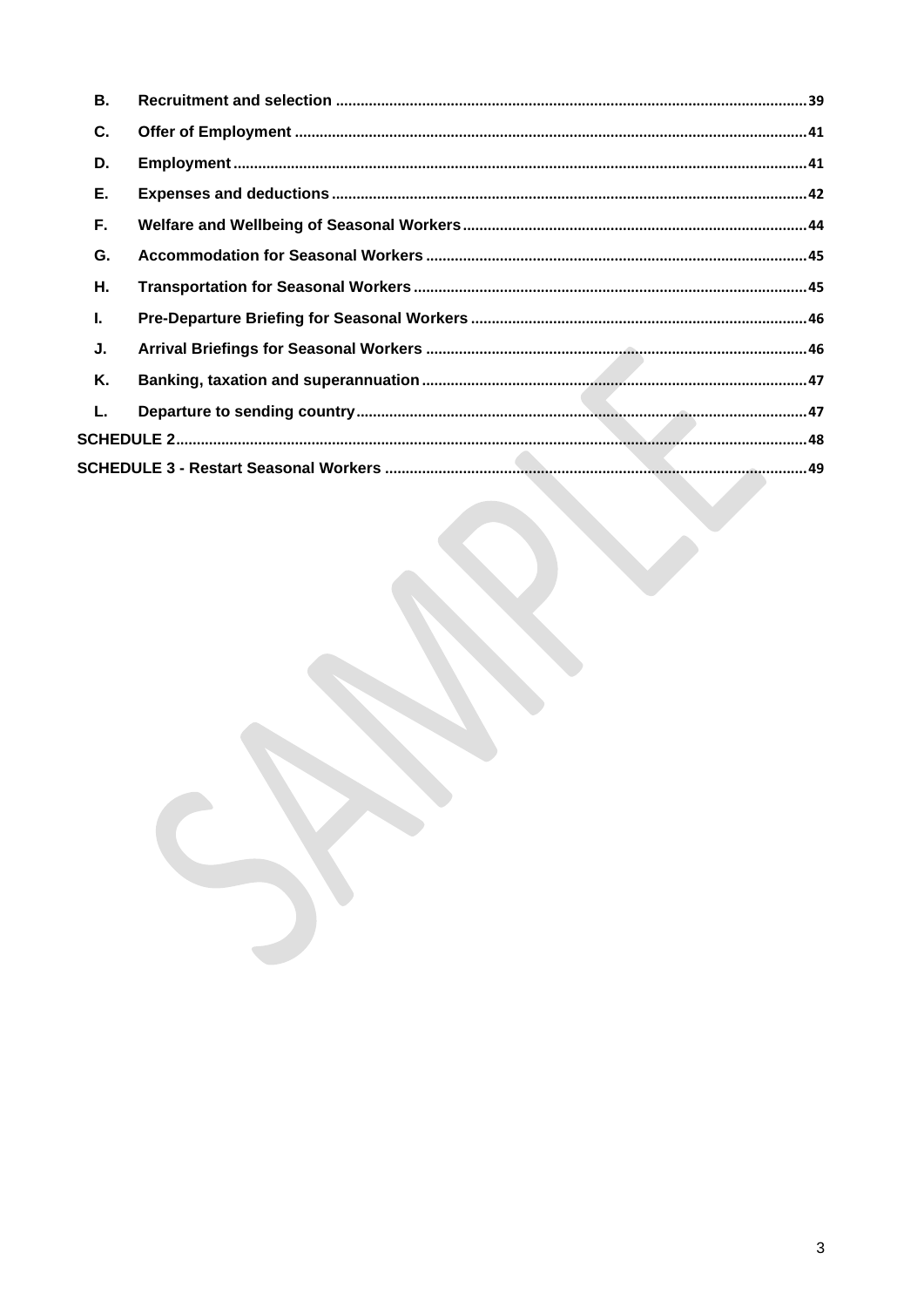#### **DEED OF AGREEMENT – SEASONAL WORKER PROGRAMME**

#### **Date**

This Deed is made on the Commencement Date.

#### **Parties**

This Deed is made between and binds the following Parties:

- <span id="page-3-0"></span>1. **Commonwealth of Australia ('Commonwealth', 'Us', 'We'** or **'Our')** represented by and acting through the Department of Education, Skills and Employment ABN 12 862 898 150 **('Department of Education, Skills and Employment')**
	- 2. **^ Insert Approved Employer Name^('You'** or **'Your'** or **'Your Organisation')** ^Insert Approved Employer ABN and ACN/ARBN if applicable^ ^Insert Approved Employer Address^

#### **Recitals**

Whereas:

- A. The Seasonal Worker Programme is a whole-of-government program led by the Department of Education, Skills and Employment. We manage the program in partnership with other Australian Government agencies including the Department of Foreign Affairs and Trade, the Department of Home Affairs and the Fair Work Ombudsman;
- B. The key objectives of the Seasonal Worker Programme are to contribute to the economic development of Pacific Island countries and Timor-Leste, and to offer a reliable, returning workforce to Australian employers who, despite their commitment to employing Australian job seekers, have an unmet demand for labour;
- C. Arrival of Seasonal Workers from overseas under the Seasonal Worker Programme was paused in March 2020 because of necessary COVID-19 pandemic international travel restrictions;
- D. It is proposed that the overseas recruitment of Seasonal Workers from Participating Countries will recommence in those States and Territories that opt-in to participate in the restart of the Seasonal Worker Programme, subject to those States and Territories agreeing that they have health and quarantine system capacity;
- E. Additional measures associated with the restart of overseas recruitment of Seasonal Workers under the Seasonal Worker Programme will be required to be observed by Approved Employers under the terms of the Deed. These include the introduction of health and other measures applying to any new recruitments due to the COVID-19 pandemic. These measures are adopted in order to protect the health and wellbeing of other Seasonal Workers and Australians;
- F. Seasonal Workers who are recruited while these additional measures apply will be Restart Seasonal Workers under this Deed, and Schedule 3 (in addition to the other provisions of this Deed) will apply to these Restart Seasonal Workers in accordance with clause 2.8. Seasonal Workers who are recruited when these additional measures do not apply will not be Restart Seasonal Workers, and Schedule 3 will not apply to those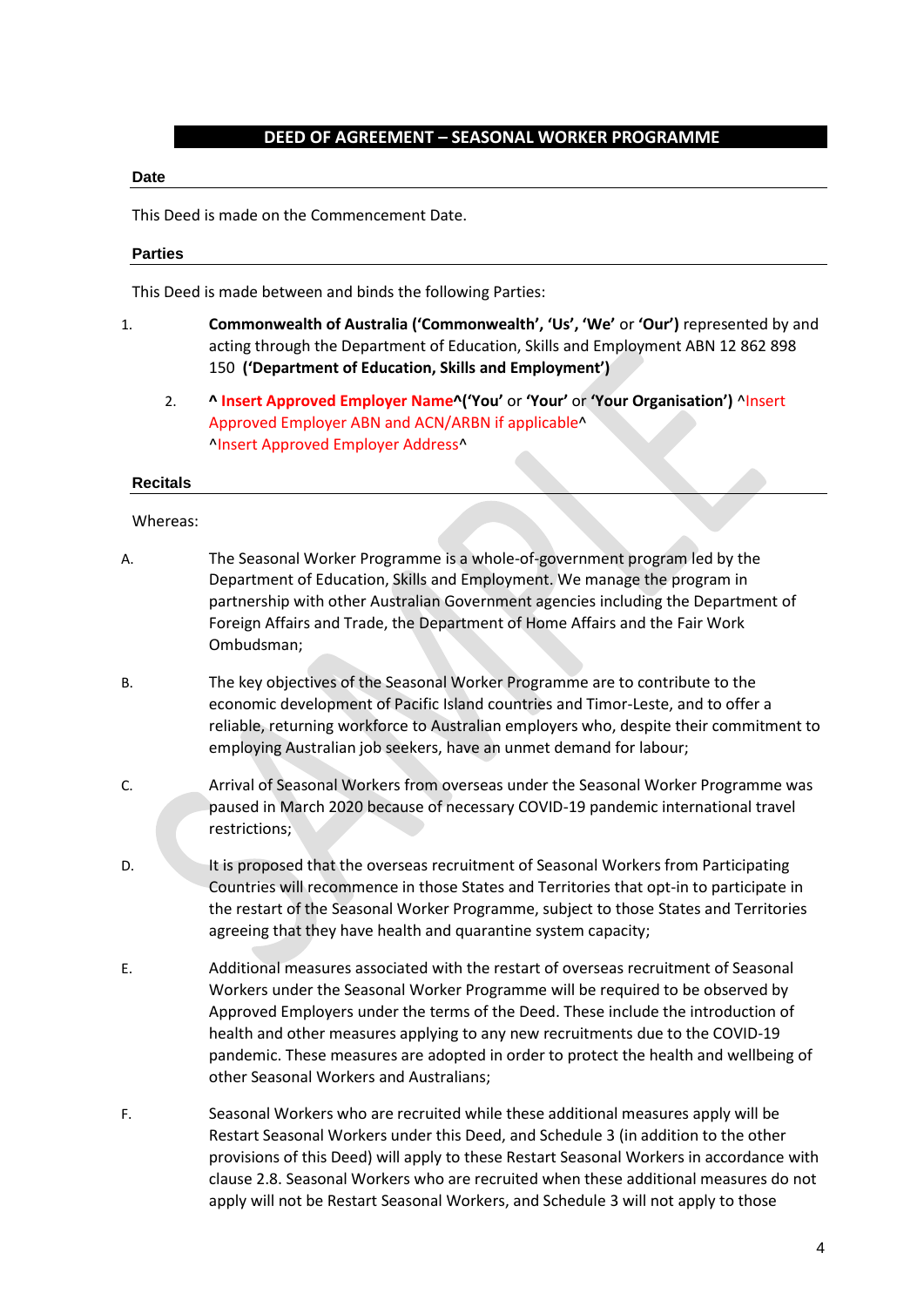Seasonal Workers. In respect of Seasonal Workers who are recruited when the additional measures do not apply, Schedule 1 (in addition to the other provisions of this Deed) will apply and shall not be read as having been amended by Schedule 3 in respect of those Seasonal Workers;

- G. You have applied to be an Approved Employer for the purposes of the Seasonal Worker Programme;
- H. In order to participate in the Seasonal Worker Programme, You must be approved as a Temporary Activities Sponsor by the Department of Home Affairs; and
- I. You agree to participate in the Seasonal Worker Programme as an Approved Employer, subject to the terms of this Deed.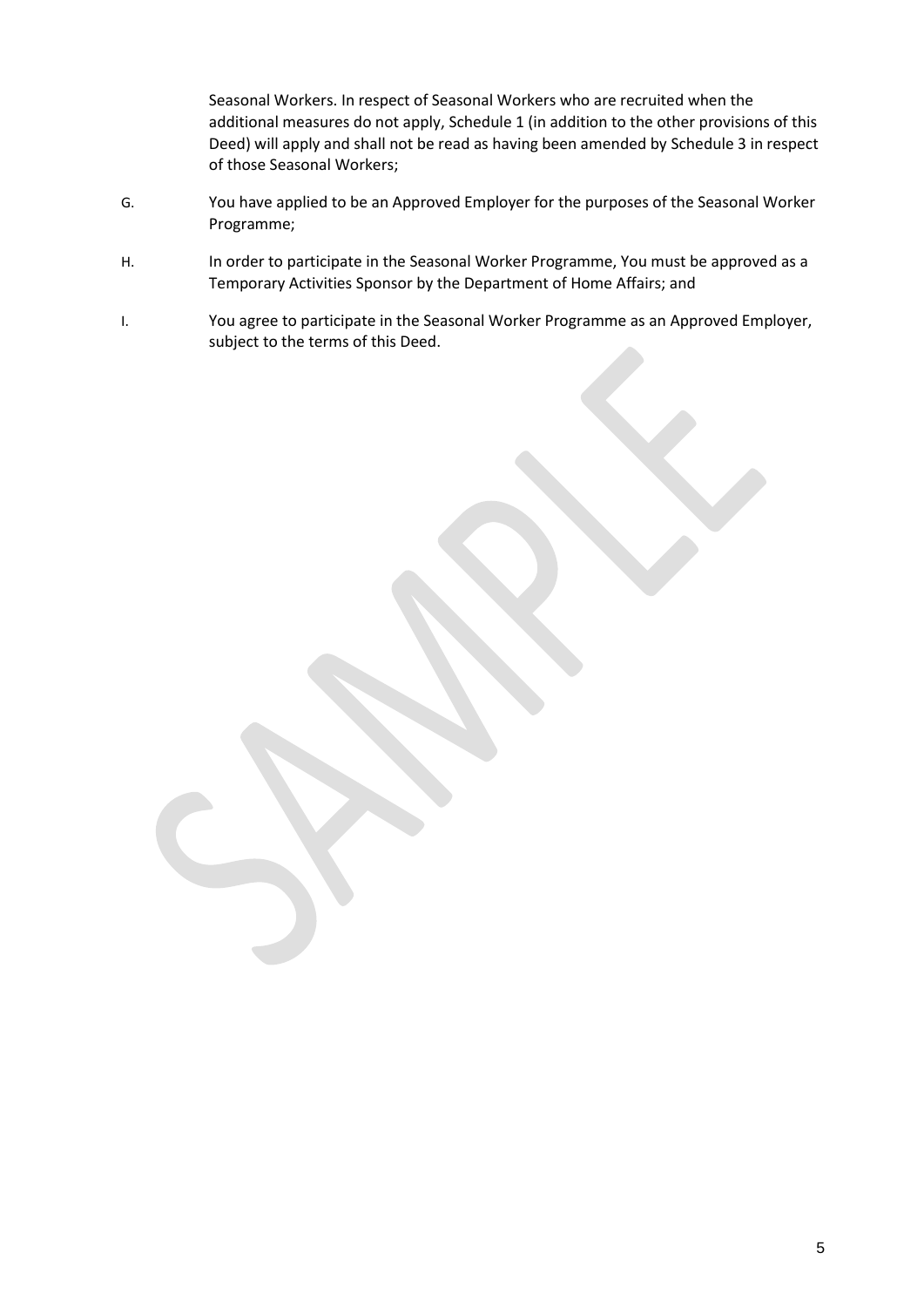#### **THIS DEED WITNESSES AND THE PARTIES AGREE:**

#### <span id="page-5-0"></span>**Interpretation**

#### <span id="page-5-1"></span>**1. Definitions**

1.1. In this Deed, unless the context indicates otherwise:

**Accommodation Arrangement** means any legally binding arrangement entered into by You with an Accommodation Provider in relation to the Seasonal Worker Programme.

**Accommodation Plan** means a plan for the accommodation of one or more Seasonal Workers as amended from time to time and completed in accordance with the Guidelines.

**Accommodation Provider** means any organisation providing accommodation for one or more Seasonal Workers under an Accommodation Arrangement.

**Alternative Approved Employer** means an organisation other than Your Organisation that is an Approved Employer for the purposes of the Seasonal Worker Programme, unless otherwise specified in Item M of Schedule 1 (as amended by Schedule 3).

**Approved Employer** means a party who is:

- i. approved by Us as an employer for the purposes of the Seasonal Worker Programme;
- ii. participating in the Seasonal Worker Programme by recruiting and employing Seasonal Workers subject to the terms of this Deed; and
- iii. approved as a Temporary Activities Sponsor by the Department of Home Affairs.

**Approved Recruitment** means a Recruitment Application in relation to the Seasonal Worker Programme which has been approved by Us under Item B of Schedule 1.

**Arrival Briefing** means the briefing given to Seasonal Workers following their arrival in Australia in accordance with Item J of Schedule 1 and the Guidelines.

**Auditor-General** means the officer appointed under section 7 of the *Auditor-General Act 1997* (Cth).

**Australian Federal Police** means the Australian Federal Police established under the *Australian Federal Police Act 1979* (Cth) and includes any other entity that may, from time to time, perform the functions of the Australian Federal Police.

**Australian Taxation Office** means the Commissioner of Taxation, the Second Commissioners of Taxation, their delegates, and the Australian Taxation Office established under the *Taxation Administration Act 1953* (Cth), including any other entity that may, from time to time, perform the functions of the Commissioner of Taxation, the Second Commissioners of Taxation, their delegates, and the Australian Taxation Office.

**Business Day** means in relation to the doing of any action in a place, any day other than a Saturday, Sunday or public holiday in the Australian Capital Territory.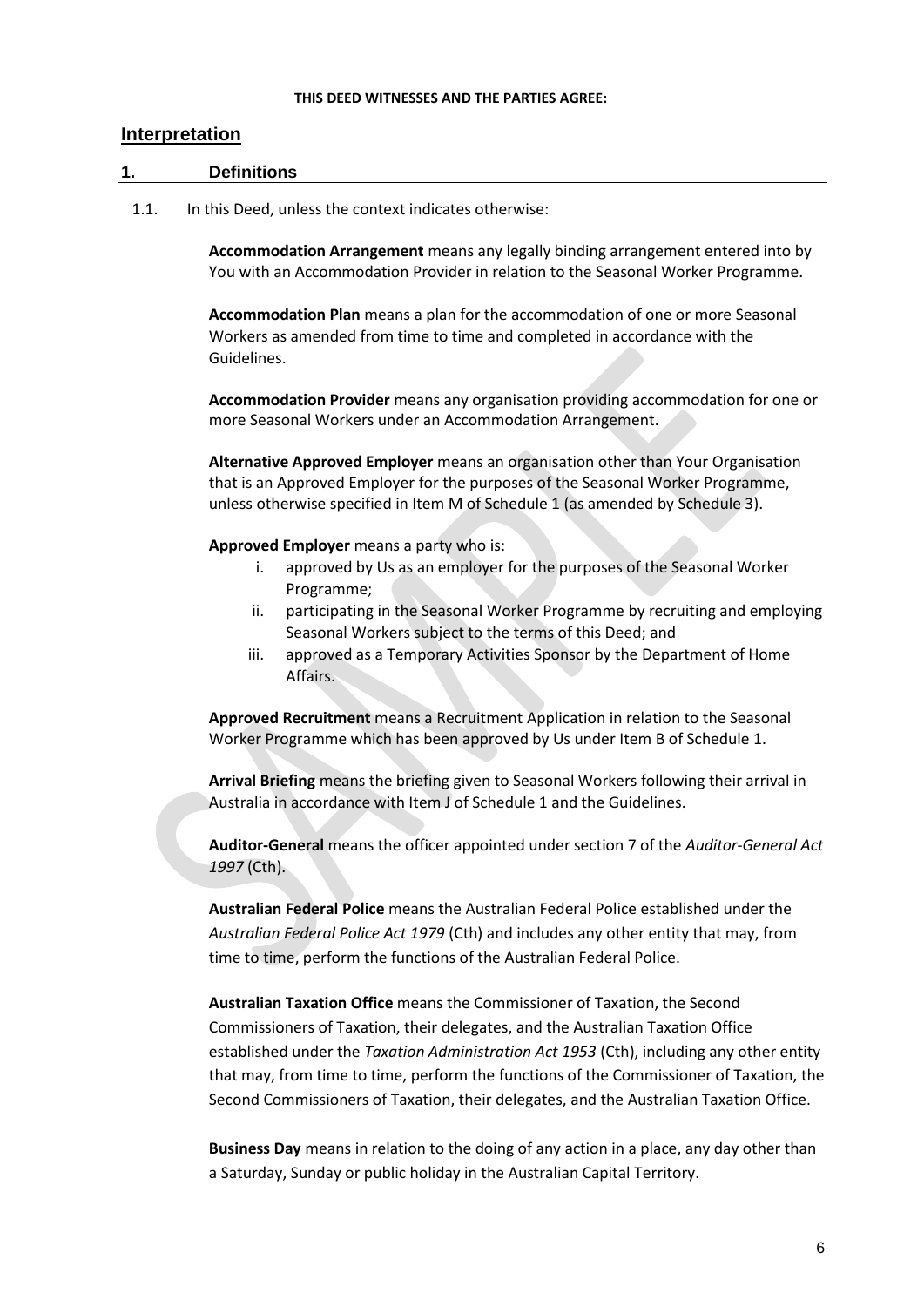**Calendar Day** means in relation to the doing of any action in a place, any day including a Saturday, Sunday or public holiday in the Australian Capital Territory.

#### **Change in Control** means:

- i. subject to paragraph (ii) below, in relation to a Corporation, a change in any of the following:
	- 1. Control of more than one half of the voting rights attaching to shares in the Corporation, whether due to one or a series of transactions occurring together or on different occasions;
	- 2. Control of more than one half of the issued share capital of the Corporation, whether due to one or a series of transactions occurring together or on different occasions, excluding any part of the issued share capital which carries no right to participate beyond receipt of an amount in the distribution of either profit or capital; or
	- 3. Control of more than one half of the voting rights attaching to membership of the Corporation, where the Corporation does not have any shareholders;
- ii. in relation to a Corporation which is owned or controlled by a trustee company, any change as set out in paragraph (i) above in relation to either that Corporation or its corporate trustee; or
- iii. in relation to a partnership:
	- 1. the sale or winding up or dissolution of the business by the partners;
	- 2. a change in any of the partners; or
	- 3. the retirement, death, removal or resignation of any of the partners.

#### **Commencement Date** means the later of:

- i. 1 January 2020; and
- ii. the date on which this Deed is executed by Us.

**Commissioner** has the same meaning given to that term section 6 of the *Privacy Act 1988* (Cth).

**Commonwealth** means the Commonwealth of Australia as constituted by the *Commonwealth of Australia Constitution Act 1900* (Cth).

#### **Completion Date** means:

- i. subject to paragraph ii, the day after the later of the following:
	- 1. 31 March 2023; or
	- 2. the expiry of an extension agreed under clause 4; or
- ii. the day after the day on which this Deed is terminated, including by agreement.

**Control** has the meaning given to that term in section 50AA of the *Corporations Act 2001* (Cth).

**Corporation** has the meaning given to that term in section 57A of the *Corporations Act 2001* (Cth).

#### **Deed** means:

- i. this Deed, including the Schedules; and
- ii. the Guidelines, which is incorporated into the Deed by reference under clause 2.2.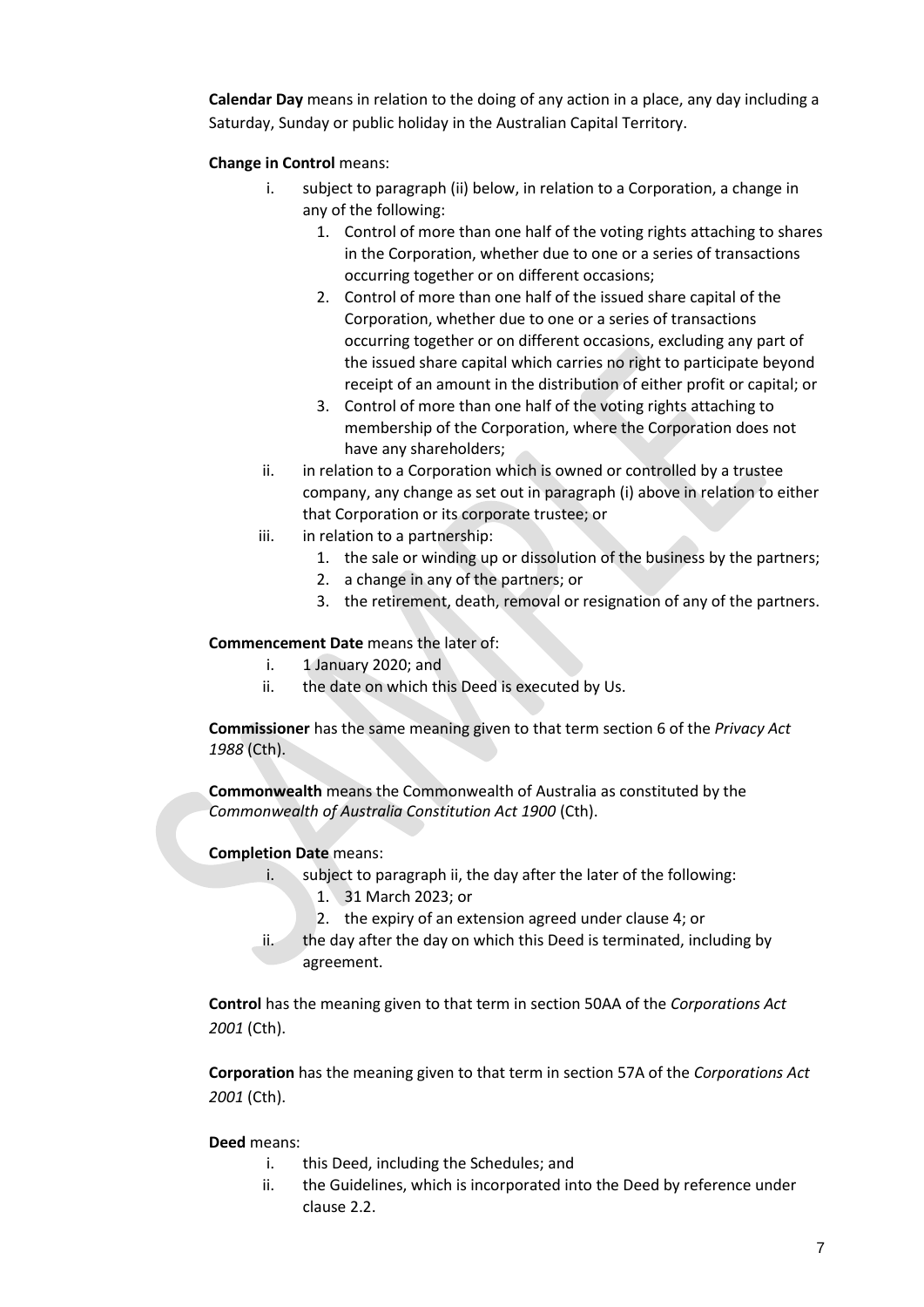**Department of Education, Skills and Employment** means the Commonwealth Department of Education, Skills and Employment and includes any department, agency or authority of the Commonwealth which is, from time to time, responsible for administering this Deed.

**Department of Foreign Affairs and Trade** means the Commonwealth Department of Foreign Affairs and Trade, including any other entity that may, from time to time, perform the functions of the Department of Foreign Affairs and Trade.

**Department of Home Affairs** means the Commonwealth Department of Home Affairs and includes any department, agency or authority of the Commonwealth which is, from time to time, responsible for administration of the *Migration Act 1958* (Cth)*,* as varied from time to time*.* 

**Departure Briefing** means the briefing given to a Seasonal Worker, prior to their departure from Australia, in accordance with Item L3 of Schedule 1 and the Guidelines.

**Email** has the same meaning given to electronic communication in section 5 of the *Electronic Transactions Act 1999* (Cth).

**Fair Work Instrument** has the meaning given to that term in the *Fair Work Act 2009*  (Cth).

**Fair Work Ombudsman** means the Fair Work Ombudsman established under the *Fair Work Act 2009* (Cth) and includes any other entity that may, from time to time, perform the functions of the Fair Work Ombudsman.

**Guidelines** means guidelines made available by Us and marked as such, in relation to the obligations and responsibilities of Approved Employers under the Seasonal Worker Programme, as amended from time to time.

**Host Organisation** means a third party organisation that provides work to the Seasonal Workers in accordance with a Host Organisation Arrangement.

*Note: The Seasonal Workers must remain employed by You at all times and You remain responsible for the Seasonal Workers employment conditions.* 

**Host Organisation Arrangement** means any legally binding, written arrangement entered into by You with a Host Organisation in relation to the Seasonal Worker Programme.

**Implementation Arrangements** means the arrangements published by the Department of Education, Skills and Employment pursuant to the Memorandum of Understanding between the Commonwealth and the Participating Countries.

*Note: The Implementation Arrangements will be made available to You on the Seasonal Worker Programme website, as updated from time to time.*

#### **Intellectual Property Rights** means:

- i. all copyright (including rights in relation to phonograms and broadcasts);
- ii. all rights in relation to inventions (including patent rights), trademarks (including service marks), designs, circuit layouts; and
- iii. all other rights resulting from intellectual activity in the industrial, scientific, literary or artistic fields,

but does not include: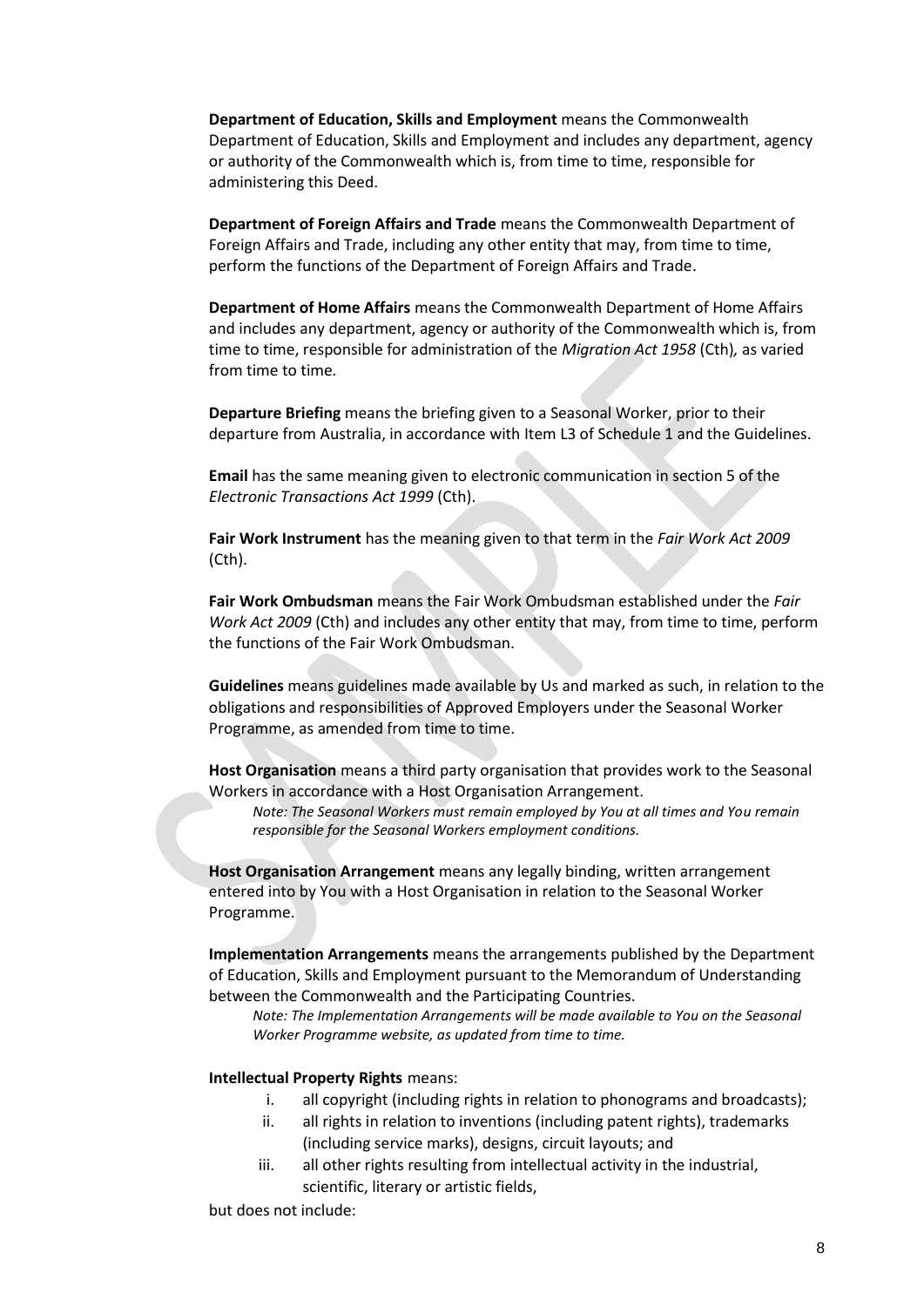- iv. Moral Rights;
- v. the non-proprietary rights of performers; or
- vi. rights in relation to confidential information.

**Material** includes documents, equipment, software (including source code and object code), goods, information and data stored by any means including all copies and extracts of the same.

**Memorandum of Understanding** means the agreement, substantially in the form of the sample agreement published by Us, between the Commonwealth and a Participating Country, which sets out the arrangements for sending and receiving workers from that country, in support of the Seasonal Worker Programme.

**Moral Rights** has the meaning given to that term by the *Copyright Act 1968* (Cth).

**Net Financial Benefit** means the amount of earnings that Seasonal Workers are expected to have left, after tax and permitted deductions have been taken from their gross pay.

**Notice, Notify, Notified or Notification** means notice in accordance with clause 31.

**Offer of Employment** means the document which sets out the details of an offer of employment for a Seasonal Worker, in accordance with Item C of Schedule 1.

**Office of the Australian Information Commissioner** means the independent statutory agency established under the *Australian Information Commissioner Act 2010* (Cth) and includes any other entity that may, from time to time, perform the functions of the Office of the Australian Information Commissioner.

**'One-Way International Airfare'** means the cost of the flight transporting a Restart Seasonal Worker from the relevant Participating Country to their Port of Arrival, or from their Port of Departure to the relevant Participating Country.

**Our Confidential Information** means information:

- i. that We identify, by Notice to You after the Commencement Date, as confidential information for the purposes of this Deed; or
- ii. that You know or ought to know is confidential;

and includes:

- iii. all Reports, Records and other Material provided by You to Us under this Deed; and
- iv. all responses to Notices issued by Us under the Deed.

**Our Representative** means any of the persons nominated in Item A5 of Schedule 1 or as otherwise Notified by Us to You.

**Participating Country** means a country that is a party to a current Memorandum of Understanding with the Commonwealth in support of the Seasonal Worker Programme as varied from time to time.

**Participating Industry** means an employment industry, identified and defined in writing by Us from time to time, in which Seasonal Workers may be employed.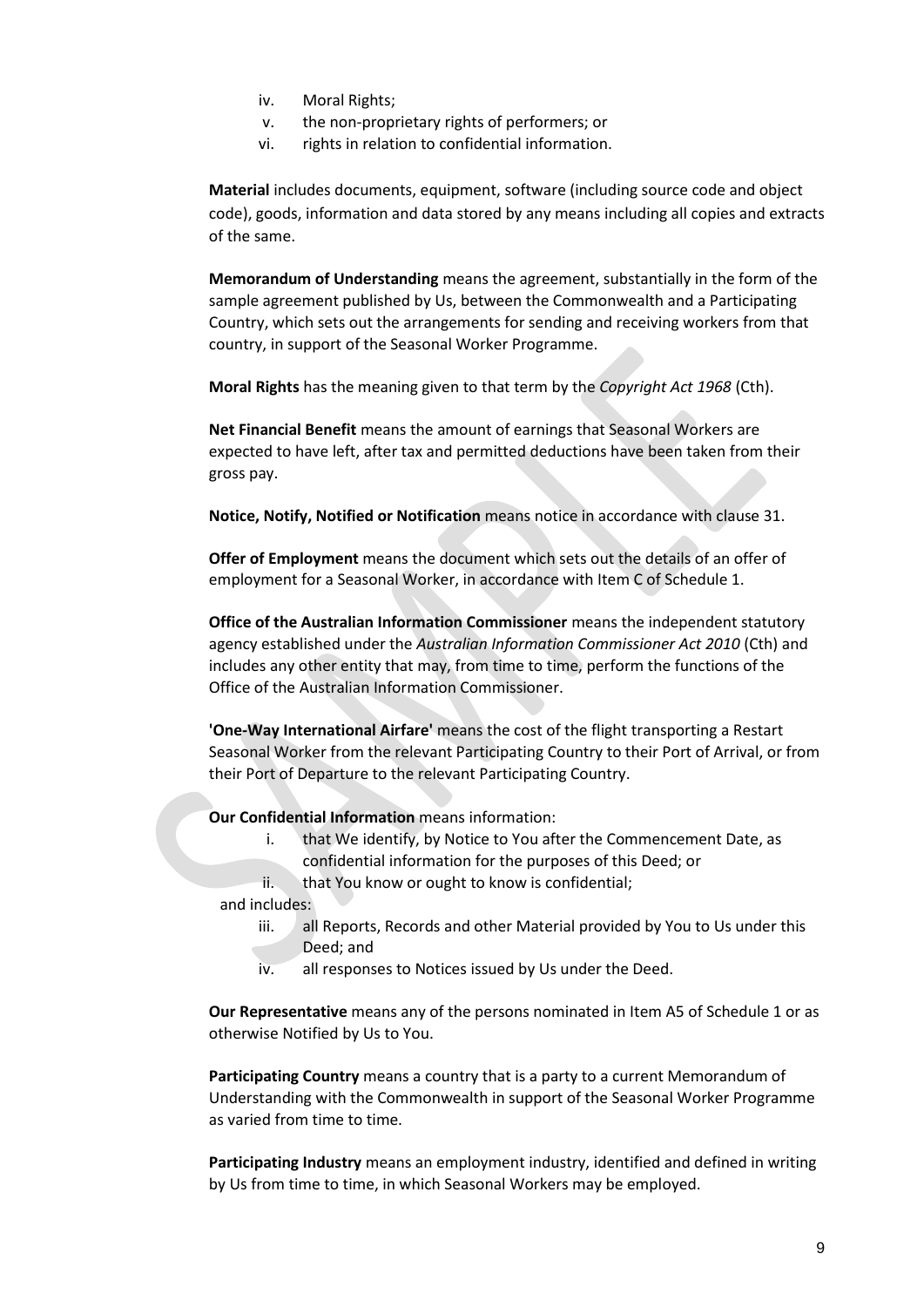*Note: Participating Industries may be limited to certain locations. The Participating Industries will be made available to You online on the Seasonal Worker Programme website.*

**Participating Sector** means an employment sector, identified and defined in writing by Us from time to time, in which Seasonal Workers may be employed.

*Note: Participating Sectors may be limited to certain locations.* 

*The Participating Sectors will be made available to You online on the Seasonal Worker Programme website.*

**Party** means a party to this Deed.

**Personal Information** has the same meaning given in section 6 of the *Privacy Act 1988* (Cth).

**Personnel** means:

- i. in relation to You, any natural person who is an officer, employee, agent, volunteer or professional advisor of You;
- ii. in relation to Us, any natural person who is an officer, employee, agent, volunteer or professional advisor of Us; and
- iii. in relation to any other entity, any natural person who is an officer, employee, agent, volunteer or professional advisor of the entity.

**Piece Rate** means the 'base rate of pay' for a 'pieceworker' as defined in section 16 of the *Fair Work Act 2009* (Cth).

**Placement** means any work location where a Seasonal Worker will carry out work in accordance with their Offer of Employment, (including with a Host Organisation if applicable).

**Pre-Departure Briefing** means the briefing given to a Seasonal Worker, prior to their departure to Australia from the relevant Participating Country, in accordance with Item I of Schedule 1 and the Guidelines.

**Provider** means any entity that is one or more of the following:

- i. an Accommodation Provider;
- ii. a Host Organisation; and
- iii. a Welfare and Wellbeing Provider.

**Provider Arrangement** means any of one or more of the following:

- i. an Accommodation Arrangement;
- ii. a Host Organisation Arrangement; and
- iii. a Welfare and Wellbeing Arrangement.

**Port of Arrival** means the place at which a Seasonal Worker enters Australia for immigration purposes.

**Port of Departure** means the place at which a Seasonal Worker departs Australia for immigration purposes.

**Privacy Act** means the *Privacy Act 1988* (Cth) as varied from time to time.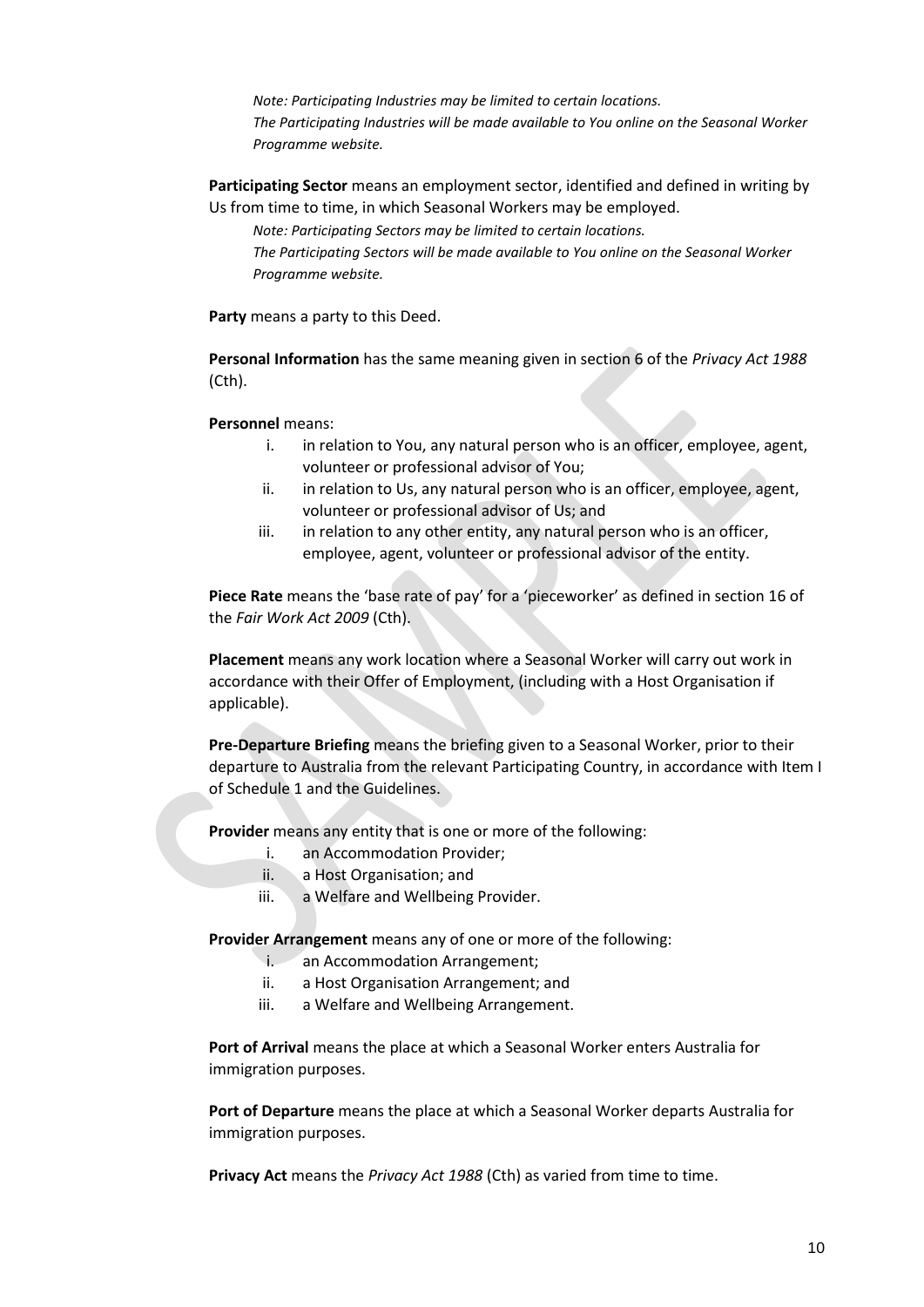**Program Assurance Activities** means any activities that may be conducted by Us at any time to determine whether You are meeting Your obligations under this Deed, including in relation to the Seasonal Workers, Providers and Subcontractors.

**Records** means all documents, information and data stored by any means and all copies and extracts of the same, and includes all Reports and other Material, held by You, Your Personnel, Providers and Subcontractors under or in connection with the Seasonal Worker Programme. "Records" may include Your Confidential Information, Our Confidential Information and Personal Information.

**Recruitment Application** means any application completed by You in accordance with Item B of Schedule 1 and the Guidelines.

**Region** means a geographical region for which You are approved by Us for participation in the Seasonal Worker Programme under this Deed:

- i. as specified in Schedule 2 to this Deed; or
- ii. in relation to an Approved Recruitment.

**Regulations** means the *Migration Regulations 1994* (Cth) as varied from time to time.

**Relevant Agency** means the Department of Home Affairs, the Fair Work Ombudsman, the Department of Foreign Affairs and Trade, the Australian Federal Police, the Australian Taxation Office, the Auditor-General, the Office of the Australian Information Commissioner, any Commonwealth, State or Territory work health and safety authority, and any other agencies Notified by Us to You from time to time.

**Report** means any Material You are required to produce for Us for the purposes of reporting on the Seasonal Worker Programme under this Deed, including the 'Arrival Report', 'Departure Report', 'Initial Arrival Report' and 'Subsequent Arrival Report' and any other reporting required under the Guidelines or SWP Online, and any other report as Notified by Us to You in accordance with clause 8.

**Restart Seasonal Worker** means a Seasonal Worker who is recruited from overseas from a Participating Country for the Seasonal Worker Programme during the period:

- i. commencing on the Commencement Date; and
- ii. ending on the date specified in Our Notice to You under claus[e 2.9.](#page-14-0)

**Return International Airfare** means the cost of the flight transporting a Seasonal Worker from the relevant Participating Country to their Port of Arrival and from their Port of Departure to the relevant Participating Country.

**Schedule** means a schedule to this Deed.

**Seasonal Worker** means a citizen of a Participating Country who satisfies the Seasonal Worker Programme eligibility criteria outlined in the Implementation Arrangements to the Memoranda of Understanding, and who is granted a Subclass 403 (Temporary Work (International Relations)) visa in the Seasonal Worker Program stream (or such other Subclass visa as specified by the Commonwealth). To avoid doubt, 'Seasonal Worker' includes a 'Restart Seasonal Worker'.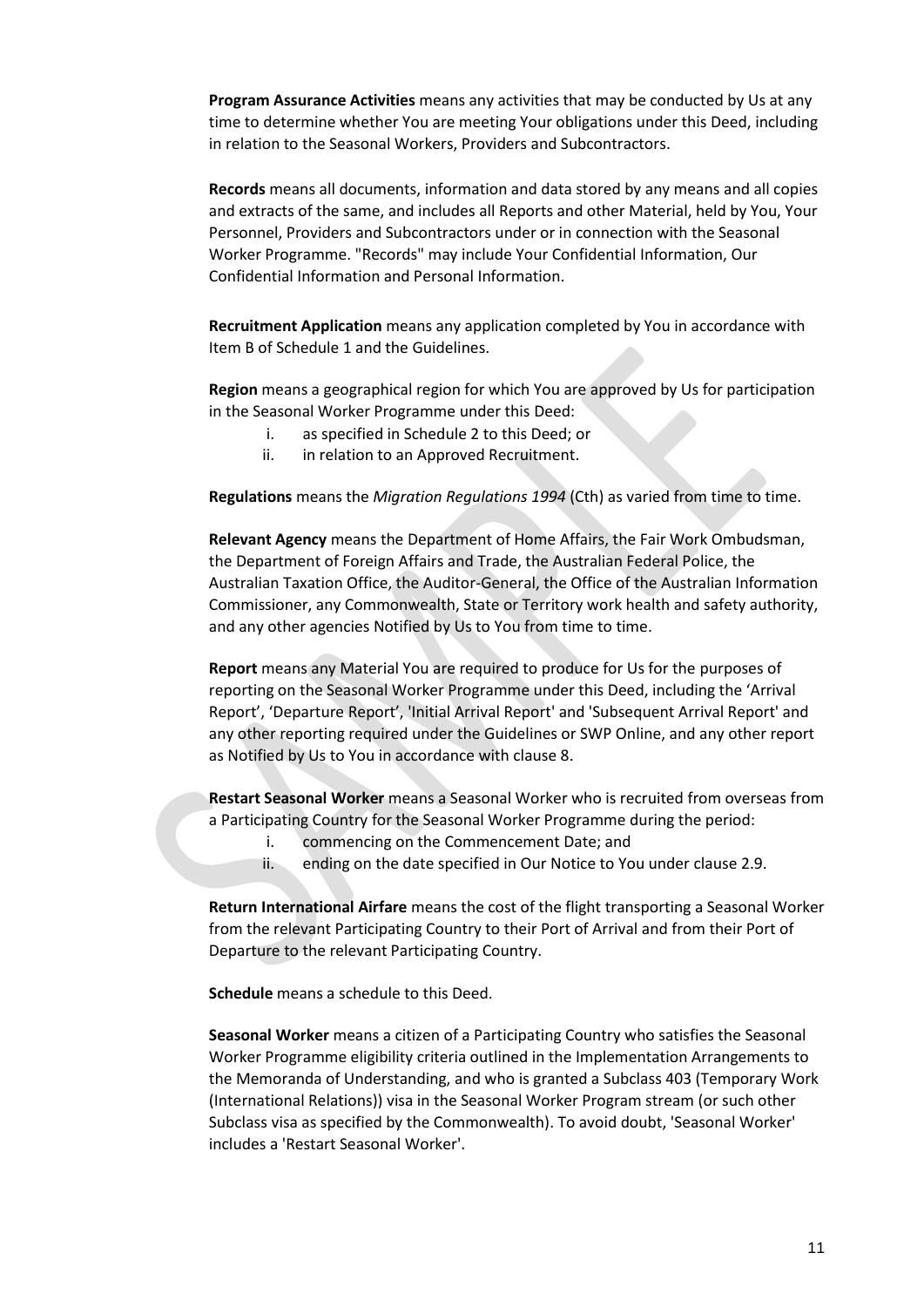**Seasonal Worker Programme** means the program established by the Commonwealth to provide citizens of a Participating Country with the opportunity to undertake seasonal work within Australia where there is demonstrated unmet demand for labour.

**Specified Events** means the events specified in clause 24.2 and clause 24.3.

**Subclass 403 (Temporary Work (International Relations)) visa in the Seasonal Worker Program stream** has the meaning given in the Regulations as varied from time to time.

**Subcontract** means any arrangement entered into by You by which some or all of Your obligations under this Deed are provided by another party, but does not include:

- i. any Provider Arrangement; or
- ii. any arrangement entered into by You for the purposes of transporting a Seasonal Worker into Australia or within Australia.

**Subcontractors** means any party which has entered into a Subcontract with You.

**SWP Online** means Our computer system accessible by Approved Employers, delivered as web-browser applications and through which information is exchanged between Approved Employers and Us in relation to the Seasonal Worker Programme.

**Temporary Activities Sponsor** means a party approved as a sponsor in relation to the temporary activities sponsor class under the *Migration Act 1958* (Cth) (as that Act is varied from time to time).

**Term of this Deed** means the period specified in clause 4.1 of this Deed.

**Welfare and Wellbeing Arrangement** means any legally binding, written, arrangement entered into by You with a Welfare and Wellbeing Provider in relation to the Seasonal Worker Programme.

**Welfare and Wellbeing Plan** means a Welfare and Wellbeing Plan as amended from time to time and completed in accordance with the Guidelines.

**Welfare and Wellbeing Provider** means any organisation or individual, other than You, that is engaged by You, to provide welfare and wellbeing support to Seasonal Workers. *Note: To avoid doubt, You may decide to appoint Your Personnel as Welfare and Wellbeing Support Persons and may therefore not engage a Welfare and Wellbeing Provider.* 

**Welfare and Wellbeing Support Person** means any person who is appointed by You to provide welfare and wellbeing support to Seasonal Workers and meets the requirements of clause 12.2.

*Note: You may appoint or engage more than one Welfare and Wellbeing Support Person.* 

**Your Confidential Information** means the following information:

- i. Records of the Seasonal Workers employed by You;
- ii. Records of Providers; and
- iii. Records of Subcontractors.

**Your Representative** means the person nominated in Item A7 of Schedule 1 to this Deed or as otherwise Notified to You by Us.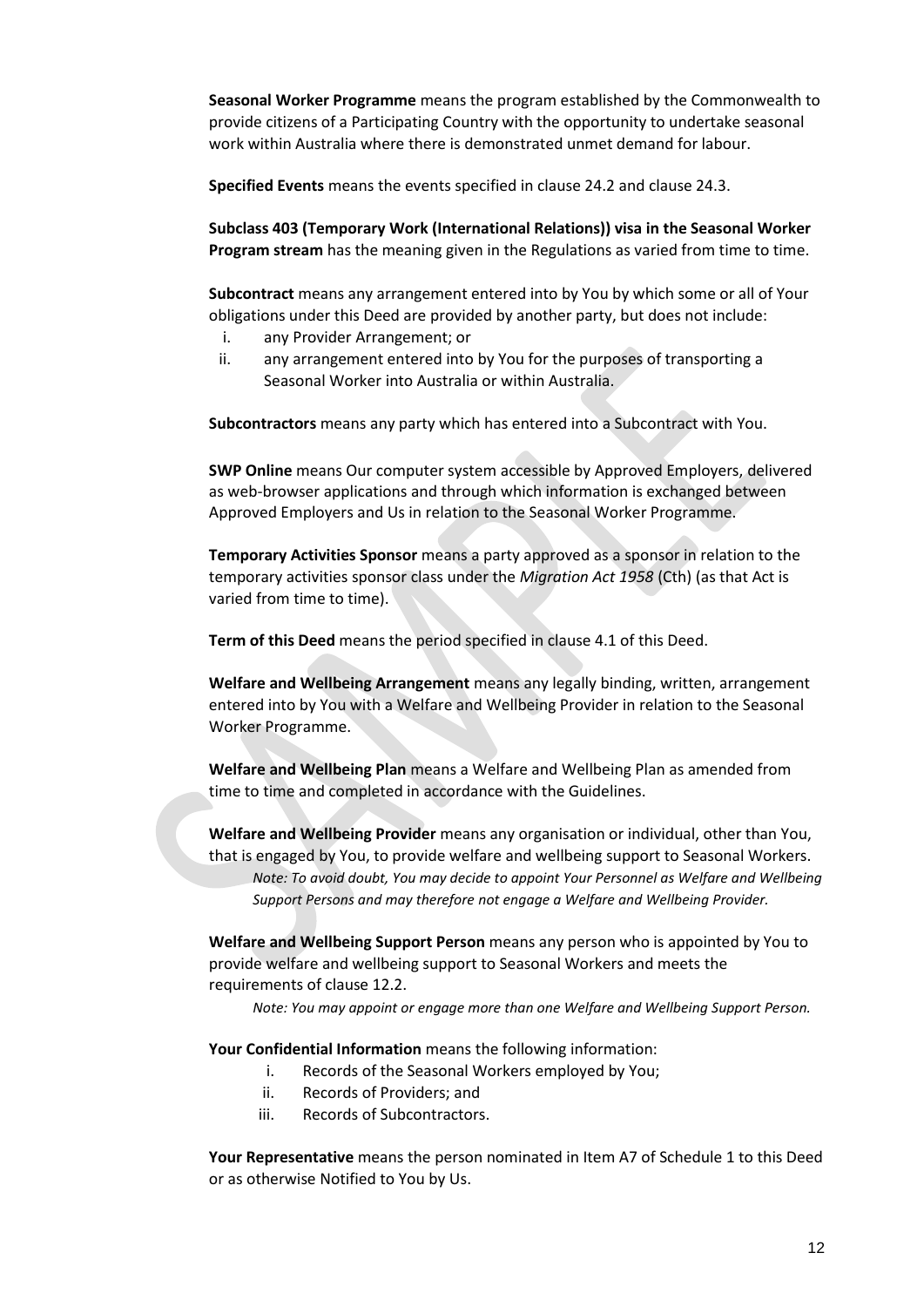#### <span id="page-12-0"></span>**2. Interpretation**

#### 2.1. In this Deed:

- (a) a reference to:
	- i. Us or Our includes (where the context permits) reference to Us, Our Representative, Our Personnel, or anybody else acting on Our behalf;
	- ii. You or Your includes (where the context permits) reference to You, Your Representative, Your Personnel, or anybody else acting on Your behalf; and
	- iii. a clause or item in this Deed or Schedule includes, where the context permits, any subclause, sub-item or subparagraph within that clause;
- (b) a reference to a person includes a partnership and/or a body whether corporate or otherwise;
- (c) a reference to an entity includes an association of legal persons, however constituted, governed by deed, an incorporated body, an unincorporated association, a partnership and/or a trust;
- (d) a reference to a statute or statutory provision includes a statutory modification or re-enactment of it or a statutory provision substituted for it, and each ordinance, by-law, regulation, rule and statutory instrument (however described) issued under it;
- (e) clause headings and notes are inserted for convenience only, and have no effect in limiting or extending the language of provisions of this Deed;
- (f) any uncertainty or ambiguity in the meaning of a provision of this Deed is not to be interpreted against a Party just because that Party prepared the provision;
- (g) a reference to a document (including this Deed) includes all amendments or supplements to, or replacements or novations of, that document;
- (h) if an act or event must occur or be performed on or by a specified day and occurs or is performed after 5.00 pm on that day, it is taken to have occurred or been done on the next day;
- (i) a reference to an internet site or webpage includes those internet sites or webpages as amended from time to time;
- (j) a reference to the Guidelines, a form or other document is to the Guidelines, form or other document as revised or reissued from time to time;
- (k) where a word or phrase is given a defined meaning, any other part of speech or other grammatical form of that word or phrase has a corresponding meaning;
- (l) words denoting the singular includes the plural and vice versa;
- (m) words denoting a gender include other genders;
- (n) unless otherwise expressly provided, a reference to a clause or a paragraph, is a clause or paragraph of this Deed;
- (o) "month" means a calendar month; and
- (p) "includes" in any form is not a word of limitation.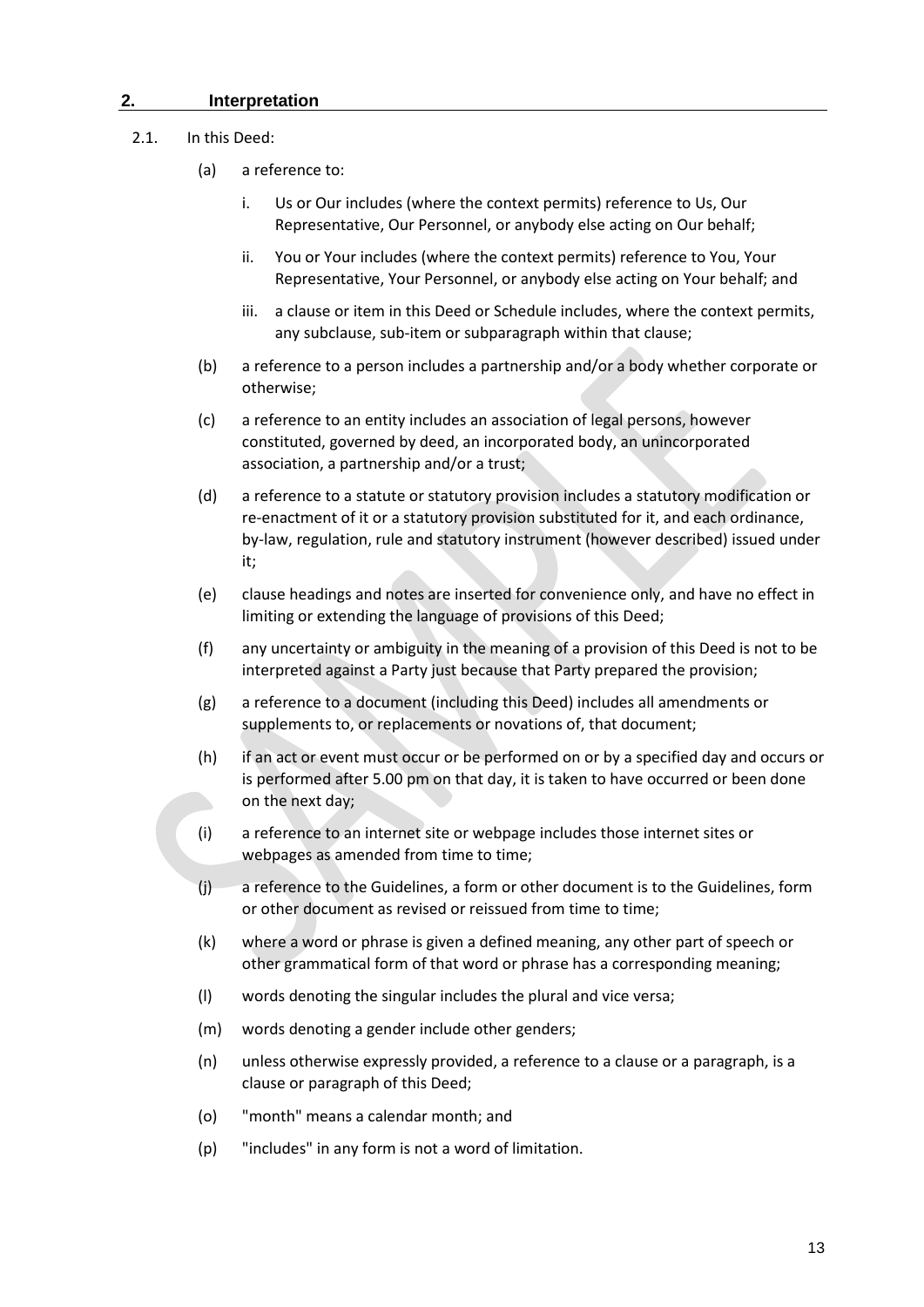- 2.2. You agree that by virtue of this clause, the terms of the Guidelines are incorporated by reference into this Deed.
- <span id="page-13-1"></span><span id="page-13-0"></span>2.3. Unless the contrary intention appears, if there is any conflict or inconsistency between any part of:
	- (a) clause[s 1](#page-3-0) t[o 35](#page-35-5) (inclusive) of this Deed;
	- (b) Schedule 3 (which applies only in respect of Restart Seasonal Workers);
	- (c) Schedule 1;
	- (d) Schedule 2;
	- (e) any Guidelines;
	- (f) the terms of any relevant Memorandum of Understanding; or
	- (g) the Implementation Arrangements,

<span id="page-13-2"></span>then the material mentioned in any one of claus[e 2.3](#page-13-0)[\(a\)](#page-13-1) to claus[e 2.3](#page-13-0)[\(g\)](#page-13-2) above has precedence over material mentioned in a subsequent paragraph, to the extent of any conflict or inconsistency.

- 2.3A Without limiting claus[e 2.3:](#page-13-0)
	- (a) You must Notify Us in the event that You consider there to be any conflict or any inconsistency between the documents specified at clauses [2.3](#page-13-0)[\(a\)](#page-13-1) t[o 2.3](#page-13-0)[\(g\)](#page-13-2) (inclusive); and
	- (b) in response to any such Notification under clause 2.3A(a), We will Notify You of how any such inconsistency or conflict shall be resolved.
- 2.4. Notwithstanding clause 30.1 We may, in Our absolute discretion, by Notice to You unilaterally amend:
	- (a) the Guidelines; or
	- (b) the terms of this Deed to comply with any relevant Memorandum of Understanding or the Implementation Arrangements (or each, as the case may be), as amended from time to time,

or both, as the case may be.

- 2.5. You acknowledge and agree that the terms and conditions of this Deed or the Guidelines (as the case may be) will be deemed to be amended in accordance with Our Notice under clause 2.4.
- 2.6. We will, to the extent it is reasonably practicable to do so, consult with You prior to amending the terms of this Deed in accordance with clause 2.4.
- 2.7. You acknowledge and agree that Our exercise or failure to exercise any right under or in connection with this Deed or otherwise under statute, at law or in equity, does not limit or otherwise affect Our rights under any other agreement We may have with You in relation to the Seasonal Worker Programme or the Seasonal Worker Programme Regional Pilot.
- <span id="page-13-3"></span>2.8. The Parties acknowledge and agree that:
	- (a) on and from the Commencement Date: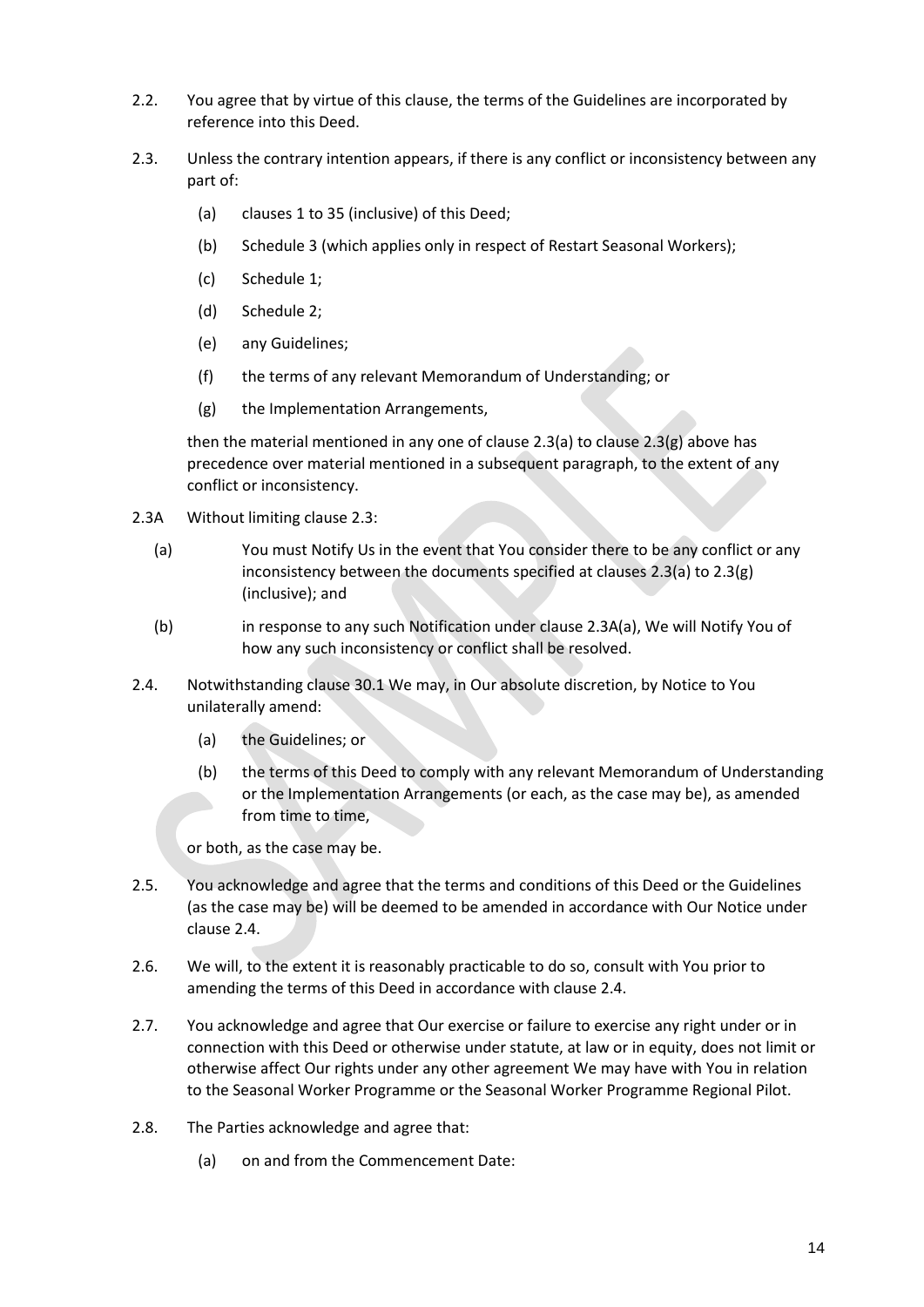- i. Schedule 3 applies to Restart Seasonal Workers only (in addition to the other provisions of this Deed);
- ii. Schedule 1 of this Deed as amended by Schedule 3 also applies in respect of Restart Seasonal Workers;
- iii. a reference to a provision of Schedule 1 in this Deed is to be read as a reference to Schedule 1 as amended by Schedule 3 in respect of Restart Seasonal Workers; and
- iv. for the avoidance of doubt, in respect of a Seasonal Worker who is not a Restart Seasonal Worker, Schedule 3 shall not apply and Schedule 1 shall not be read as having been amended by Schedule 3; and
- (b) You may only recruit Restart Seasonal Workers:
	- i. from Participating Countries that have agreed to the restart arrangements, as advised to You by Us; and
	- ii. in respect of Placements located in such States and Territories that:
		- 1. allow Restart Seasonal Workers to participate in the Seasonal Worker Programme; and
		- 2. have agreed that they have the health and quarantine system capacity to support Restart Seasonal Workers, as notified to You by Us.
- <span id="page-14-1"></span><span id="page-14-0"></span>2.9. We may, in Our absolute discretion:
	- (a) direct that You do not recruit any new Restart Seasonal Workers if We consider that it is no longer necessary or appropriate to provide for special arrangements in relation to the COVID-19 pandemic, and:
		- i. on and from the date specified in Our Notice under clause [2.9\(a\),](#page-14-1) You must comply with that direction and not recruit any new Restart Seasonal Workers;
		- ii. the terms and conditions applicable to any Restart Seasonal Workers after the date specified in the Notice under clause [2.9\(a\)](#page-14-1) shall be on the terms and conditions of this Deed excluding Schedule 3, unless otherwise specified by Us in the Notice. For clarity, We may specify that some provisions of Schedule 3 remain for one or more Restart Seasonal Workers; and
	- (b) subsequent to issuing a direction under claus[e 2.9\(a\),](#page-14-1) direct that You may recruit new Restart Seasonal Workers if We consider that it is necessary or appropriate to recommence special arrangements in relation to the COVID-19 pandemic, and:
		- i. on and from the date specified in Our Notice under clause 2.9(b), You may recruit new Restart Seasonal Workers, subject to any conditions specified in Our Notice; and
		- ii. the terms and conditions applicable to any Seasonal Workers who are recruited after the date specified in the Notice under clause 2.9(b) shall be as if a direction under clause [2.9\(a\)](#page-14-1) had not been issued.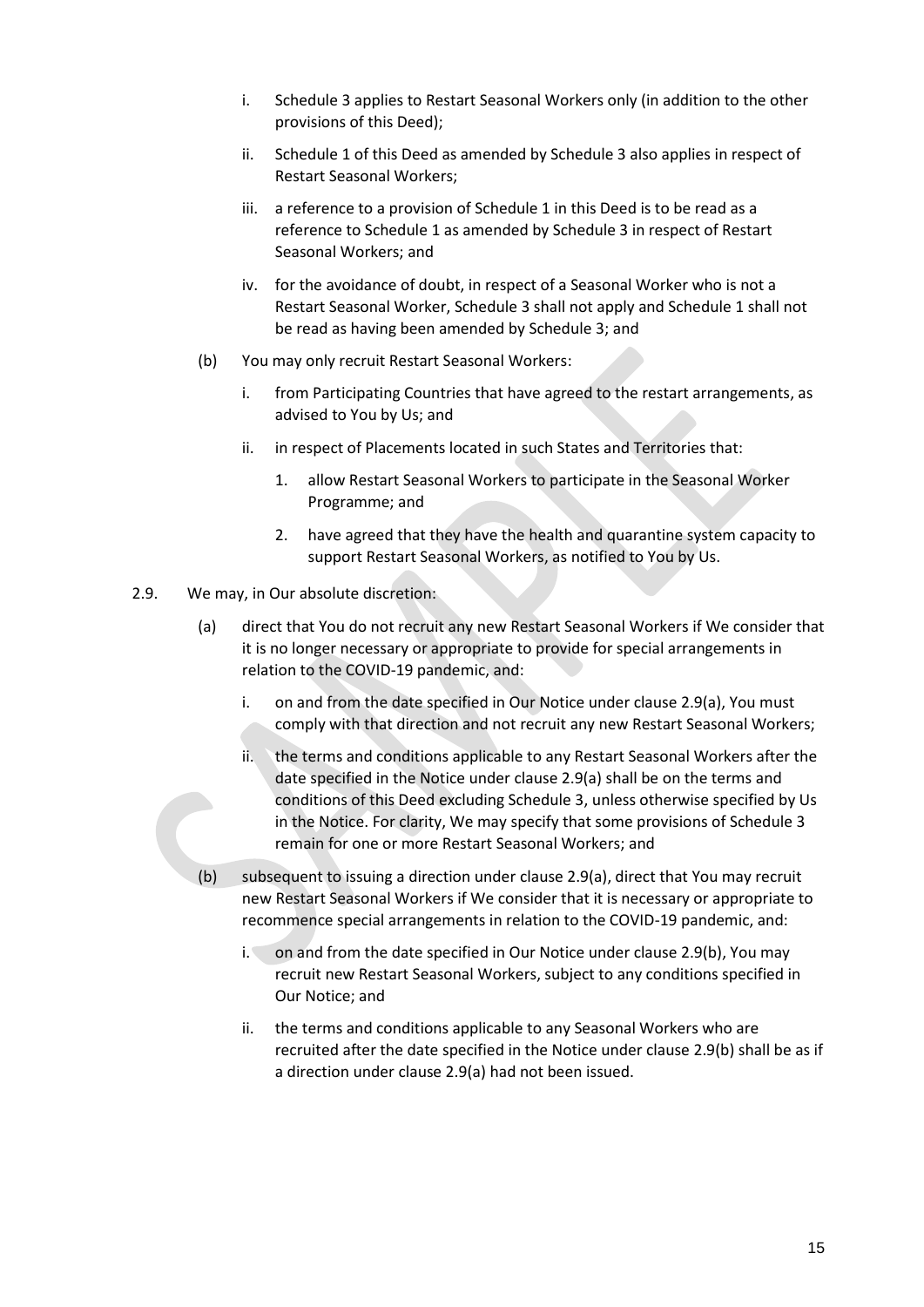## <span id="page-15-0"></span>**3. Entire Agreement and Severance**

- 3.1. This Deed (as varied from time to time) records the entire agreement between the Parties in relation to its subject matter.
- 3.2. If a court or tribunal finds any provision of this Deed has no effect or interprets a provision to reduce an obligation or right, this does not invalidate, or restrict the operation of, any other provision.

# <span id="page-15-1"></span>**4. Term**

- 4.1. This Deed takes effect from the Commencement Date and, unless terminated earlier pursuant to clause 25, 26 or 27, expires on the Completion Date.
- 4.2. We may, at Our sole option, offer You extensions of the Term of this Deed:
	- (a) for a period as determined by Us; and
	- (b) if We determine in Our absolute discretion, on the basis of additional terms and conditions, or variations to existing terms and conditions,

by giving Notice to You not less than twenty Business Days prior to the end of the Term of the Deed.

- 4.3. Subject to clause 4.2, if You accept Our offer to extend the Term of this Deed, the Term of this Deed will be so extended and all terms and conditions of this Deed continue to apply, unless otherwise agreed in writing between the Parties.
- 4.4. On or prior to the Completion Date, We may, in Our absolute discretion, by Notice to You direct that some or all of Your Seasonal Workers be transferred to an Alternative Approved Employer under the Seasonal Worker Programme*.* Our direction (if any) under this clause 4.4 is subject to such transfer being permitted by the relevant Seasonal Worker's visa conditions.
- 4.5. Nothing in clause 4.4 limits or otherwise affects Our absolute discretion under Item B5 of Schedule 1 in determining whether or not to approve a Recruitment Application. To avoid doubt, We may reject a Recruitment Application with planned recruitment extending beyond the Completion Date.
- 4.6. You agree that We provide no guarantee of:
	- (a) the number or length of Recruitment Applications We may approve;
	- (b) the number of Seasonal Workers You may receive approval to recruit or that may accept any Offers of Employment from You;
	- (c) the type of work Seasonal Workers may be able to perform; or
	- (d) that the Seasonal Workers will be available and/or remain in Australia for the length of any Approved Recruitment.
- 4.7. You agree that if You do not make a Recruitment Application in accordance with Item B of Schedule 1 within 24 months from the date of Your approval as an Approved Employer, We may at Our absolute discretion terminate this Deed under clause 25.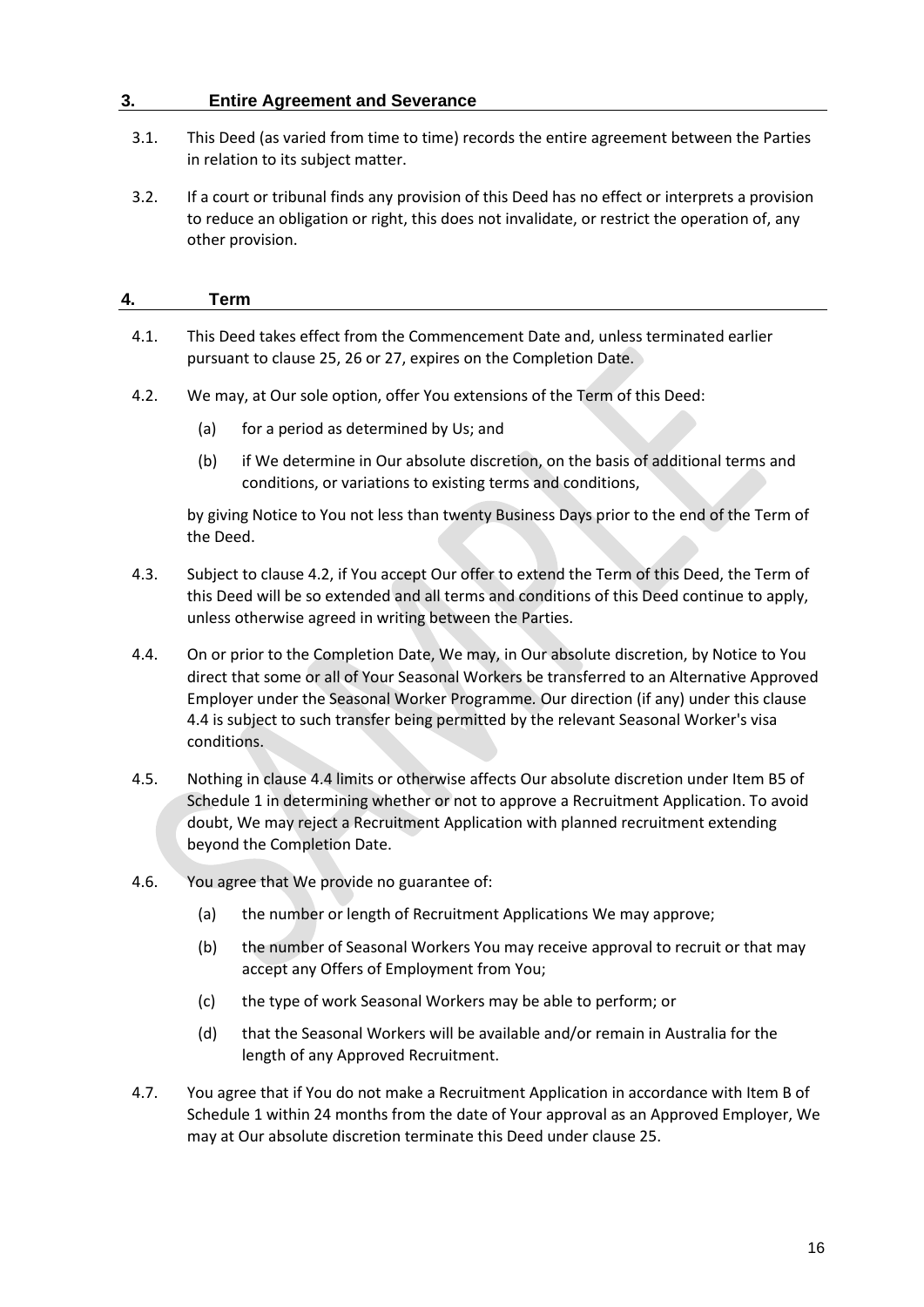## <span id="page-16-0"></span>**Principal Obligations**

#### <span id="page-16-1"></span>**5. General**

#### **Your principal obligations**

- 5.1. You must perform all of Your obligations as specified in this Deed, including Schedule 1:
	- (a) in good faith towards Us and the Seasonal Workers;
	- (b) in a manner that maintains the good reputation of the Commonwealth, Us, and the Seasonal Worker Programme; and
	- (c) in accordance with the Guidelines, even if a particular clause does not expressly refer to any Guidelines.
- 5.2. You must comply, and must take all steps to ensure that You, and Your Personnel, Providers and Subcontractors comply, with any request, advice, direction or Notice given by Us under this Deed, including under clause 5.9, clause 5.10 or clause 5.11.
- 5.3. You must prepare, maintain and deliver Reports and Records in accordance with any Notice issued by Us under clause 5.9, clause 8, or clause 15 (as the case may be), and as required under the Guidelines.
- 5.4. You must ensure that all Reports and Records delivered by You to Us under this Deed are true, accurate and complete.
- 5.5. You must only recruit Seasonal Workers in accordance with an Approved Recruitment and otherwise in accordance with this Deed.
- 5.6. You must work collaboratively and cooperatively, and take all reasonable steps to ensure that Your Personnel, Providers and Subcontractors work collaboratively and cooperatively with Us, at all times, including Our Representative and Our other Personnel or any other person authorised in writing by Us.
- 5.7. During the Term of this Deed You must comply, and must ensure that Your Personnel, Providers and Subcontractors, comply with all Australian laws and the laws of any other country that apply to any and all activities You, Your Personnel, Providers or Subcontractors are engaged in in connection with the Seasonal Worker Programme.

*Note: 'activities You are engaged in in connection with the Seasonal Worker Programme' includes Your recruitment of Seasonal Workers in Participating Countries.*

5.8. Without limiting clause 5.7, You must obtain and maintain all necessary accreditations, licences, approvals and permits required by all Australian laws and the laws of any other country in relation to Your activities under or in connection with this Deed and the Seasonal Worker Programme.

#### **Our rights**

- 5.9. We may, in Our absolute discretion, issue any advice, direction or Notice to You, Your Personnel, Providers or Subcontractors.
- 5.10. We may request the preparation and delivery of any Records, Reports or other Material in connection with the Seasonal Worker Programme from You by issuing Notice to You, including in relation to:
	- (a) Your participation in the Seasonal Worker Programme;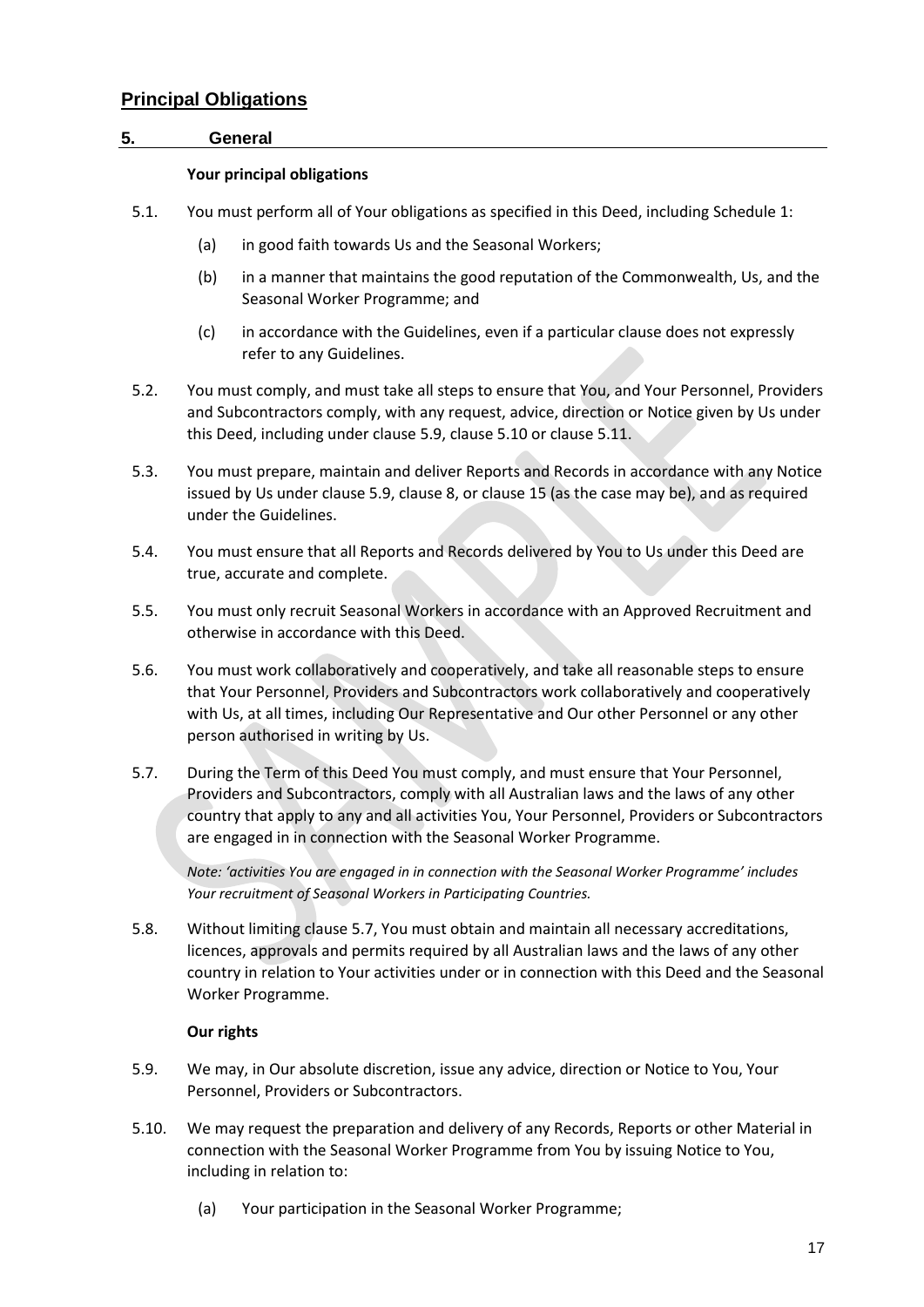- (b) Your performance of this Deed;
- (c) Your Personnel; or
- (d) any Provider or Subcontractor.
- 5.11. We may, in Our absolute discretion, conduct Program Assurance Activities. We will provide Notice of the conduct of Program Assurance Activities if We consider that it is appropriate and practicable to provide such Notice in the circumstances.
- 5.12. You acknowledge that We may publish the following details about Your Organisation on SWP Online, on Our website, or elsewhere as Notified by Us to You:
	- (a) Your Organisation's name;
	- (b) Your participation in the Seasonal Worker Programme as an Approved Employer (including whether Your Organisation is a labour hire company or contractor); and
	- (c) the Regions in which You have been approved to participate in for the purposes of the Seasonal Worker Programme.
- 5.13. We will exercise Our rights under this Deed in good faith. To avoid doubt, this obligation does not oblige Us to make decisions which are detrimental to Our interests, the interests of the Seasonal Worker Programme or the Seasonal Workers.

## <span id="page-17-0"></span>**6. General Notification**

- 6.1. You must Notify Us as soon as possible, but no later than the next Business Day:
	- (a) when You are knowingly in breach of, or may be in breach of, any of Your obligations under this Deed;
	- (b) when there is any change in circumstances that may affect Your capacity to meet Your obligations under this Deed; or
	- (c) without limiting or otherwise affecting clause 6.1(a) or clause 6.1(b):
		- i. of any matter or incident which could affect, or has affected:
			- 1. the welfare of any of Your Seasonal Workers; or
			- 2. the reputation of the Seasonal Worker Programme, Us or the Commonwealth; or
		- ii. of receiving any notice or other communication from a Provider or a Subcontractor under clauses in Your Provider Arrangements and Subcontracts which are equivalent to this clause 6, clause 7, or clause 9. You must also provide Us with a copy of that notice or communication.
- 6.2. You must Notify Us as soon as possible, and within 24 hours of the relevant circumstance occurring, of:
	- (a) the death of a Seasonal Worker; or
	- (b) the serious injury of a Seasonal Worker.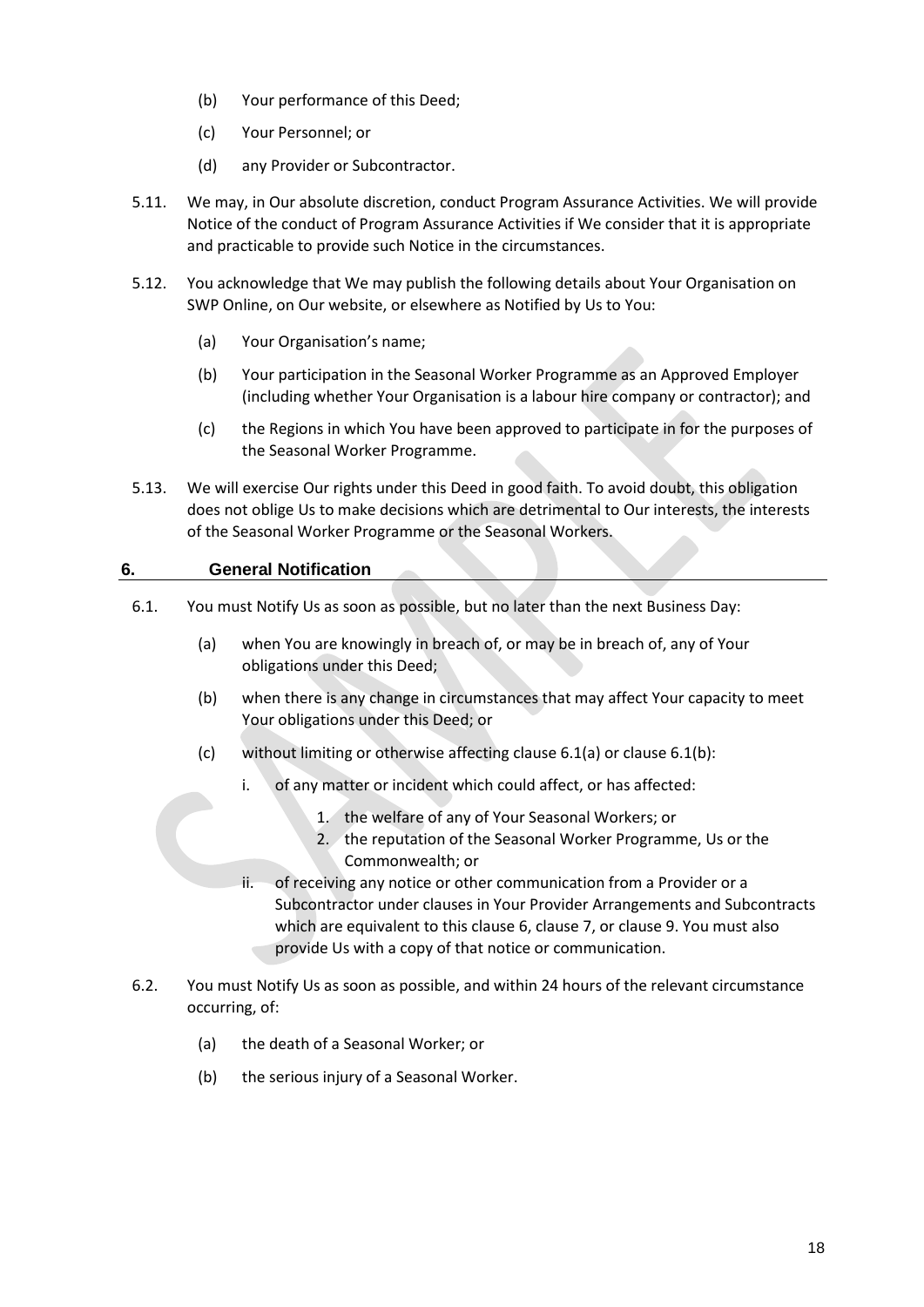- 6.3. If You issue Us a Notice under clause 6.2, You do not need to issue a further Notice under clause 7.1(h).
- 6.4. In addition to the Notification requirements under this Deed, You must Notify or otherwise inform Us:
	- (a) of any other circumstances required by Us from time to time; and
	- (b) as required in accordance with the Guidelines. For clarity, where the Guidelines specify that informing Us of any particular circumstance is required immediately via telephone call, then You must comply with that requirement in addition to the Notification requirements of this Deed.

#### <span id="page-18-0"></span>**7. Specific Things You must Notify Us of**

- 7.1. Without limiting or otherwise affecting clause 6, You must Notify Us as soon as possible, but no later than the next Business Day, when You become aware of any of the following circumstances:
	- (a) a Seasonal Worker has breached one or more of the conditions of their Subclass 403 (Temporary Work (International Relations)) visa in the Seasonal Worker Program stream (or such other Subclass visa specified by the Commonwealth);
	- (b) You intend to terminate the employment of a Seasonal Worker (You must also provide the reasons why You intend to take this action);
	- (c) when You have terminated the employment of a Seasonal Worker;
	- (d) when You have an inability to pay or fully pay a Seasonal Worker;
	- (e) when You are under investigation for, charged with, or found to have breached any Australian laws in connection with the Seasonal Worker Programme;
	- (f) when a Seasonal Worker is under investigation for, charged with, or found to have breached any Australian laws;
	- (g) when a Seasonal Worker ceases, or intends to cease, their employment with You;
	- (h) subject to clause 6.3, any work health and safety incidents involving Seasonal Workers which require contacting an emergency service, accessing medical services, health services, and/or claiming under any insurance, and the outcome of those incidents;

*Note: Reporting a work health and safety incident under clause 7.1(h) does not override any of Your obligations under this Deed, including under clause 9, or relevant WHS legislation.*

*Without limitation, under clause 7.1(h), You must notify Us of an incident contemplated by Items F1(c), F1(e) or F1(f) of Schedule 1.* 

- (i) any concerns held by You or expressed to You by Seasonal Workers regarding the wellbeing or welfare of one or more Seasonal Workers;
- (j) You have engaged in misleading or deceptive conduct, including if You have provided false or misleading information to Us or any Relevant Agency;
- (k) You have delivered a Report or Record to Us which is not true, complete and accurate; and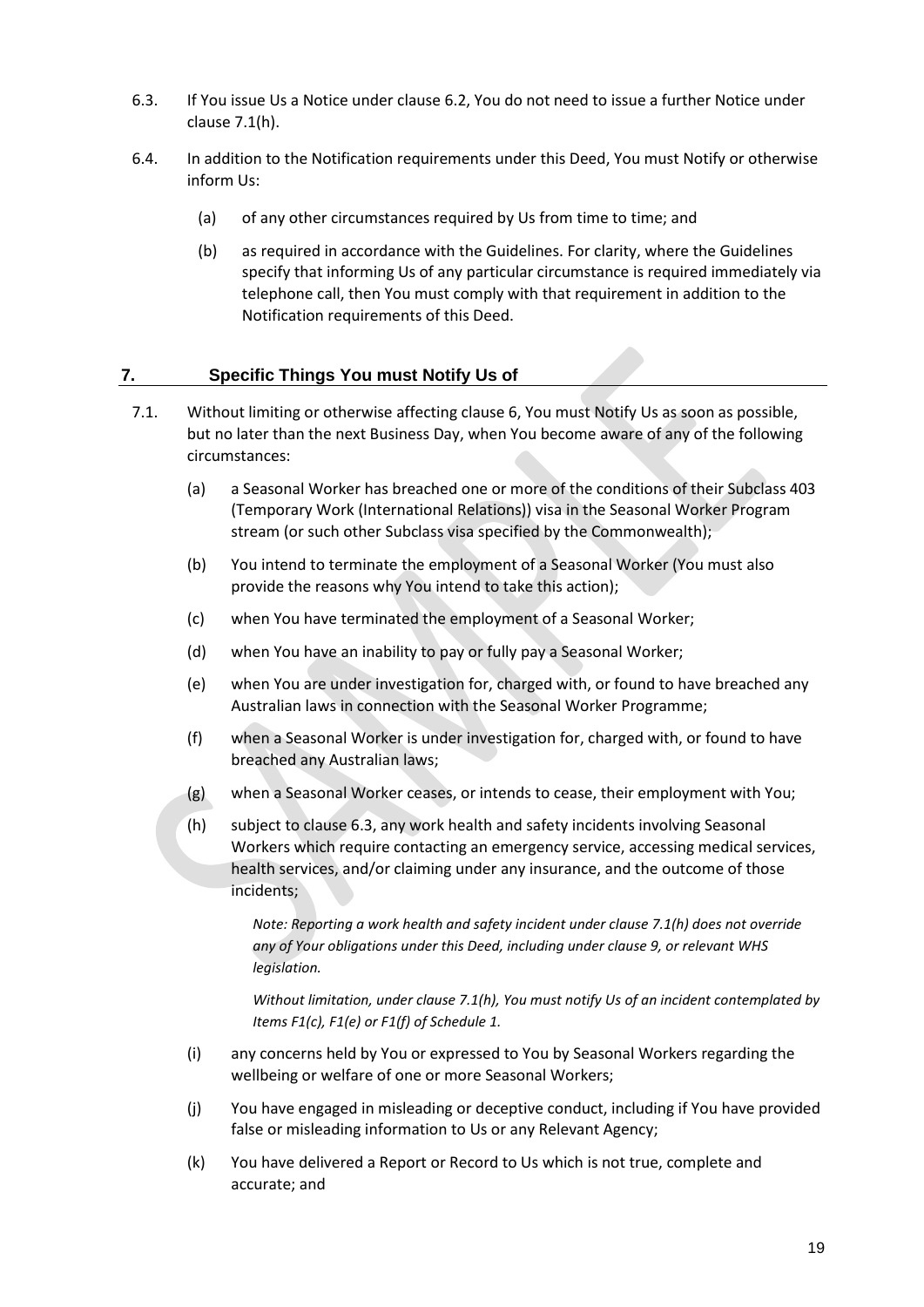- (l) if You are in breach of the Guidelines.
- 7.2. If You issue a Notice to Us under this clause 7 in respect of a circumstance, You do not need to Notify Us under clause 6 for the same circumstance.

### <span id="page-19-0"></span>**8. Reporting**

- 8.1. You must prepare all Reports in accordance with the Guidelines, and any other requirements Notified by Us.
- 8.2. You must Report in writing to Our Representative, or any other person nominated in writing by Our Representative:
	- (a) within twenty Business Days after the arrival in Australia:
		- i. of Seasonal Workers (other than Restart Seasonal Workers) employed by You by providing an 'Arrival Report' under the Guidelines; and
		- ii. of Restart Seasonal Workers employed by You by providing an 'Initial Arrival Report' as required under this Deed;
	- (b) within 20 Business Days of the Restart Seasonal Workers finishing their quarantine period, a 'Subsequent Arrival Report' as required under this Deed;
	- (c) within ten Business Days after the departure from Australia of the Seasonal Workers employed by You by providing a 'Departure Report' under the Guidelines; and
	- (d) at any time within five Business Days of receiving a Notice from Us requesting a Report on any other matter in relation to the Seasonal Worker Programme, or such other timeframe specified by Us in the relevant Notice.
- 8.3. You must promptly prepare such updates and amendments to Reports delivered under this clause 8 where such Reports are not to Our satisfaction.
- 8.4. Nothing in this clause 8 limits or otherwise affects the Parties' respective rights and obligations under clause 5.3, 5.4 and 5.9.

#### <span id="page-19-1"></span>**9. Work Health and Safety**

#### 9.1. In this clause 9:

| <b>Approved Code of</b><br><b>Practice</b>      | means a practical guide to achieving the standards of health,<br>safety and welfare that is approved pursuant to section 274<br>of the WHS Act. |
|-------------------------------------------------|-------------------------------------------------------------------------------------------------------------------------------------------------|
| Inspector                                       | has the meaning given to it under the WHS Act.                                                                                                  |
| <b>Non-Disturbance Notice</b>                   | has the meaning given to it under the WHS Act.                                                                                                  |
| Notifiable Incident                             | has the meaning given to it under the WHS Act.                                                                                                  |
| <b>Provisional Improvement</b><br><b>Notice</b> | has the meaning given to it under the WHS Act.                                                                                                  |
| <b>Prohibition Notice</b>                       | has the meaning given to it under the WHS Act.                                                                                                  |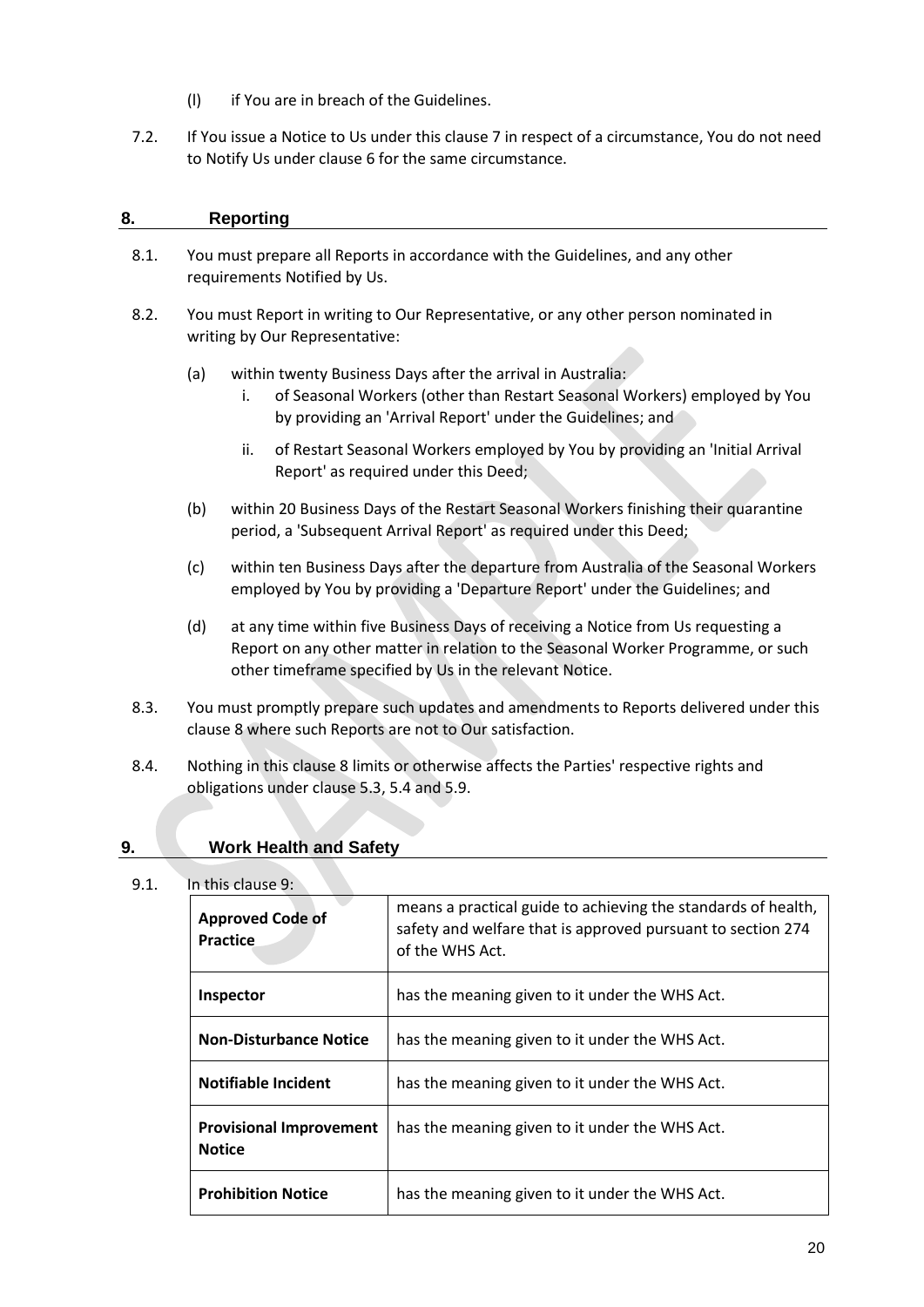| Regulator                 | has the meaning given to it under the WHS Act.                                                                                                                                                                         |
|---------------------------|------------------------------------------------------------------------------------------------------------------------------------------------------------------------------------------------------------------------|
| <b>Section 155 Notice</b> | means a notice issued under section 155 of the WHS Act.                                                                                                                                                                |
| <b>Section 171 Notice</b> | means a direction issued under section 171 of the WHS Act.                                                                                                                                                             |
| <b>WHS Undertaking</b>    | has the meaning given to it under the WHS Act.                                                                                                                                                                         |
| Worker                    | has the meaning given to it under the WHS Act. For the<br>avoidance of any doubt the Parties agree the term 'Worker'<br>includes a Seasonal Worker as defined in this Deed.                                            |
| <b>WHS Act</b>            | means the Work Health and Safety Act 2011 (Cth).                                                                                                                                                                       |
| <b>WHS legislation</b>    | means the WHS Act, any regulations made under that Act<br>and any 'corresponding WHS law' within the meaning of<br>section 4 of the WHS Act and Regulation 6A of the Work<br>Health and Safety Regulations 2011 (Cth). |

- 9.2. You must carry out Your obligations under this Deed in a safe manner, including by:
	- (a) complying with, and ensuring Your Workers comply with, all relevant WHS legislation and Approved Codes of Practice relating to work health and safety;
	- (b) providing a safe work environment for all of Your Workers, including providing necessary personal protective equipment to all Your Workers at no cost to those Workers;
	- (c) ensuring, as far as is reasonably practicable, Your Workers understand and comply with all Your applicable instructions, directions, policies and procedures relating to work health and safety;
	- (d) where the health and safety of any person may be affected, consulting, cooperating and coordinating with Us and any other relevant duty holders and Your Workers in relation to health and safety issues;
	- (e) Notifying Us, as soon as practicable, of:
		- (i) any concern You have regarding work health and safety in relation to Your Workers;
		- (ii) any Notifiable Incident arising and providing Us with a copy of any written notice given to the Regulator, the results of any investigation into the cause and any recommendation You have for prevention in the future;
		- (iii) any breach or suspected breach of the WHS legislation in relation to this Deed;
		- (iv) a cessation of work or direction to cease work from any person having a right or power under the WHS legislation to do so, due to unsafe work or any other reason;
		- (v) entry by an Inspector to any place where Your Workers are performing Work or a Provisional Improvement Notice, Non-Disturbance Notice, Section 155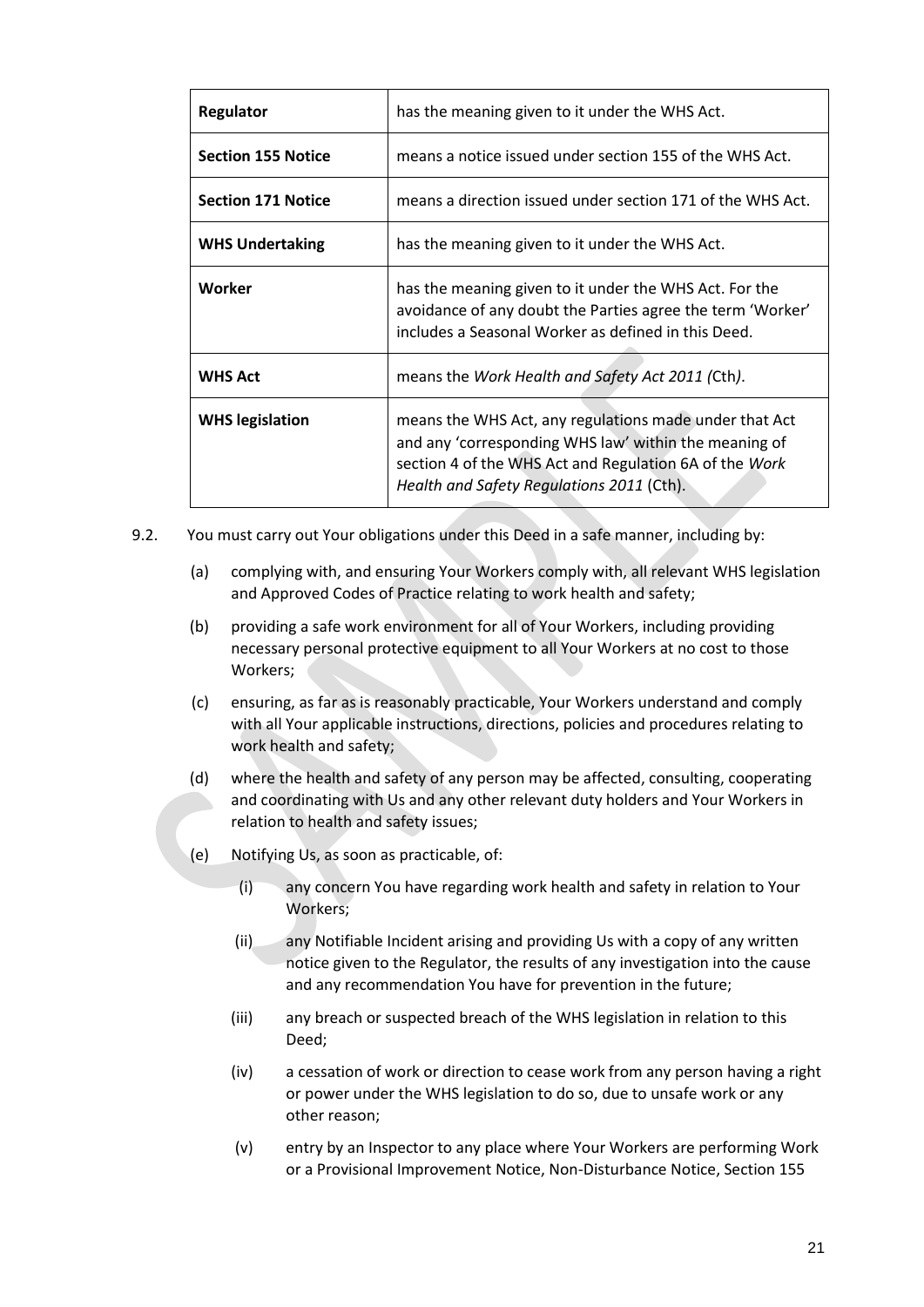Notice, Section 171 Direction or Prohibition Notice is issued or WHS Undertaking provided to the Regulator; and

- (vi) proceedings against, decision by the Regulator in relation to, or request from the Regulator to You or Your Workers under the WHS Act; and
- (f) ensuring that any Provider Arrangement or Subcontract entered into by You pursuant to clause 13 of this Deed imposes obligations on the Providers or Subcontractors equivalent to the obligations You have under this clause.
- 9.3. In the event of any inconsistency between:
	- (a) any of the policies, procedures or legislation referred to in this clause; and
	- (b) WHS legislation,

You will comply with the policies, procedures and/or legislation that comply with the WHS legislation and Notify Us of any such inconsistency.

9.4. To the extent permitted by law, We are not liable to You for any loss in connection with work health and safety in relation to Your Workers.

#### <span id="page-21-0"></span>**10. Placements and Host Organisations**

- 10.1. You must arrange a Placement with:
	- (a) Your Organisation; or
	- (b) a Host Organisation,

for each Seasonal Worker employed by You in accordance with the Guidelines, Your Approved Recruitment and Offer of Employment.

- 10.2. You must have, or obtain, Our written approval of Your Organisation or a proposed Host Organisation prior to a Seasonal Worker commencing a Placement with Your Organisation or the Host Organisation (as the case may be). For the purposes of this clause 10.2, such approval will be provided via SWP Online through approval of the Recruitment Application or otherwise in writing.
- 10.3. If You intend to alter a Placement with Your Organisation or a Host Organisation as outlined in Your Approved Recruitment, You must submit Your proposed changes to Us and receive Our written approval of the proposed changes via SWP Online or otherwise in writing prior to implementing those changes.
- 10.4. Prior to entering into a Host Organisation Arrangement for the purposes of clause 10.1(b), You must:
	- (a) conduct the necessary due diligence activities to ensure that the Host Organisation is in a position to comply with the proposed Host Organisation Arrangement;
	- (b) assess and manage risks associated with the proposed Host Organisation and the Placement of Seasonal Workers appropriately; and
	- (c) prepare Records of the activities and assessment conducted under clauses 10.4(a) and 10.4(b).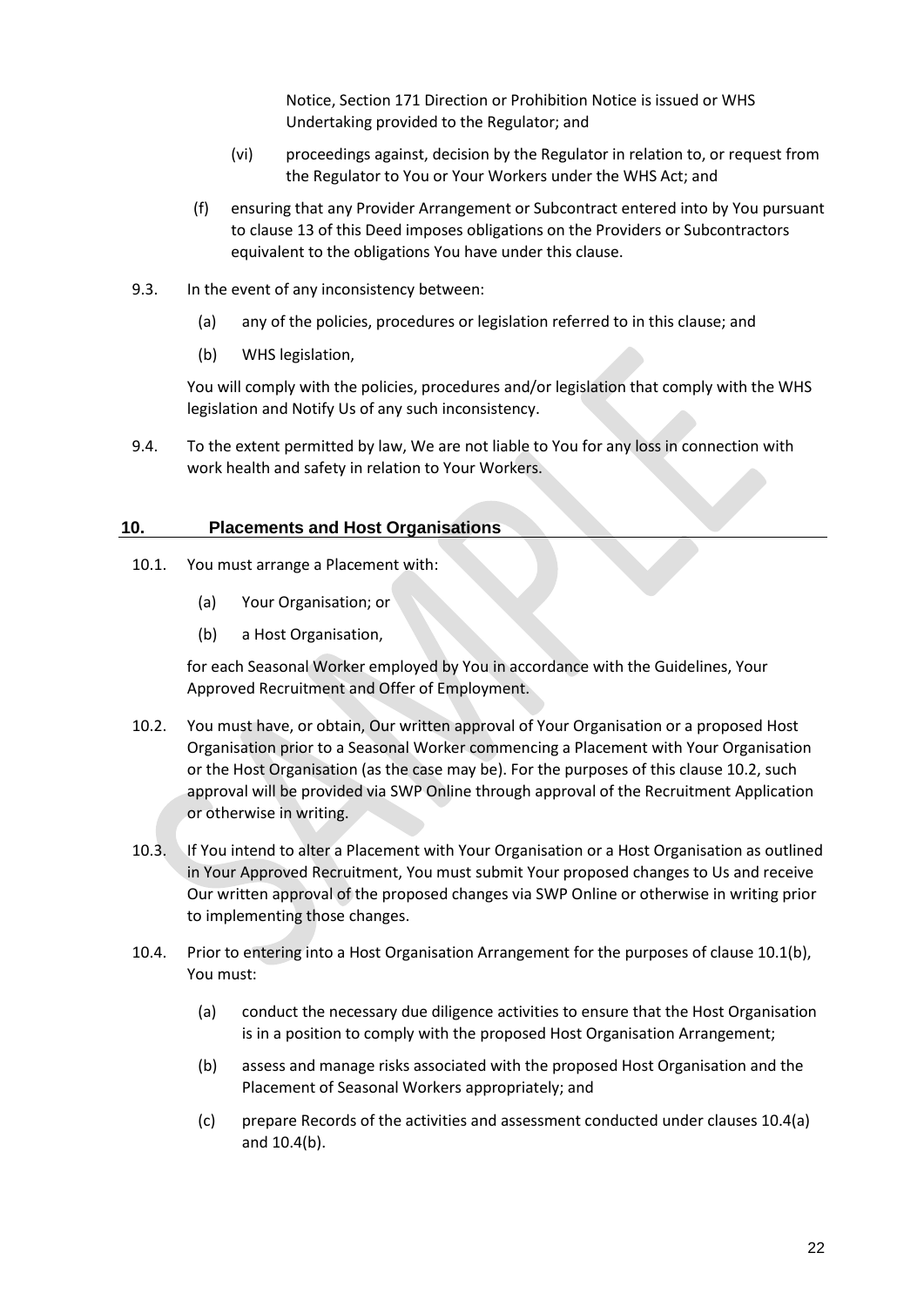## <span id="page-22-0"></span>**11. Accommodation and Accommodation Providers**

- 11.1. You must:
	- (a) provide accommodation; or
	- (b) arrange accommodation with an Accommodation Provider,

for each Seasonal Worker employed by You in accordance with the Guidelines, Your Approved Recruitment and Offer of Employment.

- 11.2. You must submit an Accommodation Plan for Our review in accordance with the Guidelines.
- 11.3. We may, in Our absolute discretion, approve or reject an Accommodation Plan by issuing written advice to You via SWP Online or otherwise in writing.
- 11.4. In approving any Accommodation Plan, We may, in Our absolute discretion, require any amendments or impose any terms and conditions on the Accommodation Plan.
- 11.5. You must, in relation to any accommodation You provide or arrange under clause 11.1:
	- (a) ensure that such accommodation is safe and secure and is fit for occupation and use for each Seasonal Worker employed by You; and
	- (b) comply with any work health and safety legislation or state and territory Government and local government legislation and codes that may apply to such accommodation.
- 11.6. A Seasonal Worker may elect to arrange her or his own accommodation, in which case You are prohibited from making any deductions for accommodation from that Seasonal Worker's wages and clause 11.1 does not apply.
- 11.7. You must have, or obtain, Our prior written approval of any accommodation that You propose to arrange to be used by Seasonal Workers. For the purposes of this clause 11.7, such approval will be provided via SWP Online through approval of the Accommodation Plan or otherwise in writing.
- 11.8. If You intend to alter any aspect of Your approved Accommodation Plan, You must submit Your proposed changes to Us and receive Our written approval of the proposed changes via a SWP Online or otherwise in writing prior to implementing those changes.

#### <span id="page-22-1"></span>**12. Welfare and Wellbeing Support Person/s, Providers and Plan**

- 12.1. You must appoint suitable Welfare and Wellbeing Support Person/s from:
	- (a) Your Organisation; or
	- (b) a Welfare and Wellbeing Provider,

to meet the requirements of this clause 12, the Guidelines and Item F of Schedule 1.

- 12.2. You must ensure that any Welfare and Wellbeing Support Person appointed under clause 12.1:
	- (a) is a fit and proper person to be involved in the Seasonal Worker Programme, which should include appropriate background checks, including, but not limited to, police checks; and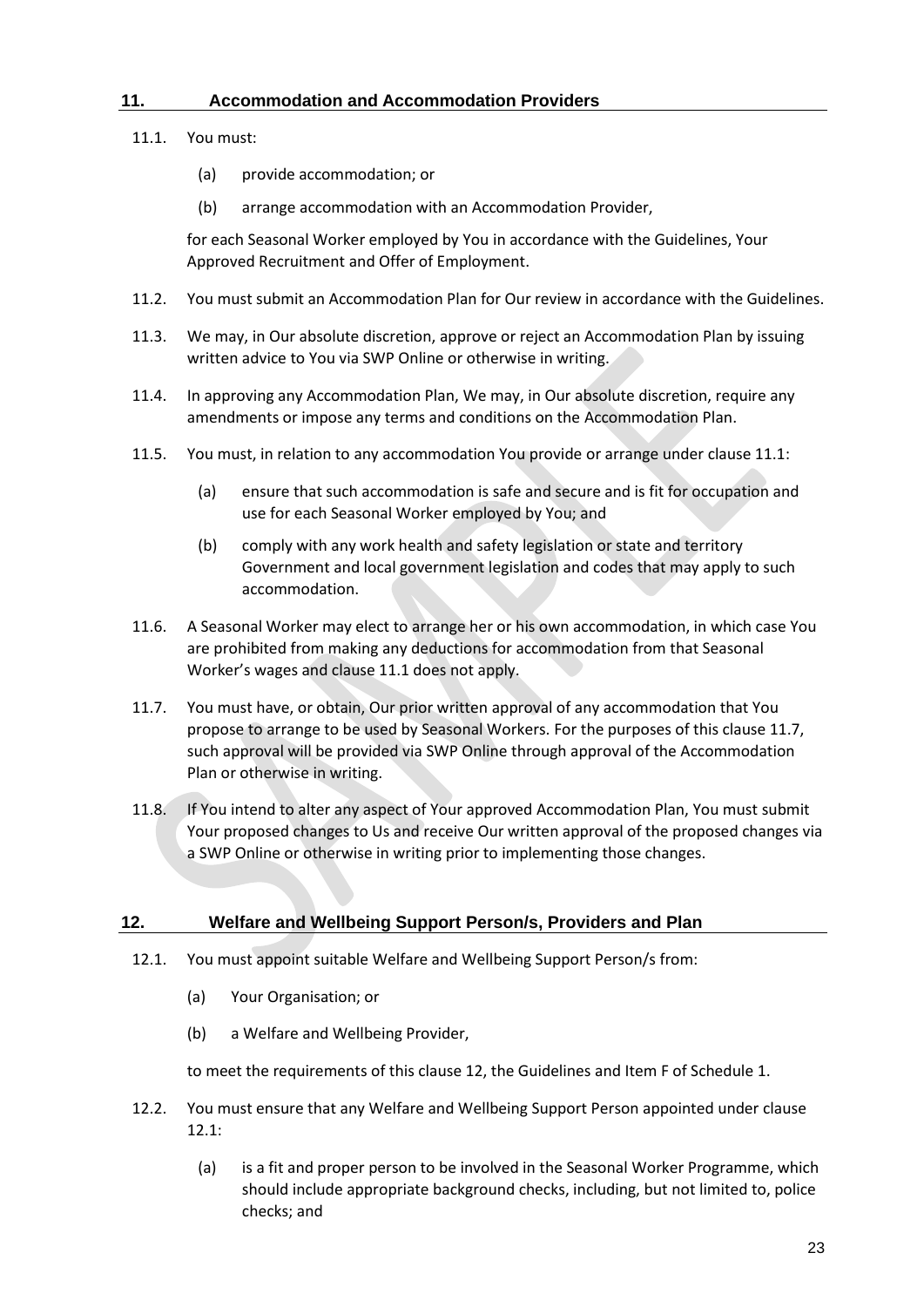- (b) is suitably experienced to provide welfare and wellbeing support to Seasonal Workers.
- 12.3. You must have, or obtain, Our written approval, of each Welfare and Wellbeing Support Person prior to that person providing any welfare and wellbeing support for the relevant placement. For the purposes of this clause 12.3, such approval will be provided via SWP Online through approval of the relevant Recruitment Application or otherwise in writing.
- 12.4. Prior to recruiting Seasonal Workers under this Deed, You must first submit a Welfare and Wellbeing Plan in accordance with the Guidelines, and receive confirmation of Our approval in writing of the Welfare and Wellbeing Plan under clause 12.5.
- 12.5. We may, in Our absolute discretion, approve or reject a Welfare and Wellbeing Plan by issuing written advice to You via SWP Online or otherwise in writing.
- 12.6. In approving any Welfare and Wellbeing Plan, We may, in Our absolute discretion, require any amendments or impose any terms and conditions on the Welfare and Wellbeing Plan.
- 12.7. If You intend to alter any aspect of Your Welfare and Wellbeing Plan or change an approved Welfare and Wellbeing Support Person, You must submit Your proposed changes to Us and receive Our written approval of the proposed changes via SWP Online or otherwise in writing prior to implementing those changes.

## <span id="page-23-0"></span>**13. Providers and Subcontractors**

- 13.1. You must not engage any third parties to perform Your obligations or to provide services to You or to Seasonal Workers in connection with this Deed except in accordance with this clause 13 and as otherwise required under this Deed.
- 13.2. You must ensure that all Host Organisation Arrangements, Welfare and Wellbeing Arrangements and Subcontracts:
	- (a) are legally binding and in writing;
	- (b) contain provisions which are equivalent to clauses 5, 6, 7, 9, 15, 16, 17, 18, 19, 20, 21, 22, 24, 25, 26, 27, 31, 33, and 34; and
	- (c) contain provisions which are equivalent to the items in Schedule 1 where relevant to the particular Host Organisation Arrangement, Welfare and Wellbeing Arrangement or Subcontract.
- 13.3. You must ensure that Accommodation Providers You engage:
	- (a) acknowledge that they are accommodating workers that are participating in the Seasonal Worker Programme;
	- (b) agree that, from time to time, they may be required to assist You, Us or a Relevant Agency to comply with relevant laws or this Deed; and
	- (c) where required by Us, enter into written Accommodation Arrangements.
- 13.4. You agree that:
	- (a) notwithstanding anything in clause 10 or this clause 13, You must employ Seasonal Workers directly and are fully responsible for the Seasonal Worker's employment conditions;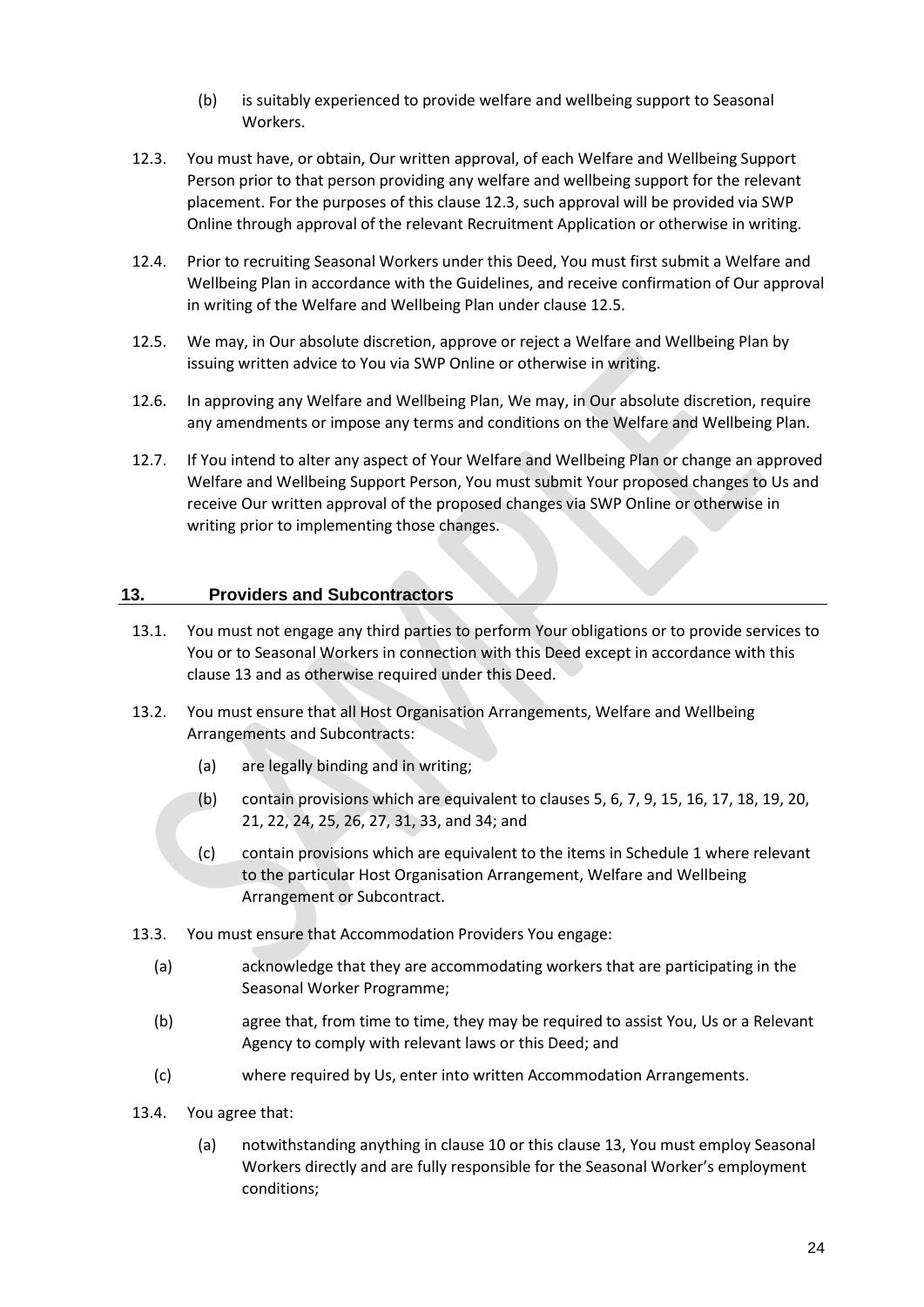- (b) Your engagement of any Host Organisations, Welfare and Wellbeing Providers and Subcontractors does not limit or otherwise affect Your obligations under this Deed;
- (c) Your engagement of any Accommodation Providers, whether or not in writing, does not limit or otherwise affect Your obligations under this Deed; and
- (d) You are fully responsible and liable for:
	- (i) any act or omission of Your Providers and Subcontractors in relation to the Seasonal Worker Programme, including any Seasonal Worker;
	- (ii) each Provider's and Subcontractor's compliance with the relevant Provider Arrangement or Subcontract; and
	- (iii) any cost, expense, damage, loss or liability arising under or in connection with clause 13.4(d)(i) or clause or 13.4(d)(ii).
- 13.5. We may publicly disclose the names of any Provider or Subcontractor engaged to perform any of Your obligations under this Deed.

#### <span id="page-24-0"></span>**14. Subcontractors**

14.1. You may only enter into a Subcontract for the performance of Your obligations under this Deed with Our prior written approval.

#### <span id="page-24-1"></span>**15. Records**

- 15.1. You must maintain true, accurate and complete Records about the following:
	- (a) the performance of Your obligations under this Deed, including the Guidelines;
	- (b) relevant details of each Seasonal Worker You employ including, their hours worked, their Placement and accommodation locations, pay and conditions, work history and pay slips;
	- (c) any matters required to support the reporting in clause 8;
	- (d) relevant details of the face to face, in person, discussions conducted under Item F of Schedule 1 to the Deed; and
	- (e) any other matters required by law or Notified by Us, to You, from time to time.

*Note: the obligation to create and maintain Records about the hours worked by Seasonal Workers includes hours worked by Seasonal Workers to which a Piece Rate agreement applies.* 

- 15.2. Subject to clause 19.2(a)(viii), You must keep Records created under the Deed for the longer of the periods below:
	- (a) as required by law;
	- (b) 7 years from the date they are created; or
	- (c) any reasonable longer period as Notified by Us.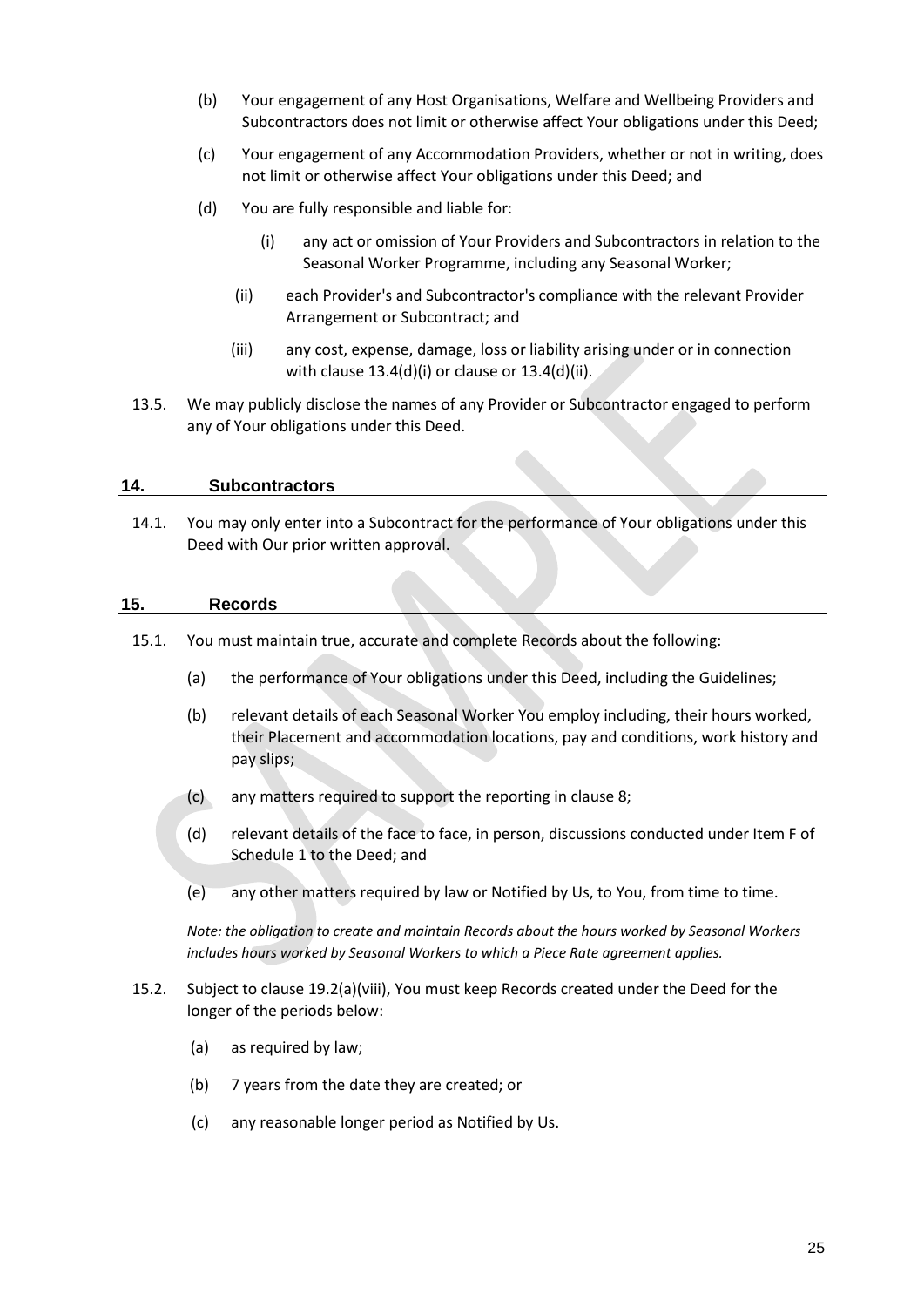#### <span id="page-25-0"></span>**16. Access to Premises and Records**

- 16.1. You must give, and must take all reasonable steps to ensure that Your Personnel, Providers and Subcontractors give, Our Personnel, any Relevant Agency and any other person authorised in writing by Us:
	- (a) access to:
		- (i) Your Personnel, Providers and Subcontractors in connection with the Seasonal Worker Programme;
		- (ii) Your Personnel's, Providers' and Subcontractors' workplaces, sites and equipment in connection with the Seasonal Worker Programme;
		- (iii) the workplaces, sites and equipment of any Placements for Your Seasonal Workers;
		- (iv) premises occupied by You;
		- (v) without limiting clauses  $16.1(a)$ (i) and  $16.1(a)$ (ii), accommodation where Seasonal Workers are placed; and
		- (vi) all Records, Reports and other Material held by You, Your Personnel, Providers and Subcontractors; and
	- (b) assistance to:
		- (i) inspect the performance of Your obligations under this Deed;
		- (ii) to locate and inspect Records, Reports and other Material; and
		- (iii) make copies of Records, Reports and other Material and remove those copies,

relevant to the Seasonal Worker Programme.

Note: *You should note that there are additional rights of access in favour of the Fair Work Ombudsman under the Fair Work Act 2009, the Commonwealth under the Ombudsman Act 1976*  (Cth) *and the Privacy Commissioner under the Privacy Act 1988* (Cth)*.*

- 16.2. The rights referred to in clause 16.1 are subject to:
	- (a) the provision of reasonable prior Notice to You; and
	- (b) compliance with Your reasonable work health and safety, security and biosecurity procedures (if any),

where We consider it is practicable and appropriate to provide such Notice, or comply with such work health and safety, security and biosecurity procedures (if any), in the circumstances.

- 16.3. Notwithstanding clause 31.2, 'Notice' under clause 16.2 may be provided by Us to You:
	- (a) in writing, including via Email or SWP Online; or
	- (b) verbally, over the phone, via text message or in person.
- 16.4. Without limiting clause 16.2, if a matter is being investigated which, in Our opinion, may involve an actual or suspected breach of the law or this Deed, or We are conducting Program Assurance Activities, clause 16.2(a) will not apply.
- 16.5. The requirement for access specified in clause 16.1 does not in any way reduce Your responsibility to perform Your obligations under this Deed.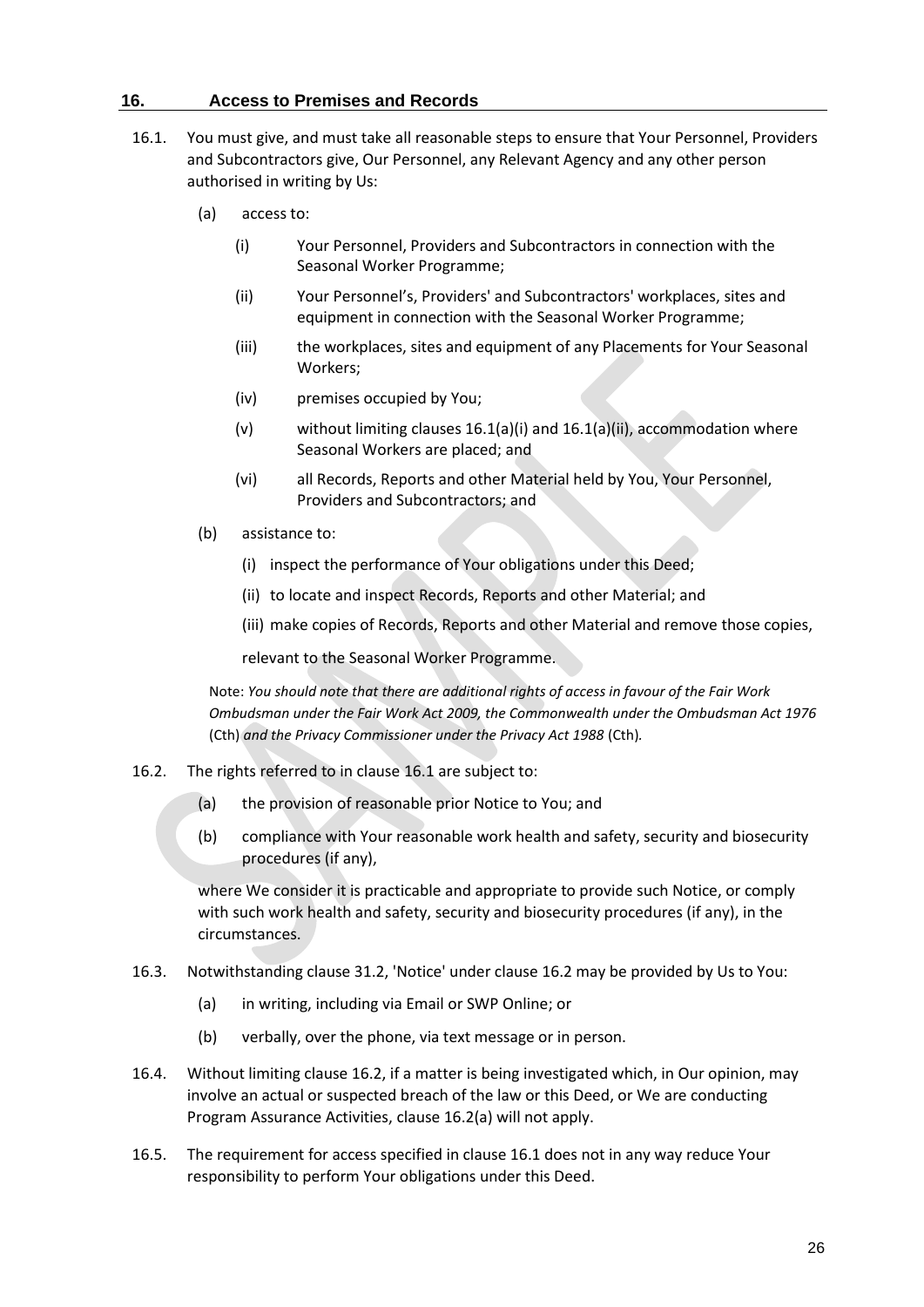## <span id="page-26-0"></span>**17. Freedom of Information and Access to Documents**

17.1. In this clause 17:

| Commonwealth<br><b>Contract</b> | has the same meaning as it has in section 4 of the Freedom<br>of Information Act 1982 (Cth) |
|---------------------------------|---------------------------------------------------------------------------------------------|
| <b>Document</b>                 | has the same meaning as it has in section 4 of the Freedom<br>of Information Act 1982 (Cth) |

- 17.2. You acknowledge that this Deed is a Commonwealth Contract.
- 17.3. Where We have received a request for access to a Document created by, or in the possession of, You, Your Providers or Subcontractors that relates to the performance of this Deed (but not to the entry into this Deed), We may, at any time by written Notice, require You to provide the Document to Us and You must, at no additional cost to Us promptly comply with the Notice.
- 17.4. Nothing in this clause 17 limits or otherwise affects clause 16.

#### <span id="page-26-1"></span>**18. Disclosure of Information**

- 18.1. Subject to this clause 18.1 and 18.5:
	- (a) You must not, without Our prior written approval, disclose any of Our Confidential Information to a third party; and
	- (b) We must not, without Your prior written approval, disclose any of Your Confidential Information to a third party outside the Commonwealth, except where such disclosure to the third party is considered by Us, acting reasonably, to be in the interests of the Seasonal Worker Programme or Pacific labour mobility (or both, as the case may be).
- 18.2. In giving written approval to disclosure of Confidential Information, a Party may impose conditions as it thinks fit, and the other party agrees to comply with the conditions.
- 18.3. We may at any time give Notice requiring You to arrange for any person engaged in, or in relation to, the performance or management of this Deed to give written undertakings, in a form required by Us, relating to the non-disclosure of Our Confidential Information.
- 18.4. If You receive Notice under clause 18.3, You must promptly arrange for all undertakings to be given.
- 18.5. The obligations on the Parties under clause 18.1 will not be breached if information:
	- (a) is disclosed by Us to the responsible Minister:
	- (b) is disclosed to relevant Commonwealth departments and agencies (including the Department of Home Affairs, the Fair Work Ombudsman, Department of Foreign Affairs and Trade, Australian Federal Police and Australian Taxation Office or any Commonwealth or State work health and safety authority) and the governments of a Participating Country as required for the purposes of this Deed;
	- (c) is disclosed by Us, in response to a request by a House or a Committee of the Parliament of the Commonwealth of Australia;
	- (d) is authorised or required by law to be disclosed; or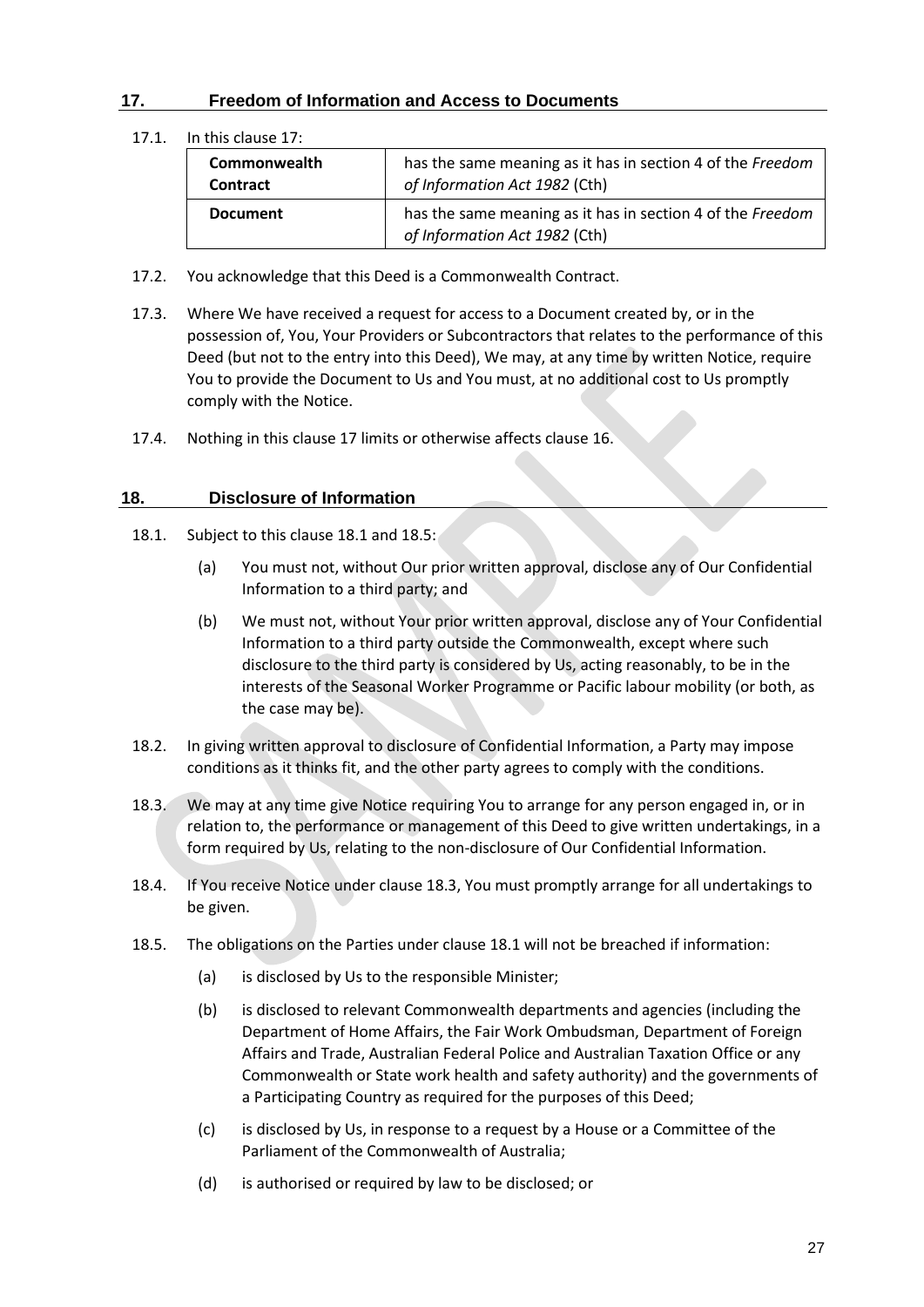(e) is in the public domain otherwise than due to a breach of clause 18.1.

#### <span id="page-27-0"></span>**19. Privacy**

#### 19.1. **Interpretation**

In this clause 19:

| Agency                                              | has the same meaning as it has in section 6 of the Privacy<br>Act.                                                                                               |
|-----------------------------------------------------|------------------------------------------------------------------------------------------------------------------------------------------------------------------|
| <b>Australian Privacy</b><br><b>Principle (APP)</b> | has the same meaning as it has in section 6 of the Privacy<br>Act.                                                                                               |
| <b>Contracted Service</b><br>Provider               | has the same meaning as it has in section 6 of the Privacy<br>Act.                                                                                               |
| <b>Eligible Data Breach</b>                         | has the same meaning as it has in section 6 of the Privacy<br>Act.                                                                                               |
| <b>Consent Form</b>                                 | means the Seasonal Worker Programme Privacy Notification<br>and Consent Form issued by Us and available on Our website<br>or elsewhere as Notified by Us to You. |
| <b>Records</b>                                      | has the same meaning as in section 6 of the Privacy Act.                                                                                                         |

#### 19.2. **Your obligations in relation to privacy**

- (a) You agree:
	- (i) not to do any act or engage in any practice which, if done or engaged in by Us, would be a breach of the Privacy Act including the APPs;

*Note: the Privacy Act and the APPs apply to Us as an 'agency'.*

- (ii) that nothing in this Deed authorises You to do any act or engage in any practice which, if done or engaged in by Us, would be a breach of the Privacy Act including the APPs;
- (iii) to ensure that nothing in a Subcontract authorises a Subcontractor of Yours to do any act or engage in any practice which, if done or engaged in by Us, would be a breach of the Privacy Act including the APPs;
- (iv) for each Seasonal Worker, obtain a Consent Form declared by the Seasonal Worker at or before that Seasonal Worker's Arrival Briefing;
- (v) without limiting clause 19.2(a)(iv), following a direction given by Us in accordance with clause 5.9 to accept a Seasonal Worker in a transfer from an Alternative Approved Employer, that You will obtain a Consent Form, declared by the transferring Seasonal Worker;
- (vi) to co-operate with reasonable demands or inquiries made by Us or the Commissioner in relation to the management of Personal Information;
- (vii) to comply with policy guidelines laid down by Us (including the Guidelines) from time to time relating to the handling of Personal Information;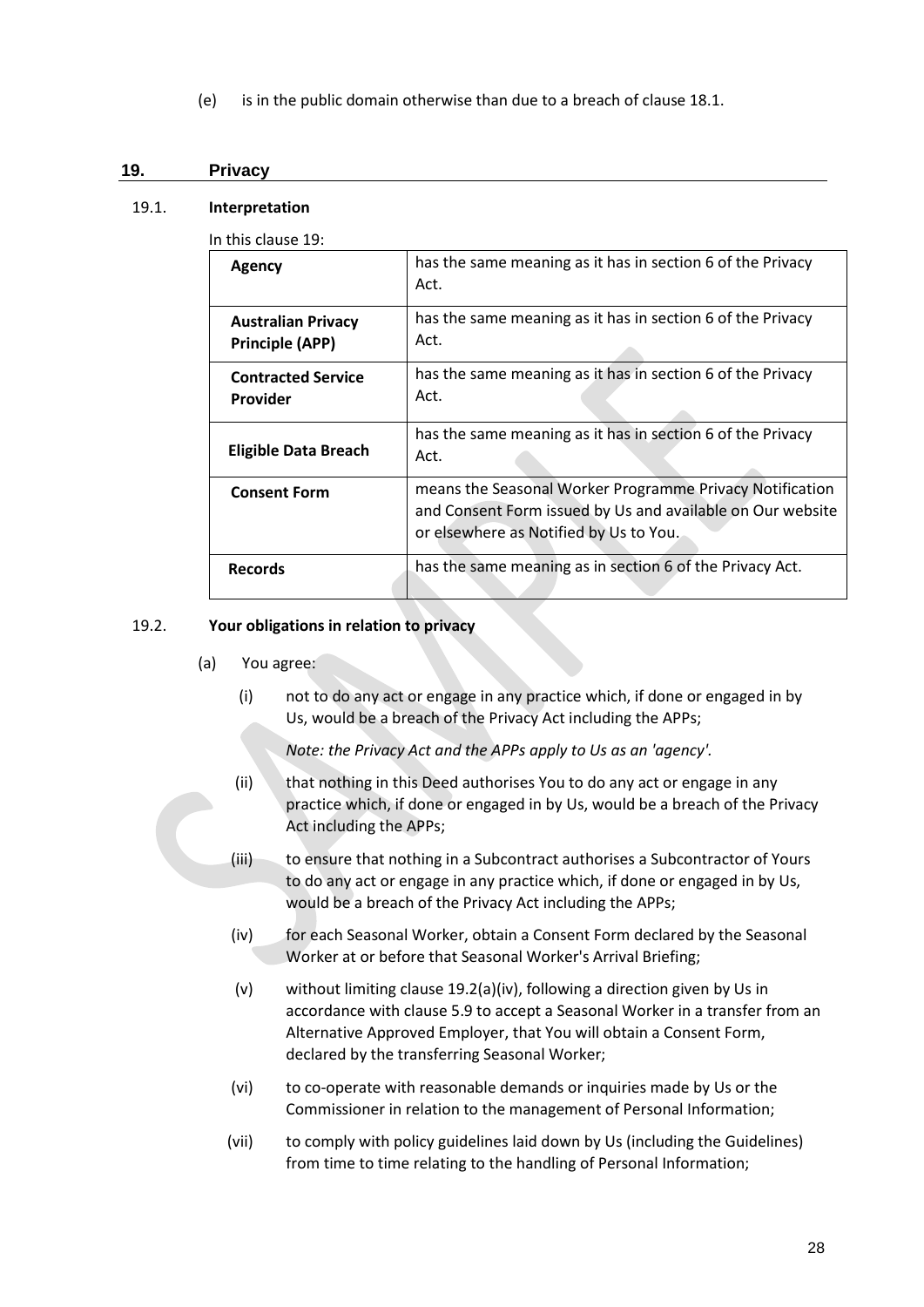- (viii) if requested by Us, at the end of the Term of this Deed, to deliver all Records containing Personal Information to Us;
- (ix) to Your name being published in reports by the Commissioner;
- (x) to keep Us informed of any developments in relation to an Eligible Data Breach; and
- (xi) to keep Us informed of any developments in relation to an approach to You by the Commissioner or by a person claiming that their privacy has been interfered with.
- (b) Subject to clause 19.2(a) You must immediately Notify Us if You become aware:
	- (i) of a breach of Your obligations under this clause 19;
	- (ii) that a disclosure of Personal Information may be required by law;
	- (iii) of an approach to You by the Commissioner or by a person claiming that their privacy has been interfered with;
	- (iv) of any unauthorised access to or unauthorised disclosure of relevant Personal information, or a loss of relevant Personal information, that You hold; or
	- (v) of any developments concerning the events in clause 19.2(b)(i) to (iv) (inclusive) subsequent to Your Notice under this clause 19.2(b).

*Note: more information about the Privacy Act, the Australian Privacy Principles and the Notifiable Data Breach Scheme is available at http://www.oaic.gov.au/ Your obligations under this clause 19 require You to act in accordance with the Privacy Act and the APPs as if You were an 'agency'.*

#### <span id="page-28-0"></span>**20. Intellectual Property**

- 20.1. You grant Us, or must ensure that We are granted, an irrevocable, royalty-free, nonexclusive, world-wide licence, including the right to sublicense, to exercise all Intellectual Property Rights, in any Material delivered or otherwise obtained by Us under this Deed or in connection with the Seasonal Worker Programme, for any Australian Government purpose in the interests of the Seasonal Worker Programme or Pacific labour mobility (or both, as the case may be).
- 20.2. A licence granted under clause 20.1 does not permit Us or any of Our sublicensees to exploit the Intellectual Property Rights in return for the payment of a royalty or a commercial return.
- 20.3. You represent and warrant that exercising Our rights under clause 20.1 will not infringe any third party's Intellectual Property Rights or Moral Rights.

#### <span id="page-28-1"></span>**21. Indemnity**

21.1. In this clause 21:

| fault | means any negligent or unlawful act or omission or wilful |
|-------|-----------------------------------------------------------|
|       | misconduct.                                               |

- 21.2. You indemnify Us from and against any:
	- (a) cost or liability incurred by Us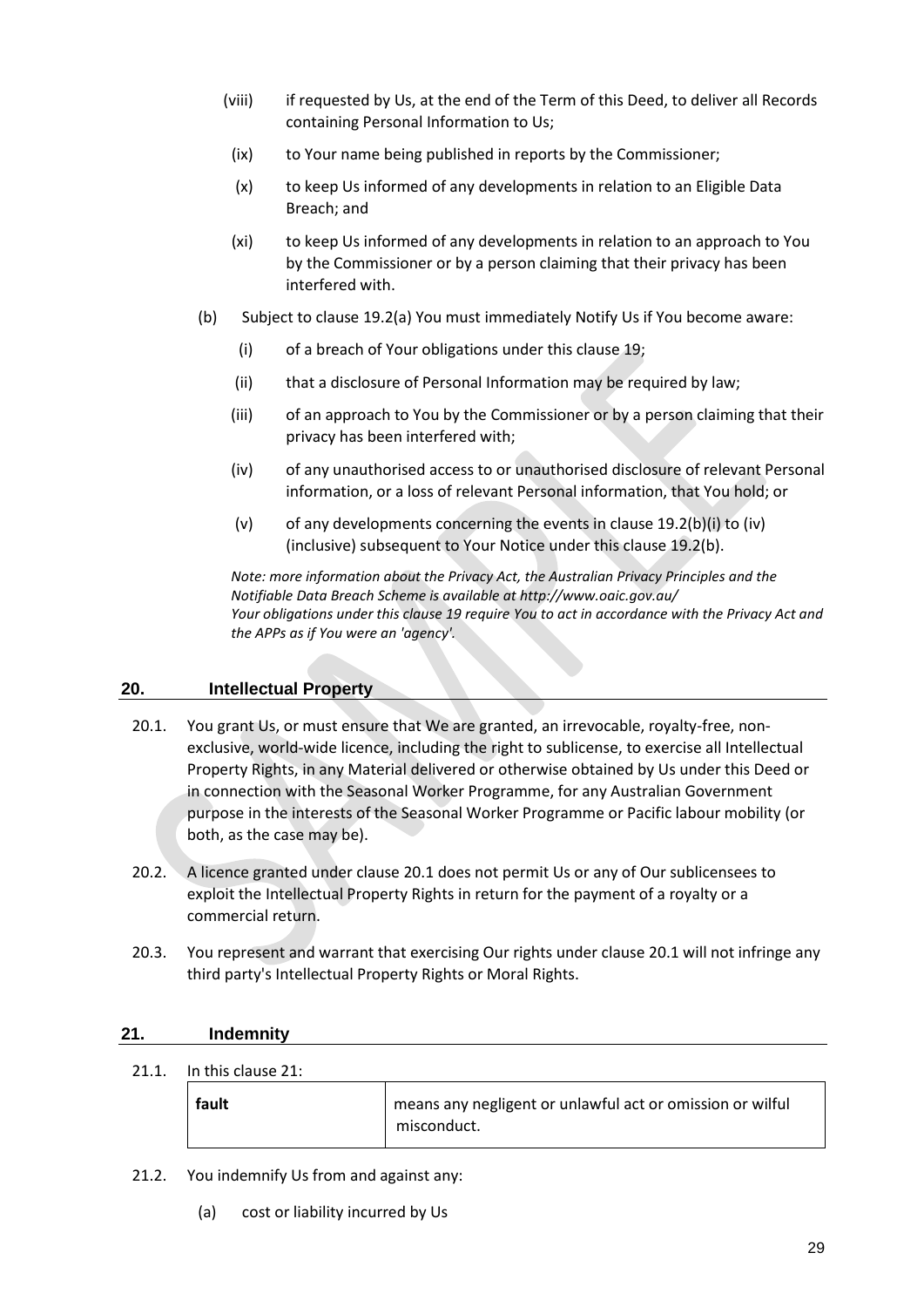- (b) loss or damage to Our property; or
- (c) loss or expense incurred by Us in dealing with any claim against Us including legal costs and expenses on a solicitor/own client basis and the cost of time spent, resources used or disbursements paid by Us,

arising from any one or more of the following:

- (d) personal injury or death in respect of any person (including a Seasonal Worker) involved in the Seasonal Worker Programme;
- (e) the exercise by Us of any of Our rights under this Deed in relation to a Seasonal Worker, Your Personnel, a Provider or a Subcontractor;
- (f) a breach by You of this Deed, including Your contravention of any workplace relations or work health and safety laws;
- (g) any publication of information by Us where such information relates to:
	- (i) Your performance of this Deed; or
	- (ii) best practice by You,

and where the published information was provided by You to Us; and

- (h) an act or omission involving fault on the part of You, Your Personnel, a Provider or a Subcontractor in connection with:
	- (i) this Deed, the Provider Arrangement or the Subcontract (as the case may be);
	- (ii) the provision of accommodation or other services to Seasonal Workers; or
	- (iii) Your, Your Personnel's, the Provider's or the Subcontractor's participation in the Seasonal Worker Programme.
- 21.3. Your liability to indemnify Us under clause 21.1 will be reduced proportionately to the extent that any act or omission involving fault on the part of Us or Our Personnel contributed to the relevant cost, liability, loss, damage or expense.
- 21.4. Our right to be indemnified under this clause 21 is in addition to, and not exclusive of, any other right, power or remedy provided by law, but We are not entitled to be compensated in excess of the amount of the relevant cost, liability, loss, damage or expense.

#### <span id="page-29-0"></span>**22. Insurance**

- 22.1. You must, throughout the Term of this Deed, effect and maintain, or cause to be effected and maintained, all insurance policies, with limits of indemnity, to adequately cover Your risks and liabilities arising under or in connection with this Deed and Your participation in the Seasonal Worker Programme in accordance with the Guidelines.
- 22.2. You must, for the Term of this Deed, effect and maintain insurance, including the following insurances:
	- (a) public liability insurance;
	- (b) professional indemnity insurance, if appropriate;
	- (c) workers' compensation insurance as required by law; and
	- (d) any other insurance that may be reasonably required by Us from time to time.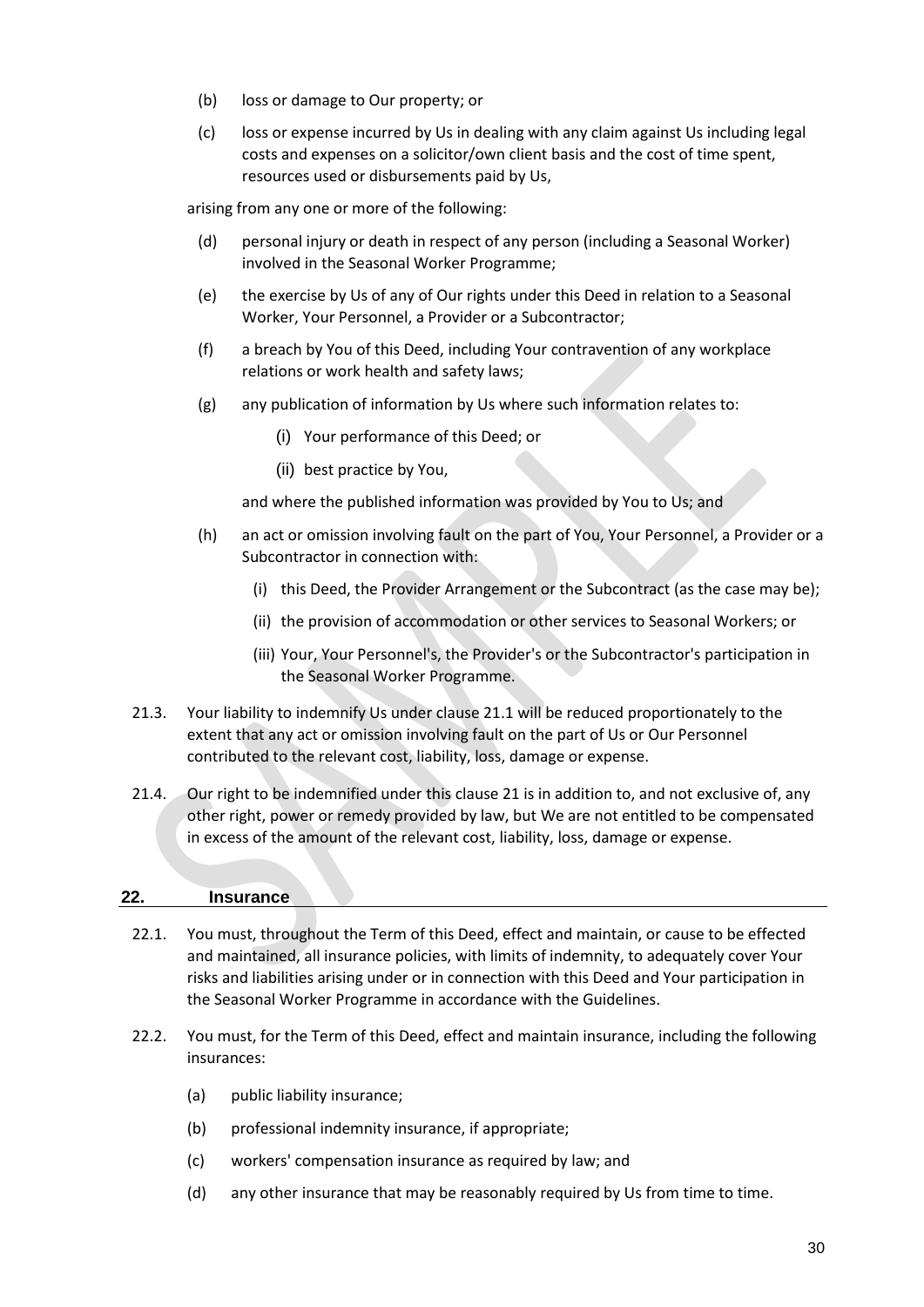*Note: it is Your responsibility to ensure that You effect and maintain insurances that are appropriate for Your organisation's circumstances, based on independent advice. This may include additional types of insurance not specified in this Deed which may be appropriate and/or necessary, depending on Your organisations' circumstances.*

22.3. You must, on receipt of a Notice requesting You to do so, provide to Us certificates of currency, and a copy of the terms, for the insurance policies held by You in accordance with this clause 22.

#### <span id="page-30-0"></span>**23. Dispute resolution**

- 23.1. Subject to clause 23.3, the Parties agree not to commence any legal proceedings in respect of any dispute arising under this Deed, which cannot be resolved by informal discussion, until the procedure set out in clause 23.2 has been followed.
- 23.2. The Parties agree that any dispute between the Parties arising under this Deed will be dealt with as follows:
	- (a) the Party claiming that there is a dispute will send the other Party a Notice setting out the nature of the dispute;
	- (b) the Parties will try to resolve the dispute though direct negotiation themselves, or by persons to whom they have given authority to resolve the dispute; and
	- (c) the Parties have twenty Business Days from the receipt of the Notice to reach a resolution or to agree that the dispute is to be submitted to mediation or other alternative dispute resolution procedures.
- 23.3. If after twenty Business Days from the receipt of the Notice:
	- (a) there is no resolution of the dispute;
	- (b) there is no agreement on submission of the dispute to mediation or some alternative dispute resolution procedure; or
	- (c) there is a submission to mediation or some other form of alternative dispute resolution procedure, but there is no resolution within fifteen Business Days of that submission, or extended time as the Parties may agree in writing before the expiration of the fifteen Business Days,

then, either Party may commence legal proceedings.

- 23.4. Clauses 23.1 and 23.2 do not apply if:
	- (a) either Party commences legal proceedings for urgent interlocutory relief;
	- (b) action is taken by Us under clause 25 or clause 26; or
	- (c) an authority of the Commonwealth, a State or Territory is investigating a breach or suspected breach of the law by You.
- 23.5. Unless otherwise agreed, the Parties agree to share equally the cost of any submission of a dispute to mediation or other alternative dispute resolution procedure, in accordance with clause 23.2.
- 23.6. Despite the existence of a dispute, both Parties must (unless requested in writing by the other Party not to do so) continue to perform their obligations under this Deed.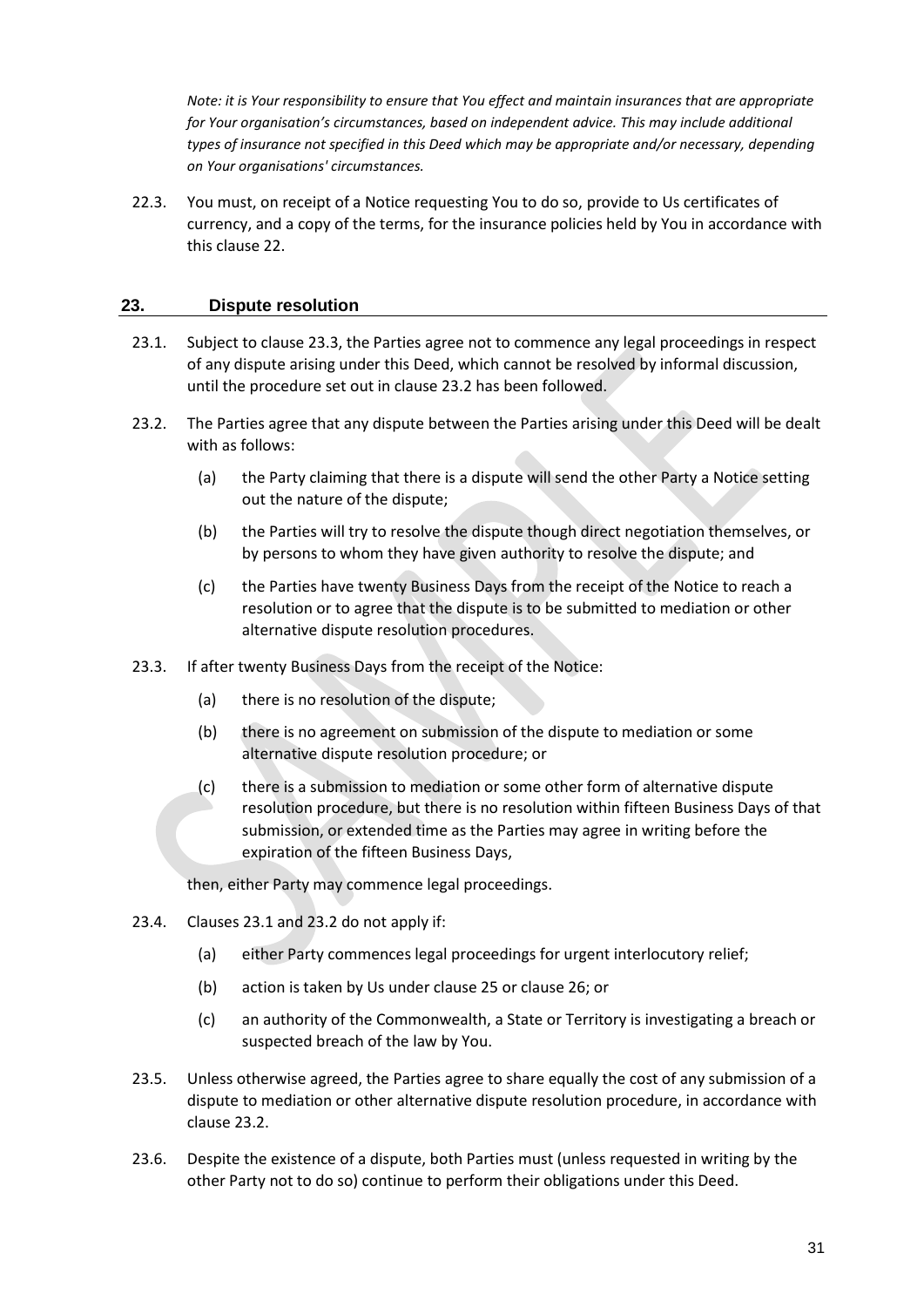23.7. The Parties note that the Migration Review Tribunal has jurisdiction to review certain visa decisions. This Deed does not abrogate any rights of review to the Migration Review Tribunal or any other Tribunal performing a similar role in the future.

#### <span id="page-31-0"></span>**24. Specified Events and subsequent actions**

#### **Specified Events**

- 24.1. You acknowledge and agree that, without limiting or otherwise affecting any of Our other rights in this Deed, We may, in Our absolute discretion:
	- (a) issue You a Notice under clause 24.4 (Subsequent action in response to a Specified Event), if We consider, in Our absolute discretion, that any of the Specified Events set out in clause 24.2 or clause 24.3 below are occurring or have occurred; or
	- (b) issue You a Notice under clause 25 (Termination without costs), if We consider, in Our absolute discretion, that any of the Specified Events set out in clause 24.3 below are occurring or have occurred.
- 24.2. The Parties acknowledge and agree that each of the following is a "Specified Event":
	- (a) We do not have confidence in Your ability to perform Your obligations under this Deed; or
	- (b) We consider that You are failing to perform Your obligations under this Deed to Our satisfaction.
- 24.3. Without limiting or otherwise affecting clause 24.2, the Parties acknowledge and agree that each of the following is a "Specified Event":
	- (a) Your approval as a Temporary Activities Sponsor with the Department of Home Affairs ceases to be in effect, is suspended, cancelled or is barred;
	- (b) We are satisfied that at any time You have engaged in misleading or deceptive conduct, including where You have provided false or misleading information to Us or any Relevant Agency;
	- (c) We consider that You have provided Us or any Relevant Agency with a Report, Record or other Material which is not true, accurate and complete;
	- (d) You fail to deliver Reports or Records (or both, as the case may be) in accordance with this Deed, including the specified time requirements;
	- (e) without limiting any other Specified Event in this clause 24.3, We consider that You are in breach of any of Your obligations under this Deed and where such a breach is capable of remedy, You do not remedy the breach within five Business Days of receiving a Notice in writing from Us to do so, or another timeframe as agreed between the Parties;
	- (f) We consider that You are in breach of an obligation under this Deed and the breach is not capable of remedy;
	- (g) You fail to respond within five Business Days to a Notice sent by Us to You identifying actual or potential breaches of Your obligations under this Deed;
	- (h) You are issued with three breach Notices in a 12 month period in relation to this Deed, irrespective of whether You remedy those breaches;
	- (i) without limiting clause 24.3(n), You fail to pay any of Your workers, including a Seasonal Worker, any amount (in whole or in part) in accordance with the relevant Fair Work Instrument;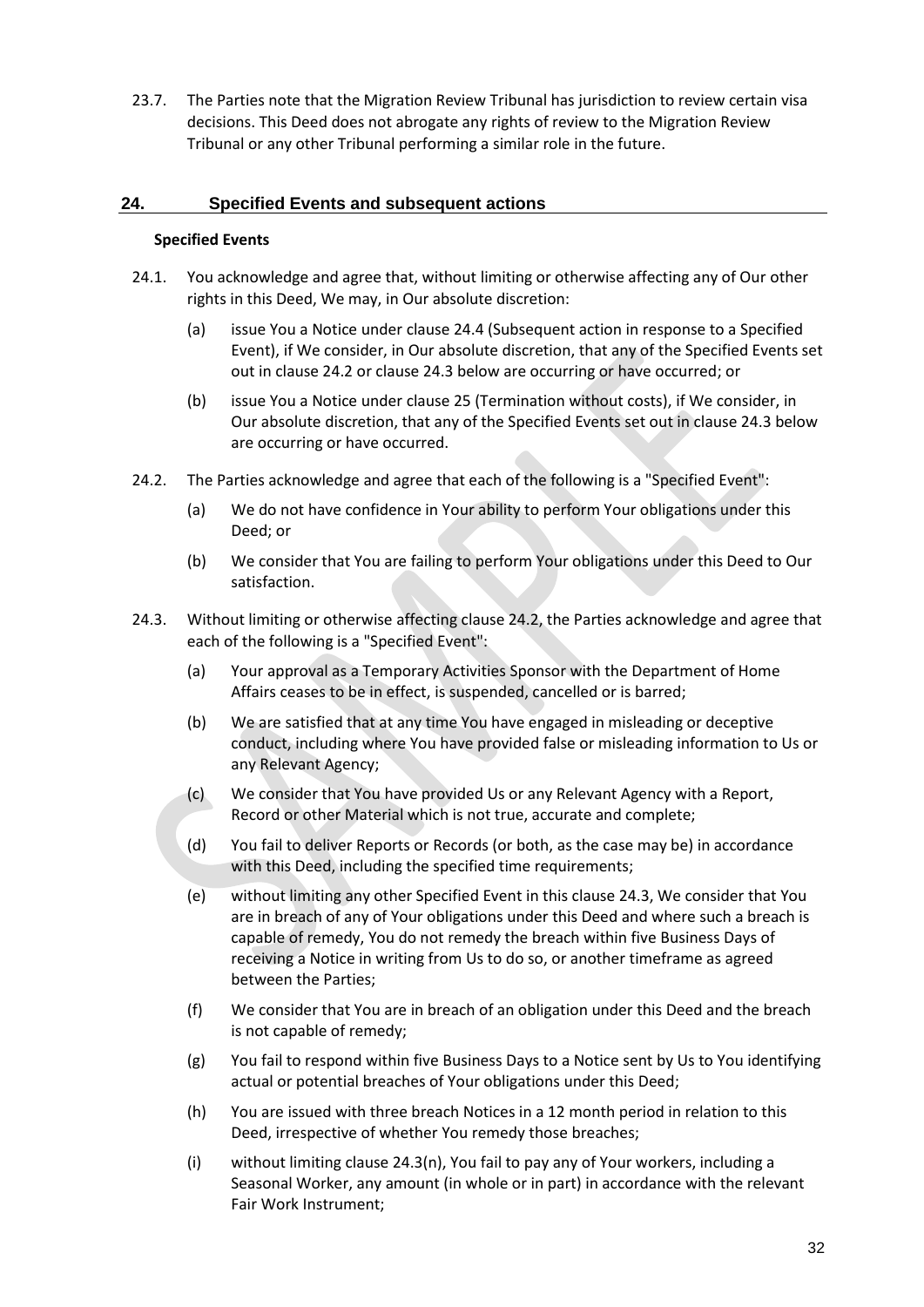- (j) You are unable to pay all Your debts when they become due;
- (k) any of the following occurs at any time during the Term of this Deed:
	- i. You fail to comply with a statutory demand within the meaning of section 459F of the Corporations Act 2001 (Cth);
	- ii. proceedings are initiated to obtain an order for Your winding up or any shareholder, member or director convenes a meeting to consider a resolution for Your winding up;
	- iii. You come under one of the forms of external administration referred to in Chapter 5 of the Corporations Act 2001 (Cth) or equivalent provisions in other legislation, or an order has been made to place You under external administration; or
	- iv. notice is served on You or proceedings are taken to cancel Your incorporation or registration or to dissolve You as a legal entity;
- (l) if You are an individual, You become bankrupt or enter into a scheme of arrangement with creditors or are found to be non-compliant with any other Australian laws; or
- (m) You cease to carry on a business relevant to the performance of this Deed;
- (n) We are of the opinion that You have failed to comply with any Australian law or the law of any other country that applies to activities You are engaged in in connection with the Seasonal Worker Programme;
- (o) without limiting clause 24.3(n), You admit to, are under investigation for, or are charged with, a breach of any of Your statutory obligations (including under the *Fair Work Act 2009* (Cth) or other relevant workplace laws, any relevant Commonwealth, state and territory work health and safety legislation or the *Migration Act 1953* (Cth));
- (p) You fail to Notify Us prior to undergoing a Change in Control, or You undergo a Change in Control which We consider affects Your ability to participate in the Seasonal Worker Programme; or
- (q) You are subject to a criminal investigation or are charged with a criminal offence.

#### **Subsequent action in response to a Specified Event**

- 24.4. If clause 24.1(a) applies, We may, in Our absolute discretion, issue a Notice to You do any one or more of the following:
	- (a) reduce the scope of an Approved Recruitment;
	- (b) direct You to immediately suspend all future recruitment under an Approved Recruitment and not issue any Offers of Employment;
	- (c) direct You to immediately suspend the employment of one or more Seasonal Workers under an Approved Recruitment;
	- (d) amend an Approved Recruitment, or approve a Recruitment Application subject to conditions, including in relation to:
		- (i) the recruitment of Seasonal Workers, including the number of Seasonal Workers in each Approved Recruitment;
		- (ii) the employment of Seasonal Workers, including one or more of the following:
			- 1. the number of Seasonal Workers You can employ at any one time;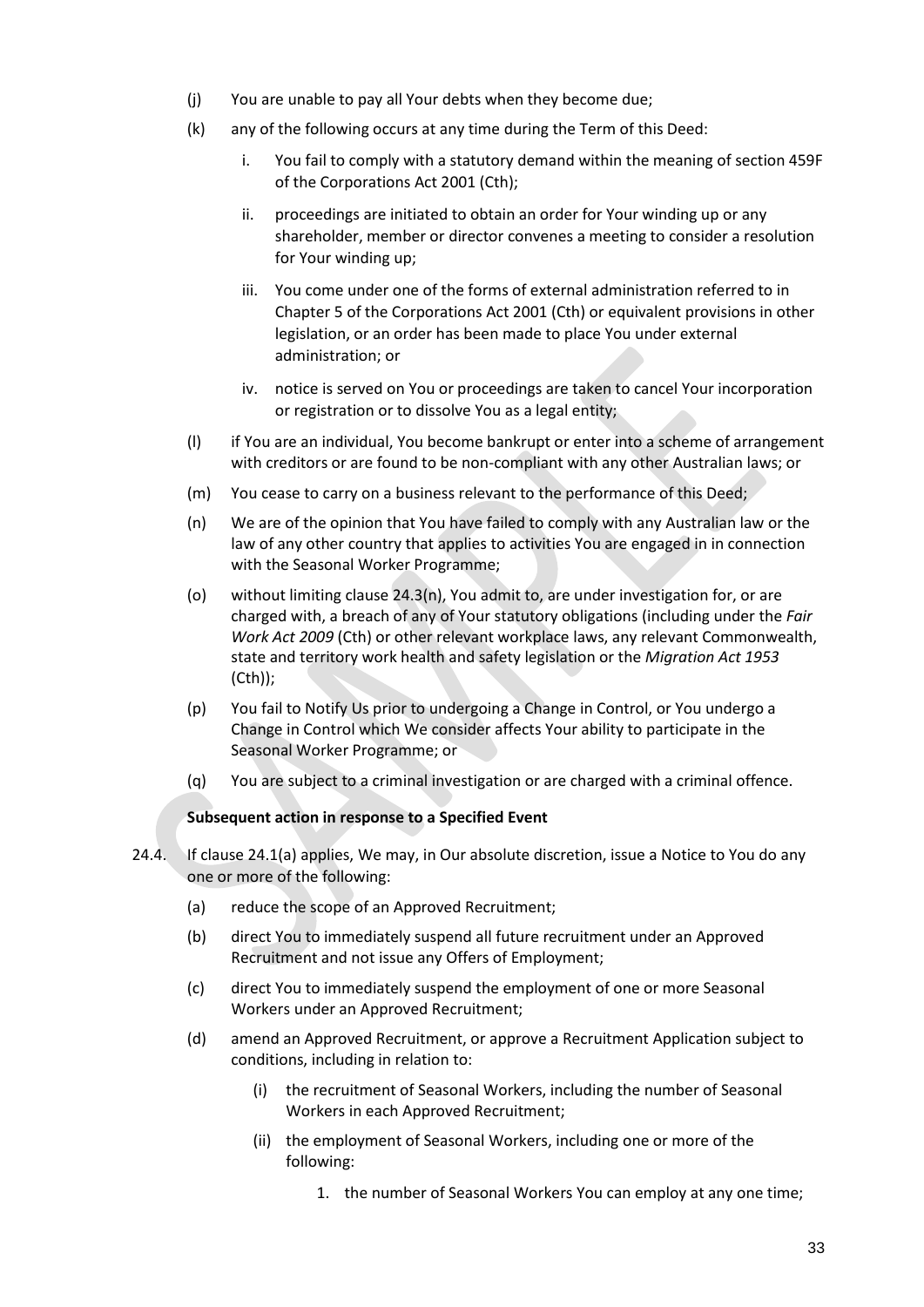- 2. the Regions in which You can employ Seasonal Workers;
- 3. the Participating Industries in which You can employ Seasonal Workers; and
- 4. the Participating Sectors in which You can employ Seasonal Workers;
- (iii) the accommodation of Seasonal Workers, including:
	- 1. the types of accommodation You can arrange for Seasonal Workers to occupy; or
	- 2. the location of accommodation You can arrange for Seasonal Workers to occupy,
	- or both, as the case may be; or
- (iv) the arrangements for the welfare and wellbeing of Seasonal Workers;
- (e) terminate an Approved Recruitment;
- (f) direct You to terminate or reduce the scope of a Provider Arrangement or a Subcontract;
- (g) direct that You stop any of Your Personnel from interacting with Seasonal Workers or from being involved in activities relevant to the Seasonal Worker Programme, and, if We consider it appropriate, immediately organise a suitable replacement to Our satisfaction;
- (h) without limiting clause 24.4(g), direct that You remove a Welfare and Wellbeing Support Person and, if We consider it appropriate, immediately organise a suitable replacement to Our satisfaction;
- (i) direct You to remove Seasonal Workers from a Provider;
- (j) direct that You place Seasonal Workers with a new Provider;
- (k) direct You to arrange transport for Seasonal Workers to another location as specified by Us at Your cost;
- (l) reduce the number of Seasonal Workers You are approved to employ or recruit, permanently or temporarily;
- (m) direct You or a Provider to undertake specified training or accreditation; or
- (n) exercise any of Our other rights under this Deed.
- 24.5. You must comply with any conditions imposed by Us under clause 24.4.
- 24.6. Nothing in this clause 24 limits or otherwise affects any of Our other rights under this Deed and otherwise under statute, at law or in equity.

#### <span id="page-33-0"></span>**25. Termination Without Costs**

- 25.1. If clause 24.1(b) applies, We may, in Our absolute discretion, immediately, or at a later date as specified by Us, terminate this Deed by issuing Notice to You, without the payment of any costs.
- 25.2. To avoid doubt, We are not obliged to exercise any of Our other rights under clause 24.4 or otherwise under this Deed, prior to exercising Our right to terminate under clause 25.1.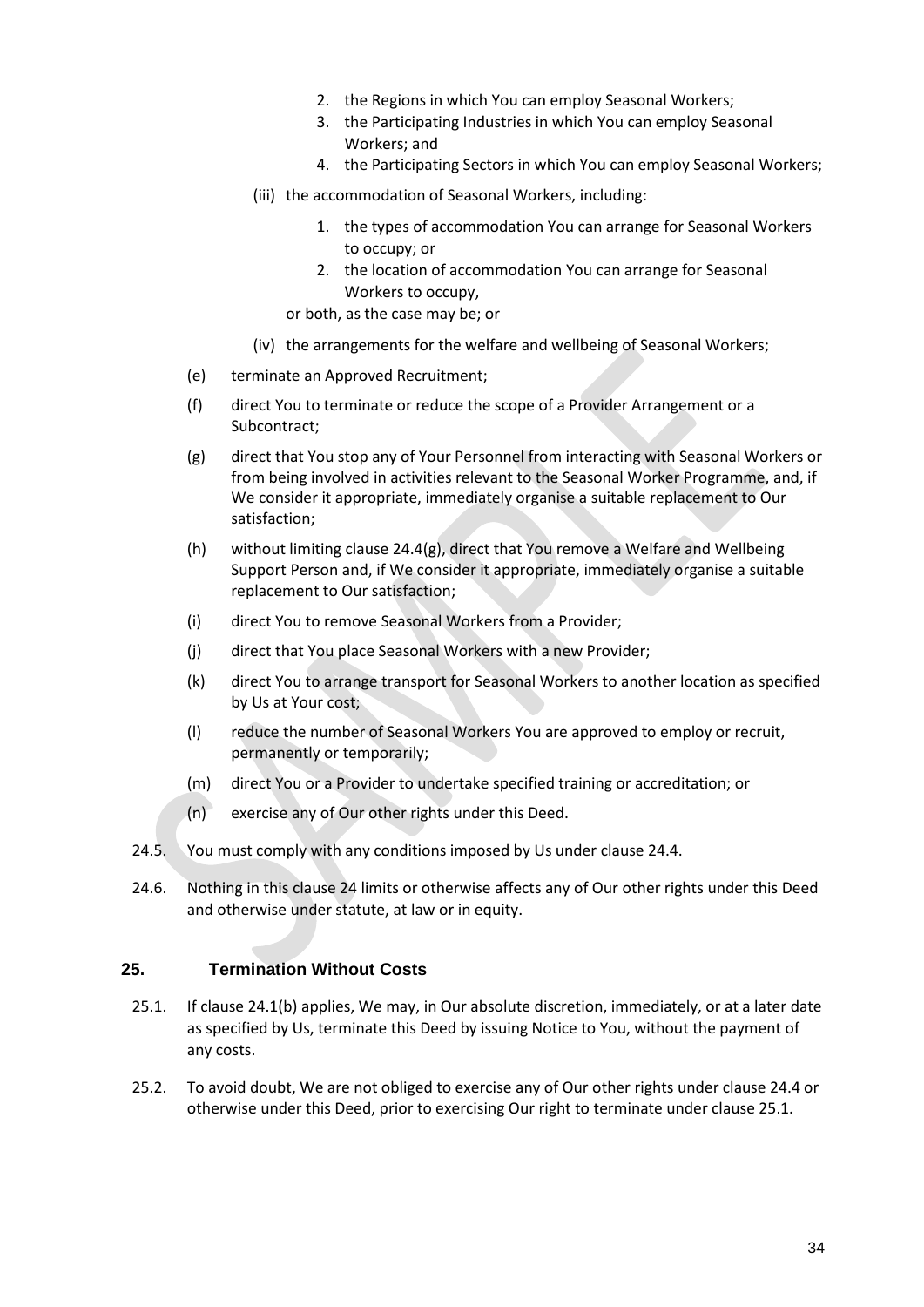#### <span id="page-34-0"></span>**26. Termination With Costs**

- 26.1. We may at any time and in Our absolute discretion, by Notice, terminate this Deed, effective from a date specified in the Notice.
- 26.2. Subject to clause 26.3, if We terminate the Deed under clause 26.1, We will only be liable for reasonable, unavoidable costs actually incurred and substantiated by You and directly attributable to the termination of the Deed.
- 26.3. If We exercise Our rights under clause 26.1, We will not be liable for:
	- (a) loss of prospective profits attributable to the termination;
	- (b) loss of benefits that would have been conferred upon You, had a termination not occurred;
	- (c) loss of any unpaid expenses incurred under this Deed that have not been recovered from Seasonal Workers pursuant to this Deed; and
	- (d) payment of any wages or benefits, that are payable to Seasonal Workers by You.

#### <span id="page-34-1"></span>**27. Termination By Agreement**

27.1. The Parties may at any time agree to terminate this Deed on such terms and conditions as agreed between the Parties in writing, pursuant to clause 30.

#### <span id="page-34-2"></span>**28. Negation of employment, partnership and agency**

- 28.1. You will not, by virtue of this Deed be, or for any purpose be deemed to be, Our employees, officers, partners or agents.
- 28.2. You must not represent Yourself, and must ensure that Your Personnel, partners, Providers and Subcontractors do not represent themselves, as being Our employees, officers, partners or agents.

<span id="page-34-3"></span>

| 29.   | Waiver |                                                                                                                                                                                                                                                                         |
|-------|--------|-------------------------------------------------------------------------------------------------------------------------------------------------------------------------------------------------------------------------------------------------------------------------|
| 29.1. |        | If either Party does not exercise (or delays in exercising) any rights under this Deed<br>(including rights or remedies provided by this Deed and otherwise under statute, at law or<br>in equity), that failure or delay does not operate as a waiver of those rights. |
| 29.2. |        | A waiver by either Party of any rights under this Deed does not prevent the further exercise                                                                                                                                                                            |

- of any other right.
- 29.3. Waiver of any provision of, or right under, this Deed:
	- (a) must be in writing and signed by the Party entitled to the benefit of that provision or right; and
	- (b) is effective only to the extent set out in the written waiver.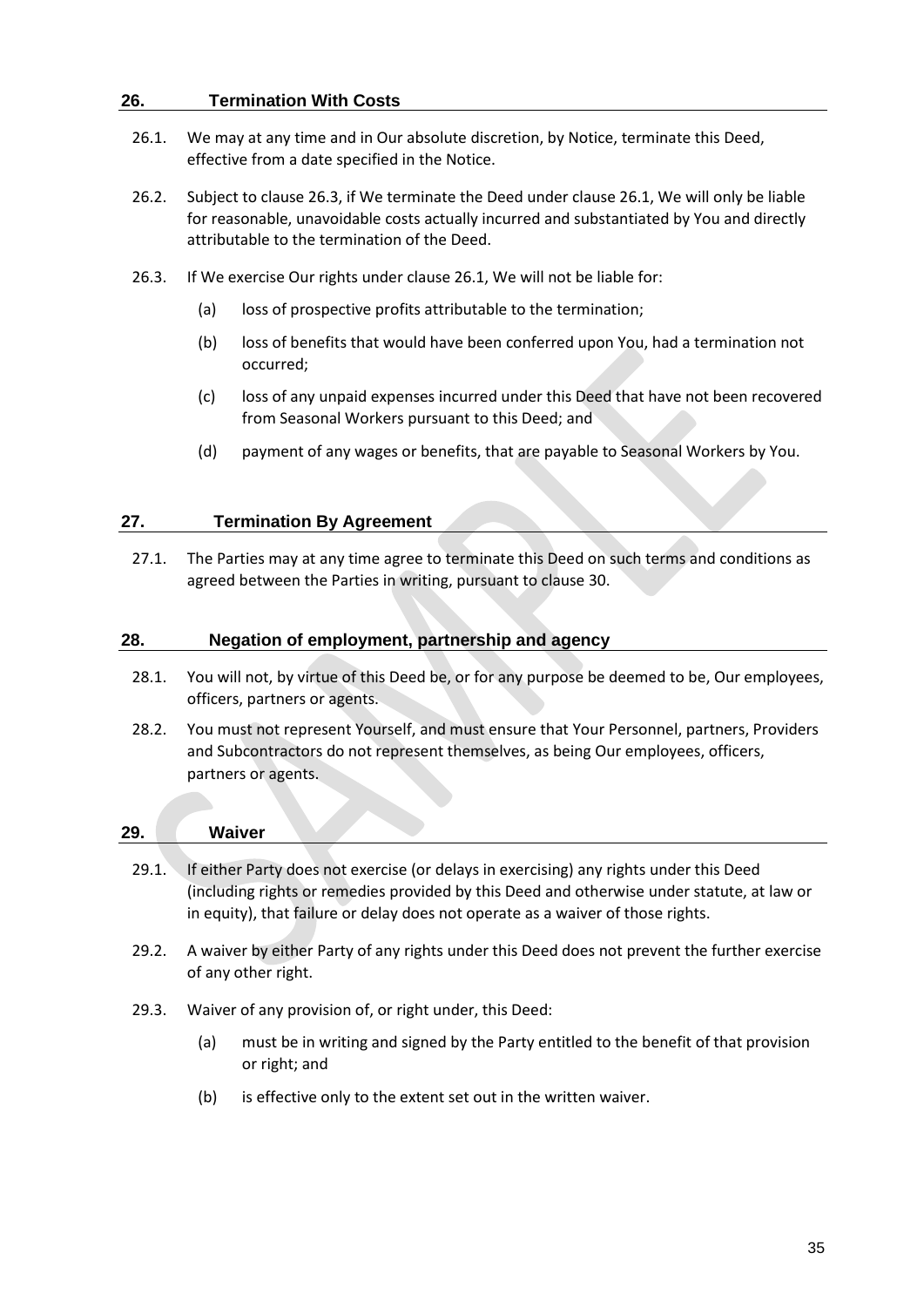#### <span id="page-35-0"></span>**30. Variation**

30.1. Except for action We are expressly authorised to take elsewhere in this Deed, no variation of this Deed is binding unless it is agreed in writing and signed by the Parties.

#### <span id="page-35-1"></span>**31. Notices**

- 31.1. A Party giving Notice under this Deed must do so in English and be in writing or by Email, and:
	- (a) if given by You, sent by Your Representative and marked for the attention of Our Representative at their nominated postal or Email address in Item A5 of Schedule 1; and
	- (b) if given by Us, sent by Our Representative and marked for the attention of Your Representative at their nominated postal or Email address in Item A7 of Schedule 1.
- 31.2. A Notice given under clause 31.1 is taken to be received:
	- (a) if sent by Email, including an Email generated through SWP Online, when the Email enters the recipient's information system;
	- (b) if hand delivered, on delivery to the relevant address; and
	- (c) if sent by pre-paid post, five Business Days after the date of posting.

#### <span id="page-35-2"></span>**32. Assignment, novation and Change in Control**

- 32.1. You must not assign any of Your rights under this Deed without Our prior written approval.
- 32.2. You must not enter into an arrangement that will require the novation of this Deed, without Our prior written approval.
- 32.3. You must provide Notification to Us immediately upon becoming aware of any proposed Change in Control.

#### <span id="page-35-3"></span>**33. Survival of Clauses**

- 33.1. Clauses 6, 7, 8, 9, 10, 11, 12, 13, 15, 16, 17, 18, 19, 20, 21, 22, 23, 28, 31, and 32 and all Items in Schedule 1 survive the expiration or earlier termination of this Deed and any provisions that are expressly specified as surviving or by implication from their nature, are intended to continue past the expiration or early termination of this Deed.
- 33.2. Clause 15 survives for 7 years from the expiry or earlier termination of this Deed.

#### <span id="page-35-4"></span>**34. Applicable law**

34.1. The laws of New South Wales apply to this Deed and, subject to clause 23, the Parties agree to submit to the non-exclusive jurisdiction of the courts of New South Wales in relation to any dispute under this Deed.

#### <span id="page-35-5"></span>**35. Transition arrangements**

35.1. The Parties acknowledge that this clause 35 applies if: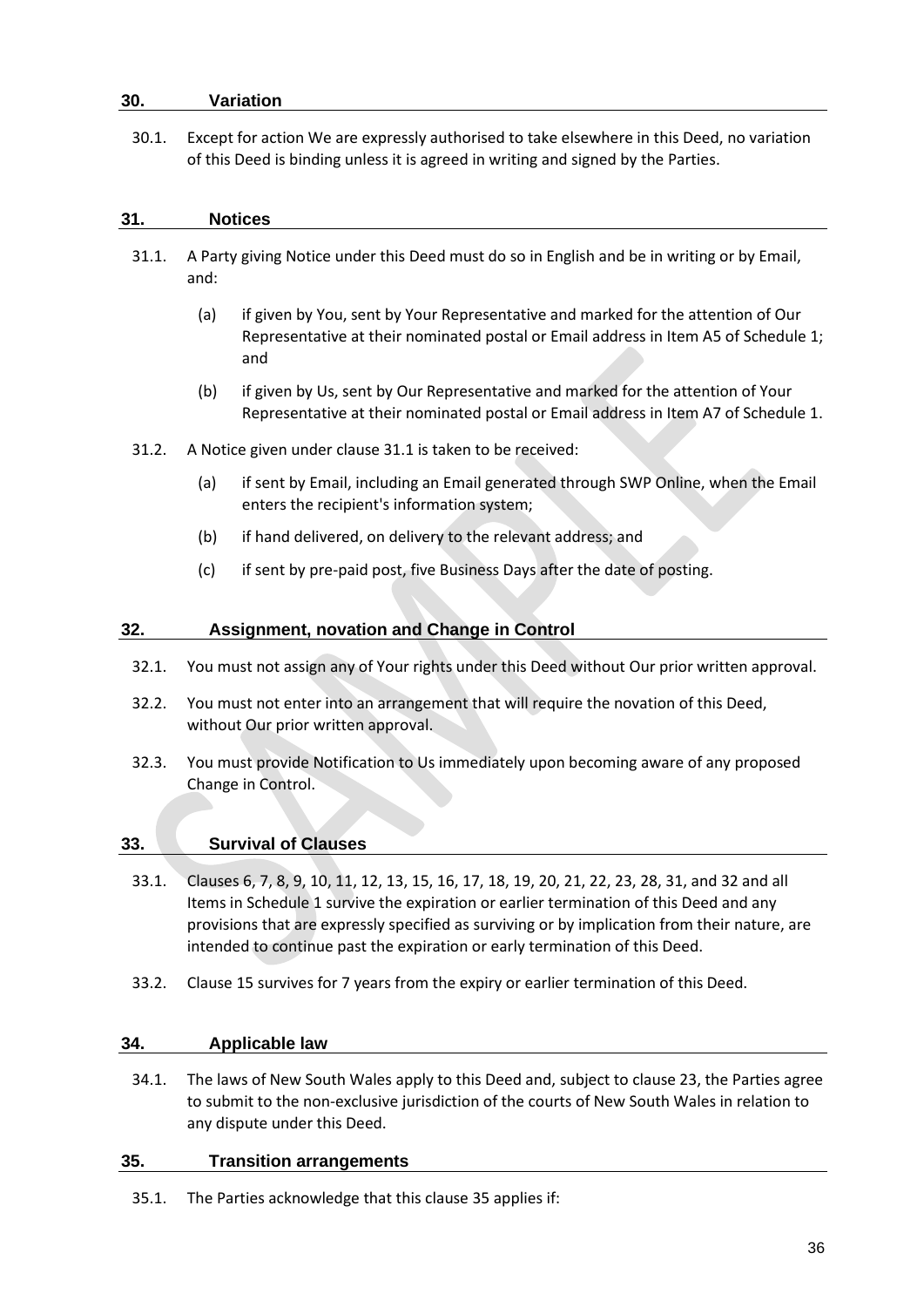- (a) prior to the Commencement Date, a previous deed of agreement in relation to the Seasonal Worker Programme was entered into by the Parties (**Old Deed**);
- (b) under Item B of Schedule 1 to the Old Deed, We approved recruitments for You to recruit Seasonal Workers (**Old Recruitments**); and
- (c) the duration of one or more Old Recruitments, as approved by Us, extends beyond the Commencement Date of this Deed (each being a **Transition Recruitment)**.
- 35.2. By virtue of this clause, the Parties acknowledge and agree that, on and from the Commencement Date:
	- (a) all Transition Recruitments are deemed to be approved by Us under Item B of Schedule 1 of this Deed and are "**Approved Recruitments**" under this Deed;
	- (b) accordingly, the terms and conditions of this Deed apply to all Transition Recruitments; and
	- (c) to the extent of any inconsistency between a Transition Recruitment and this Deed (including the Guidelines), the requirements of this Deed apply to the Transition Recruitment unless otherwise notified by Us in writing or via SWP Online.
- 35.3. Nothing in this clause 35 limits or otherwise affects the Parties' respective rights and obligations arising under or in connection with the Old Deed prior to the Commencement Date in relation to the Old Recruitments.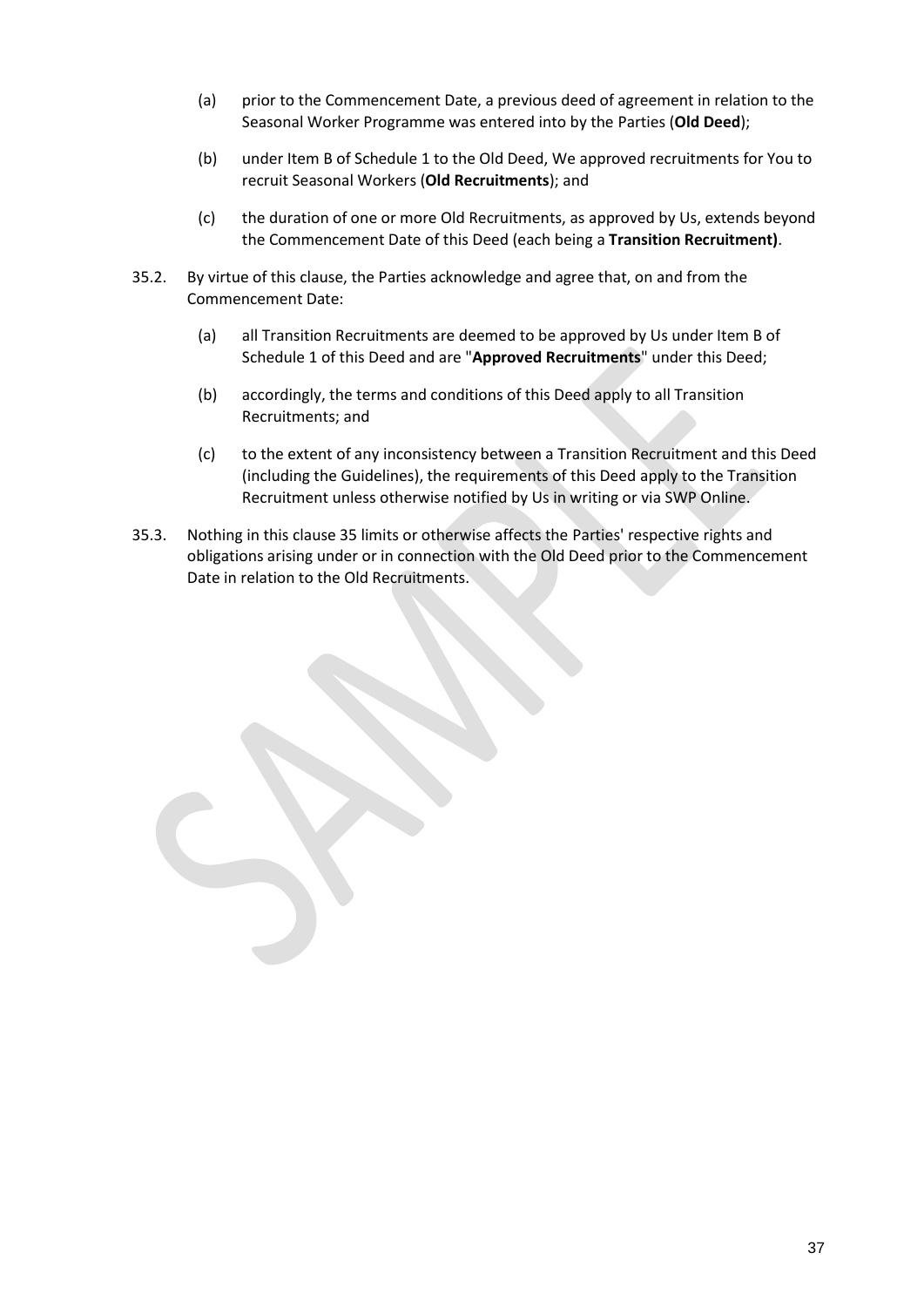## **SCHEDULE 1 - Your Obligations as an Approved Employer**

#### <span id="page-37-1"></span><span id="page-37-0"></span>**A. General**

- A1. In addition to the terms and conditions outlined in this Deed and Schedule, You must:
	- (a) act in a manner that maintains the good reputation of the Seasonal Worker Programme;
	- (b) act in a manner that supports Australia's strong bilateral relationships with Participating Countries; and
	- (c) perform all obligations as required by You as a Temporary Activities Sponsor with the Department of Home Affairs.
- A2. For the avoidance of doubt, subject to clause 26.2 of the Deed, no money is payable to You, or to any third party on Your behalf, by Us under this Deed.

#### **Guidelines**

- A3. Guidelines will be made available to You online, through the Seasonal Worker Programme website, SWP Online or otherwise Notified by Us to You.
- A4. You must:
	- (a) make yourself aware of any Guidelines; and
	- (b) comply with any Guidelines in the performance of Your obligations under this Deed.

#### **Representatives**

- A5. Our Representative is: Director, Seasonal Worker Programme of the Department of Education, Skills and Employment, at the following address: Department of Education, Skills and Employment, GPO Box 9880 CANBERRA ACT 2601 or by Email at seasonalworker@dese.gov.au.
- A6. Our Representative has full authority and power to represent Us under this Deed and to issue Notices in accordance with clause 31 of the Deed.
- A7. Your Representative is: [Insert Name, Position, Address and e-mail]
- A8. Your Representative has full authority and power to represent You under this Deed and to issue Notices in accordance with clause 31 of the Deed.

#### **COVID-19 Pandemic**

- A9. You must abide, and ensure that Your Personnel, Providers and Subcontractors abide by all laws, directions and advice provided by the Australian Government and State and Territory Governments concerning the COVID-19 pandemic, including in respect of any applicable COVID-19 management plan and COVID-19 safe plan that You are required to have in place in relation to Seasonal Workers.
- A10. Without limiting Item A9, You must work with the relevant State and Territory Governments in relation to, and to ensure that, all Seasonal Workers undertake any required quarantine (or similar) arrangements in Australia.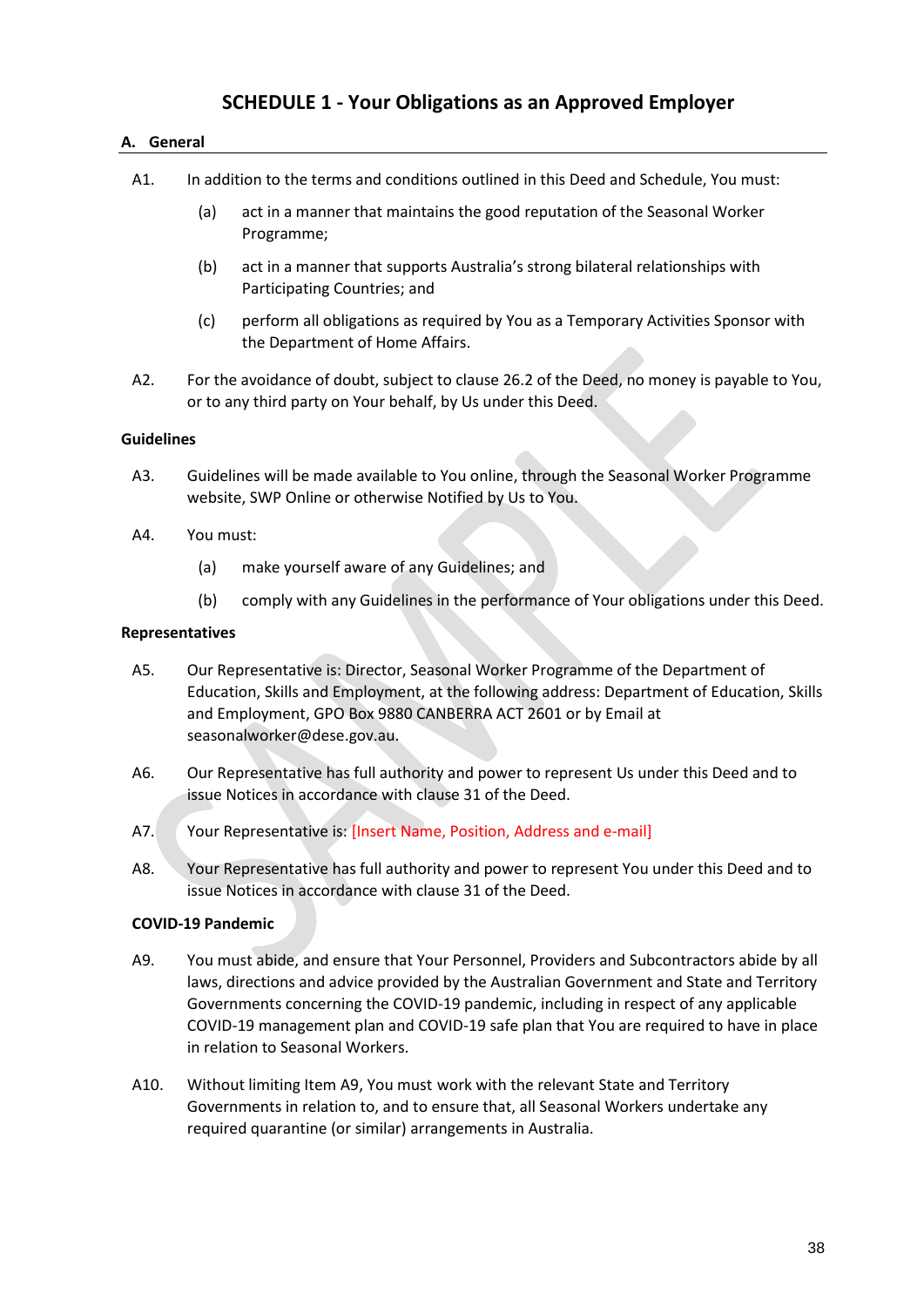#### <span id="page-38-0"></span>**B. Recruitment and selection**

- B1. You must only recruit workers for participation in the Seasonal Worker Programme:
	- (a) from Participating Countries;
	- (b) that meet the Seasonal Worker Programme eligibility requirements set out in the Implementation Arrangements;
	- (c) who are granted a Subclass 403 (Temporary Work (International Relations)) visa in the Seasonal Worker Program stream (or such other Subclass visa as specified by the Commonwealth);
	- (d) who have declared a genuine intention to return to their home country following their participation in the Seasonal Worker Programme and prior to the cessation of their Subclass 403 (Temporary Work (International Relations)) visa in the Seasonal Worker Program stream (or such other Subclass visa as specified by the Commonwealth);

and, in accordance with:

- (e) the Implementation Arrangements;
- (f) the Memorandum of Understanding; and
- (g) this Deed, including the Guidelines.

#### **Recruitment**

- B2. To recruit Seasonal Workers under this Deed, You must first submit a Recruitment Application and receive Our approval in writing of the Recruitment Application under Item B5.
- B3. A Recruitment Application must adhere to the Guidelines and include the following information:
	- (a) Your level of demand for Seasonal Workers and evidence of labour market testing;
	- (b) Your intended recruitment arrangements for Seasonal Workers, (as required in accordance with clauses 10 and 11 of the Deed and the Guidelines);
	- (c) the estimated gross pay and likely deductions for Seasonal Workers if Your Recruitment Application is approved;
	- (d) the details of any Welfare and Wellbeing Support Persons appointed in accordance with clause 12.1 who may be providing welfare and wellbeing support under Item F of Schedule 1 in relation to Your proposed recruitment;
	- (e) the Offer of Employment to be sent to each Seasonal Worker You will employ (in accordance with Item C); and
	- (f) any other information Notified to You by Us.

*Note: Our approval of a Recruitment Application (i.e., under an Approved Recruitment) can be referred to as "approved recruitment".*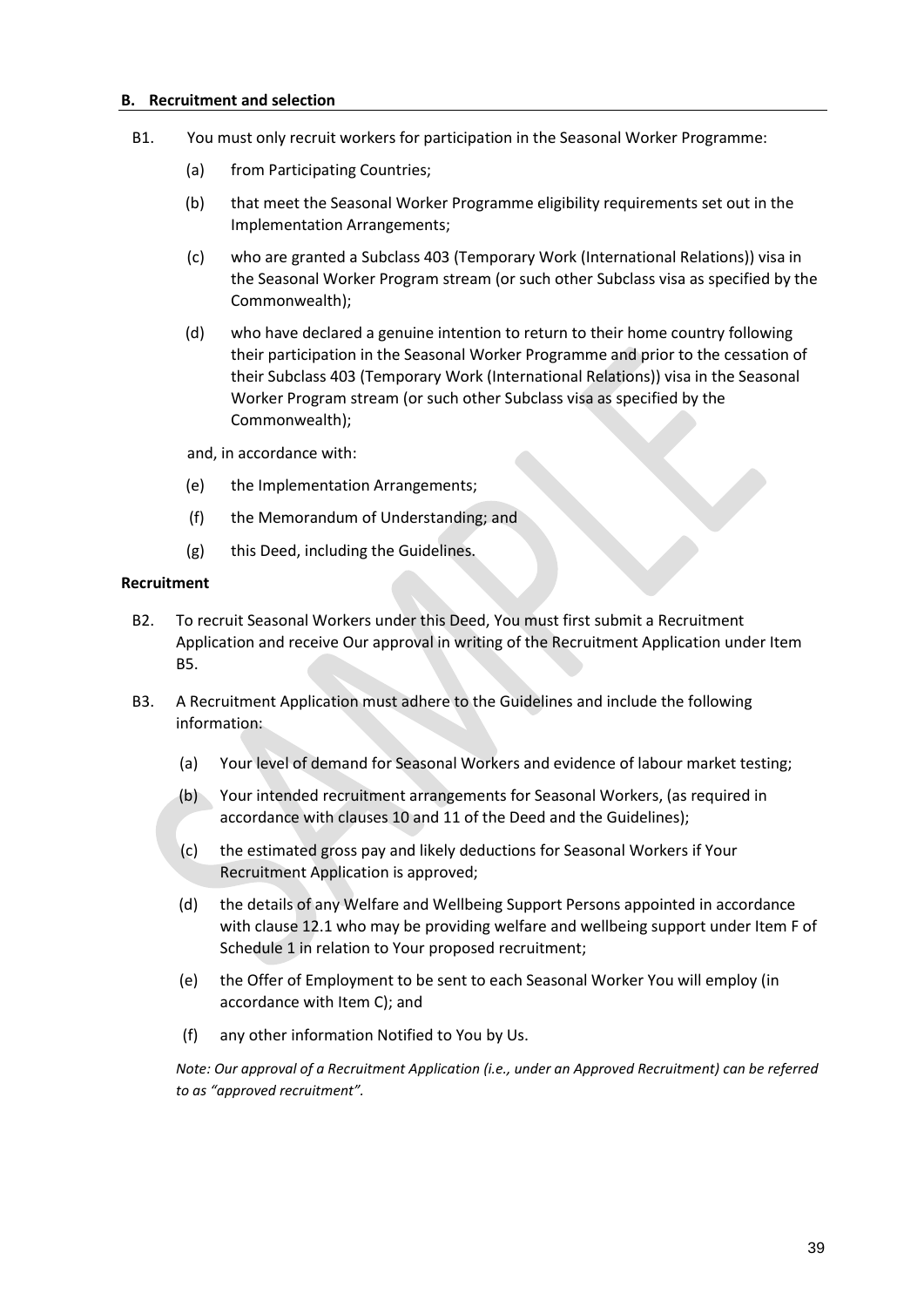- B4. We may, via SWP Online or otherwise in writing, require You to provide further information or detail in relation to any aspect of a Recruitment Application.
- B5. We may, in Our absolute discretion, approve or reject a Recruitment Application via SWP Online or by otherwise informing You in writing of such approval or rejection.
- B6. In approving any Recruitment Application, We may, in Our absolute discretion, require any amendments or impose any terms and conditions on the relevant Approved Recruitment, including setting a date for the expiry of any Approved Recruitment.

#### **Alterations to Recruitment arrangements**

- B7. If You intend to alter Your arrangements for Seasonal Workers, as outlined in Your Approved Recruitment, including the Offer of Employment, You must submit Your proposed changes to Us for Our approval via SWP Online or otherwise in writing in accordance with Guidelines.
- B8. Any proposed change relating to amendments to the existing employment conditions of Seasonal Workers must be in accordance with Australian law, including any applicable modern award and are subject to the written agreement of any Seasonal Worker affected by the amendments.

#### **Meaning of approval under this Item**

- B9. For the avoidance of doubt:
	- (a) the granting of Approved Recruitment is at Our discretion and nothing in this Deed shall be taken to give rise to an expectation that a Recruitment Application will be approved; and
	- (b) Our approval is for the purposes of the Seasonal Worker Programme requirements only, and does not relieve You of any obligation You have to ensure that those documents and the terms and conditions of employment they prescribe are in accordance with Your obligations under Australian law, including Australia's workplace laws.

#### **Compliance with Approved Recruitment and Offer of Employment**

- B10. You must:
	- (a) only recruit in accordance with Your Approved Recruitment pursuant to Item B2; and
	- (b) only employ Seasonal Workers in accordance with terms and conditions consistent with Your Offer of Employment, outlined at Item C (as such terms may be amended from time to time in accordance with Item B7).

*Note: Item B10(b) does not override Your obligation to comply with Australian laws.*

- B11. You must not recruit Seasonal Workers:
	- (a) after the termination or expiration of Your Approved Recruitment;
	- (b) the termination or expiration of this Deed; or
	- (c) in the event Your approval as a Temporary Activities Sponsor with the Department of Home Affairs ceases to be in effect, is cancelled or is barred.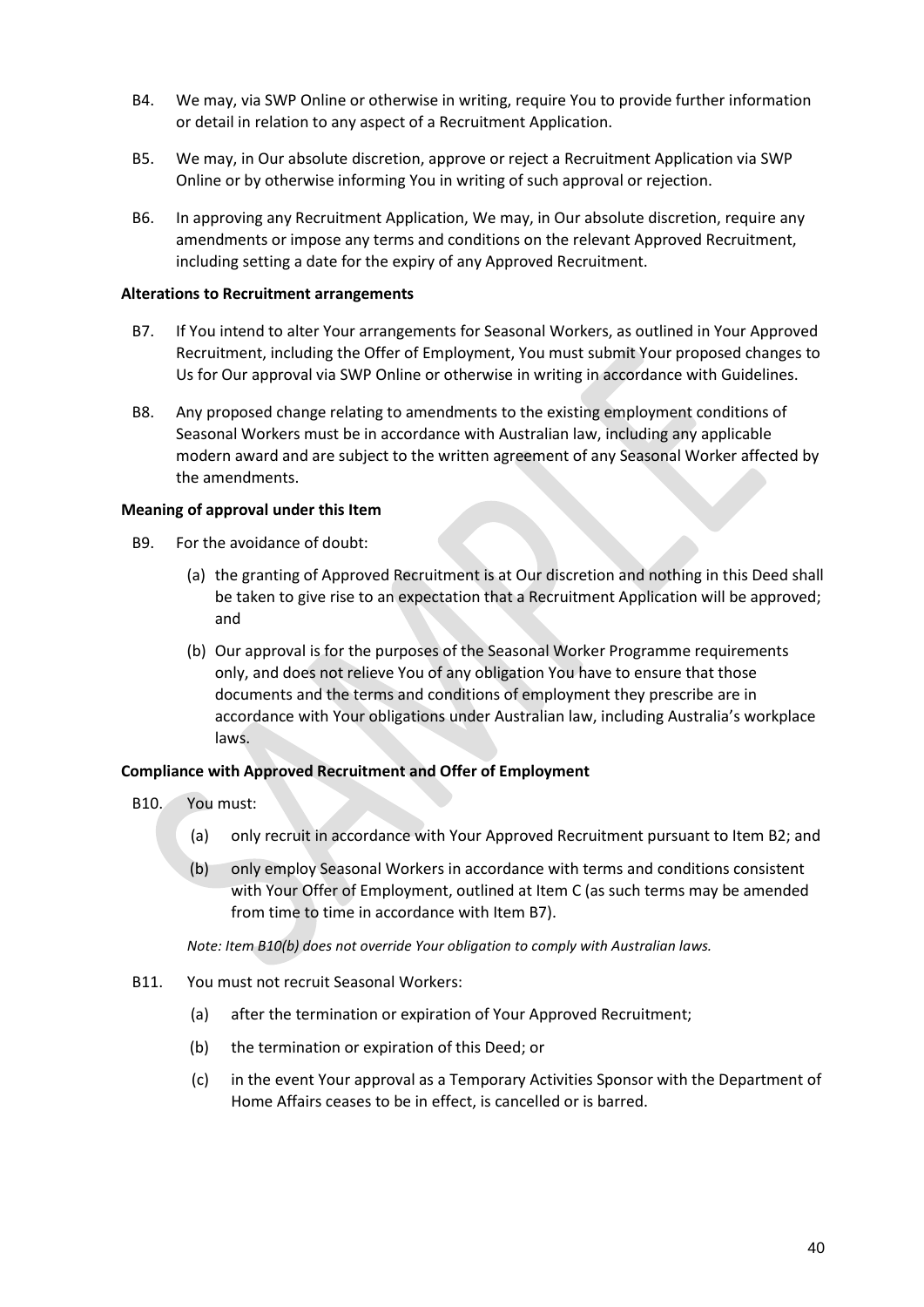#### <span id="page-40-0"></span>**C. Offer of Employment**

- C1. All Offers of Employment to a Seasonal Worker must be made in writing, in a form specified by Us and must comply with the requirements set out in this Item C and under Australian law.
- C2. All Offers of Employment must contain:
	- (a) the Seasonal Worker's pay rate or Piece Rate and conditions;
	- (b) details of the Fair Work Instrument that the Seasonal Worker will be employed under;
	- (c) the commencement and end date of the employment;
	- (d) Your commitment to provide a minimum average of 30 hours work per week over the duration of the Seasonal Worker's employment;
	- (e) a notification that employment is subject to the Seasonal Worker candidate being successful in their application for a Subclass 403 (Temporary Work (International Relations)) visa in the Seasonal Worker Program stream (or such other Subclass visa as specified by the Commonwealth);
	- (f) details of travel arrangements for the Seasonal Worker, including the proposed date of travel to and from the Participating Country;
	- (g) the location and contact details of their workplace, as a minimum;
	- (h) details of their compulsory health insurance (including details of coverage);
	- (i) details of Accommodation Arrangements You are offering to Seasonal Workers at their location;
	- (j) information about community contacts and opportunities for recreation and religious observance at their location;
	- (k) specific information about the deductions You propose to make (subject to the Seasonal Worker's agreement) from the Seasonal Worker's wages; and
	- (l) any other information Notified to You by Us.

#### <span id="page-40-1"></span>**D. Employment**

- D1. You must:
	- (a) employ Seasonal Workers under a Fair Work Instrument in accordance with the *Fair Work Act 2009* (Cth);
	- (b) engage Seasonal Workers as employees in accordance with Australia's workplace laws, including:
		- (i) ensuring that the Seasonal Workers You employ hold any licence, registration or membership that is mandatory for the performance of the specific work they will perform in Australia;
		- (ii) in accordance with Australian superannuation legislation in relation to Your employment of Seasonal Workers;
		- (iii) ensuring that tax instalments are deducted from the wages of Seasonal Workers and paid in accordance with Australian taxation laws; and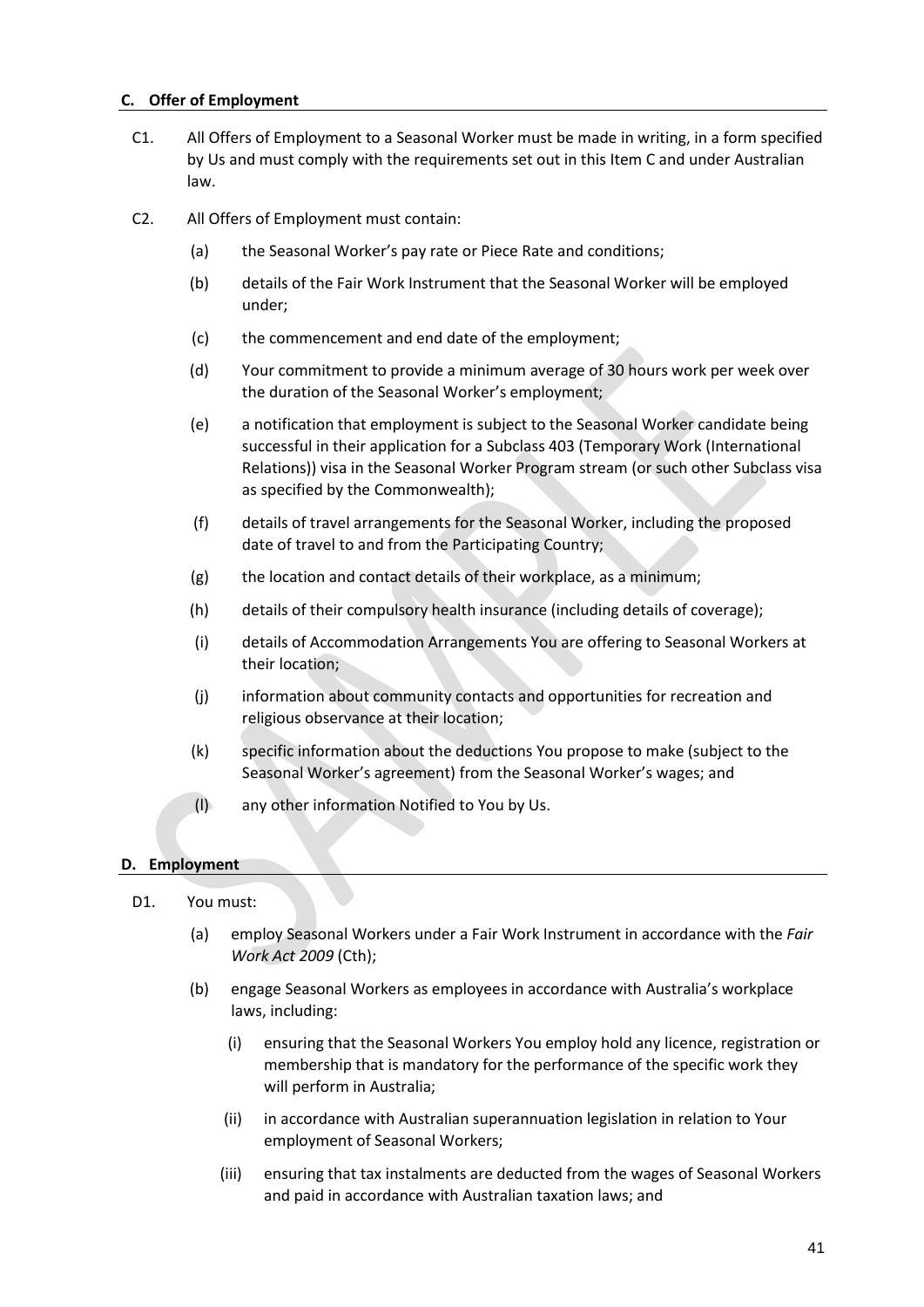- (iv) ensuring all statutory charges in relation to the Seasonal Workers, including workers' compensation insurance, are paid;
- (c) ensure that:
	- (i) if employed on an hourly wage or Piece Rate, Seasonal Workers are employed for a minimum average of 30 hours work per week for the duration of a Seasonal Workers' employment, in Participating Sectors; and
	- (ii) the rate of pay provided to the Seasonal Workers must in all circumstances meet the relevant legal standards such as the minimum requirements set out in the relevant Fair Work Instrument;

*Note: Approved Employers who employ Seasonal Workers under Piece Rate agreements may be requested to Report to Us on actual hours worked and payments made to those Seasonal Workers, from time to time.*

- (d) demonstrate to Us upon request that Seasonal Workers will gain a reasonable Net Financial Benefit during their stay, in accordance with the Guidelines;
- (e) employ Seasonal Workers in accordance with the Guidelines;
- (f) only engage Seasonal Workers as outlined in the Approved Recruitment;
- (g) subject to Item B7, only engage Seasonal Workers as outlined in the initial Offer of Employment approved by Us and signed by the Seasonal Worker;
- (h) provide information, instructions, training and supervision to Seasonal Workers in a format and language that can be understood by the Seasonal Workers; and
- (i) as part of Your welfare and wellbeing responsibilities, provide a reasonable level of assistance to Seasonal Workers in the event that Seasonal Workers are unable to afford medical treatment, or are under circumstances that pose a risk to a Seasonal Workers' welfare and wellbeing. The assistance provided must be fair, transparent, and agreed to by the Seasonal Worker.

#### <span id="page-41-0"></span>**E. Expenses and deductions**

- E1. You must arrange and must pay upfront for the full costs of the Return International Airfare for the Seasonal Workers.
- E2. You must arrange and must pay for the following:
	- (a) the full costs of transporting Seasonal Workers from their Port of Arrival in Australia to their work location or accommodation;
	- (b) the full costs of transporting Seasonal Workers from their work location or accommodation to the Port of Departure from Australia; and
	- (c) the full costs of relocating Seasonal Workers from one work location to another, where a new work location requires new accommodation arrangements for Seasonal Workers as specified in the Guidelines. This Item E2(c) does not apply to the relocation costs which were contemplated in the Approved Recruitment and relevant Offers of Employment for such Seasonal Workers.
- E3. Without limiting or otherwise affecting clause 13 of the Deed, You must not relinquish Your obligations under Item E1 to others, including to:
	- (a) Participating Countries;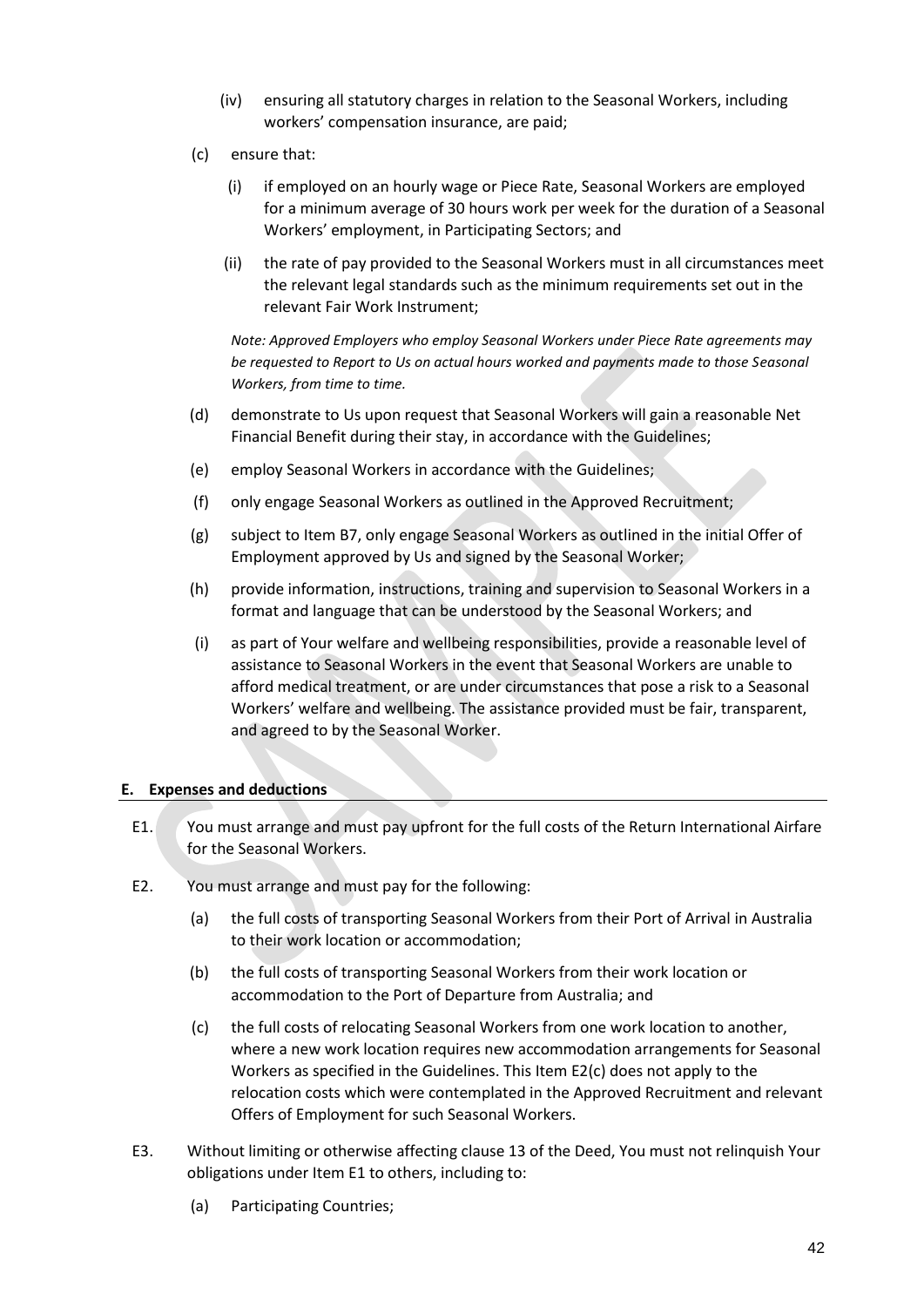- (b) Seasonal Workers;
- (c) Providers;
- (d) Subcontractors;
- (e) recruitment agents; or
- (f) financiers.

#### **Recoupment of International and Domestic Transportation**

E4. You may only recoup from each Seasonal Worker the costs over the amount (if any), specified in the Guidelines, for the Return International Airfare and domestic transportation for which You are deemed responsible for meeting under the Deed.

#### **Other expenses and deductions**

- E5. You must assist all Seasonal Workers You employ by paying for reasonable initial living expenses on their arrival, prior to the Seasonal Worker receiving their first payment of wages. Reasonable expenses include:
	- (a) reasonable clothing and equipment required to participate in employment;
	- (b) reasonable food and incidentals that are provided to a Seasonal Worker, prior to them receiving their first pay;
	- (c) subject to Item G2, accommodation, including any bond;
	- (d) subject to Item H2, transport to and from work;
	- (e) medical costs;
	- (f) health insurance; or
	- (g) any other expense that is authorised:
		- (i) by law;
		- (ii) a Fair Work Instrument;
		- (iii) under this Deed, including under the Guidelines; or
		- (iv) by Us in writing.
- E6. You may assist Seasonal Worker candidates and Seasonal Workers with the following expenses, where appropriate:
	- (a) passport;
	- (b) visa application charge;
	- (c) health check and/or x-ray; or
	- (d) police and/or character check.
- E7. Subject to Item E8, You may recoup the expenses specified in Items E2(a), E2(b), E4, E5 and E6 by reasonable instalments, in the form of a deduction from the Seasonal Worker's wages during their period of employment.
- E8. You must ensure that any deduction, including any alteration to a deduction, from the wages paid to Seasonal Workers:
	- (a) is consistent with the relevant Approved Recruitment;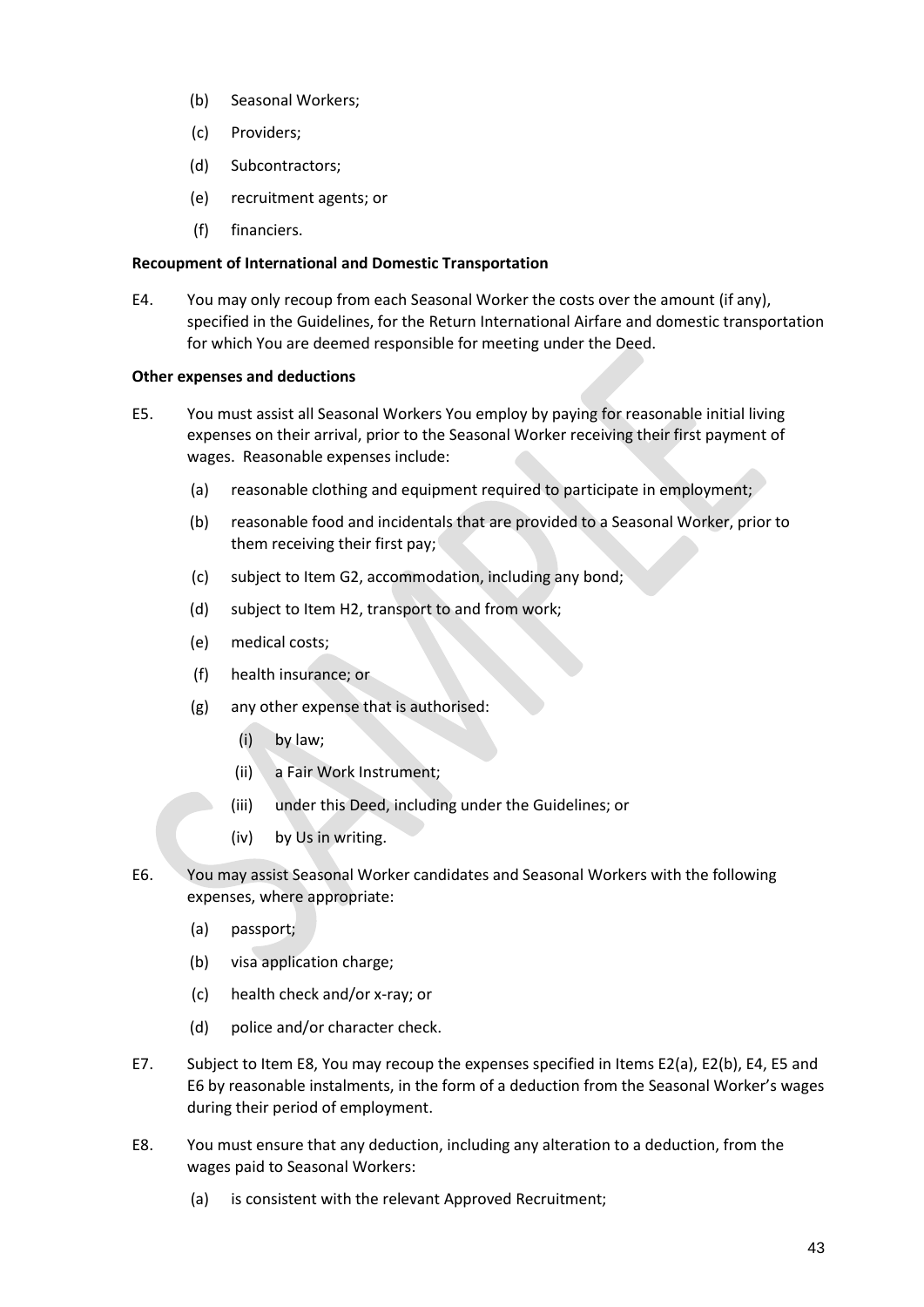- (b) is lawful and reasonable;
- (c) has been explained to and agreed to by the Seasonal Worker in writing;
- (d) does not exceed the cost of the expense the deduction is made for; and
- (e) does not result in Seasonal Workers having an inadequate amount of money remaining each week with which to pay for reasonable living expenses.
- E9. Notwithstanding anything else in this Item E, You must not charge Seasonal Workers, or deduct or withhold from Seasonal Workers' wages, any expenses that are not authorised pursuant to this Item E, or expenses that are incurred meeting Your statutory obligations and Your obligations under this Deed. Such expenses include expenses in relation to:
	- (a) the selection, recruitment and arrangement of accommodation and transport for Your Seasonal Workers;
	- (b) travel to Participating Countries;
	- (c) obtaining a license to recruit from a Participating Country;
	- (d) using a recruitment agent to recruit on Your behalf and any associated costs incurred or on-charged by the recruitment agent;
	- (e) welfare and wellbeing costs, unless expressly authorised under the Guidelines;
	- (f) uniforms or any branded clothing and/or apparel;
	- (g) measures, training and personal protective equipment for work health and safety; and
	- (h) administrative expenses incurred by You in relation to participation in the Seasonal Worker Programme, including time spent arranging pay slips, briefings, dispute resolution and community engagement for Seasonal Workers.
- E10. You must not offer Seasonal Workers any inducement other than what will be offered under the terms of the Offer of Employment and the assistance which must be provided to Seasonal Workers under this Deed.
- E11. You must provide regular payslips to Seasonal Workers in accordance with statutory requirements, which clearly set out gross pay, itemised deductions, tax, and net pay. You must instruct Seasonal Workers on how to correctly read their payslip.

#### <span id="page-43-0"></span>**F. Welfare and Wellbeing of Seasonal Workers**

- F1. You must, in accordance with the Guidelines:
	- (a) ensure that adequate arrangements are in place for the welfare and wellbeing of Seasonal Workers, as set out in Your approved Welfare and Wellbeing Plan (as amended from time to time under clause 12), Your Approved Recruitment and Your Offer of Employment (as amended from time to time under Item B7);
	- (b) not infringe upon Seasonal Workers' lawful ability to associate and move freely and unhindered outside of working hours;
	- (c) ensure that Seasonal Workers know how, and have the ability, to contact 000 and connect to the emergency service required;
	- (d) provide Seasonal Workers with a 24 hour per day, seven days per week emergency contact number and ensure the Seasonal Workers are aware that they can make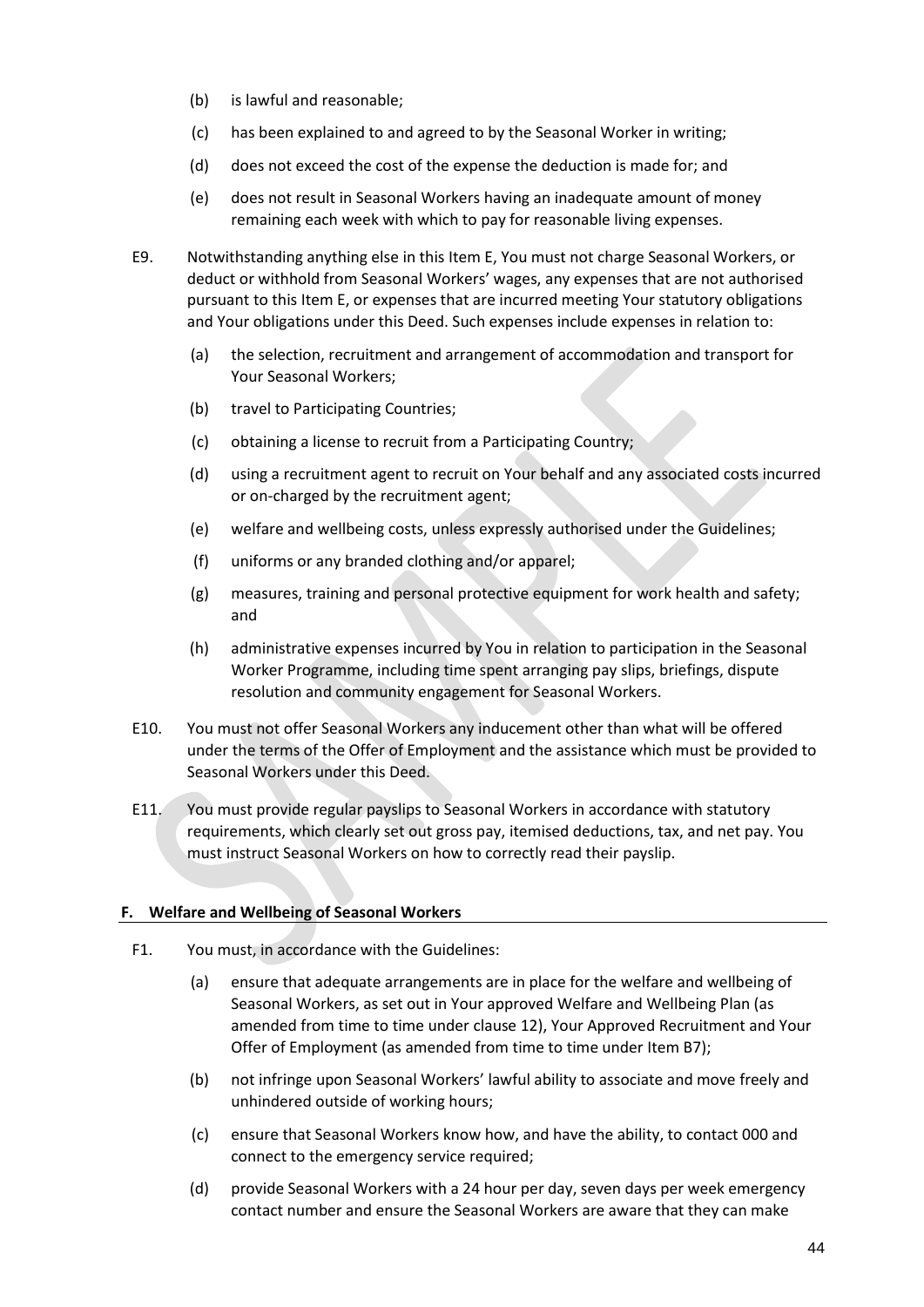contact with You or Your Personnel assigned for out of hours contact (as relevant) at any time on that number;

- (e) assist Seasonal Workers to access medical and allied health services and to make claims under health insurance as contemplated by Item F1(f) as appropriate;
- (f) ensure that all Seasonal Workers have and maintain adequate arrangements for health insurance during the period of their stay in Australia. The health insurance must cover in-patient and out-patient care and meet Seasonal Workers' visa obligations;
- (g) assist Seasonal Workers to regularly access opportunities for recreation and religious observance;
- (h) assist Seasonal Workers to participate in approved Australian Government funded training while in Australia and allow Seasonal Workers to attend training sessions, as agreed with Us;
- (i) monitor the progress, placement and wellbeing of all Seasonal Workers employed on a regular basis;
- (j) take any additional reasonable steps to ensure the welfare and wellbeing of Seasonal Workers;
- (k) ensure that at all times an appointed Welfare and Wellbeing Support Person is located within 300 kilometres of each Placement and is available to provide welfare and wellbeing support to the Seasonal Workers in accordance with this Deed and the Guidelines;
- (l) conduct and keep records of fortnightly face to face, in person, discussions between any relevant Welfare and Wellbeing Support Persons and the Seasonal Workers. If a face to face, in person, discussion is not an option due to the COVID-19 pandemic, You must conduct the discussion virtually with the Seasonal Workers; and
- (m) take all reasonable steps to address and, where possible, resolve any issues relating to the welfare and wellbeing of Seasonal Workers as soon as practicable.

#### <span id="page-44-0"></span>**G. Accommodation for Seasonal Workers**

- G1. Subject to clause 11 and in accordance with Your Approved Recruitment and Your Offer of Employment (as amended from time to time under Item B7), You must arrange accommodation that complies with any Guidelines and is fit for occupation and use for each Seasonal Worker employed by You.
- G2. A Seasonal Worker may elect to arrange her or his own accommodation, in which case You are prohibited from making any deductions for accommodation from that Seasonal Worker's wages.

#### <span id="page-44-1"></span>**H. Transportation for Seasonal Workers**

- H1. Subject to Items H2 and H4 and in accordance with the Guidelines, You must arrange transport for Seasonal Workers:
	- (a) between their places of accommodation and their places of work;
	- (b) between their places of accommodation and shopping facilities; and
	- (c) to and from the airport within Australia,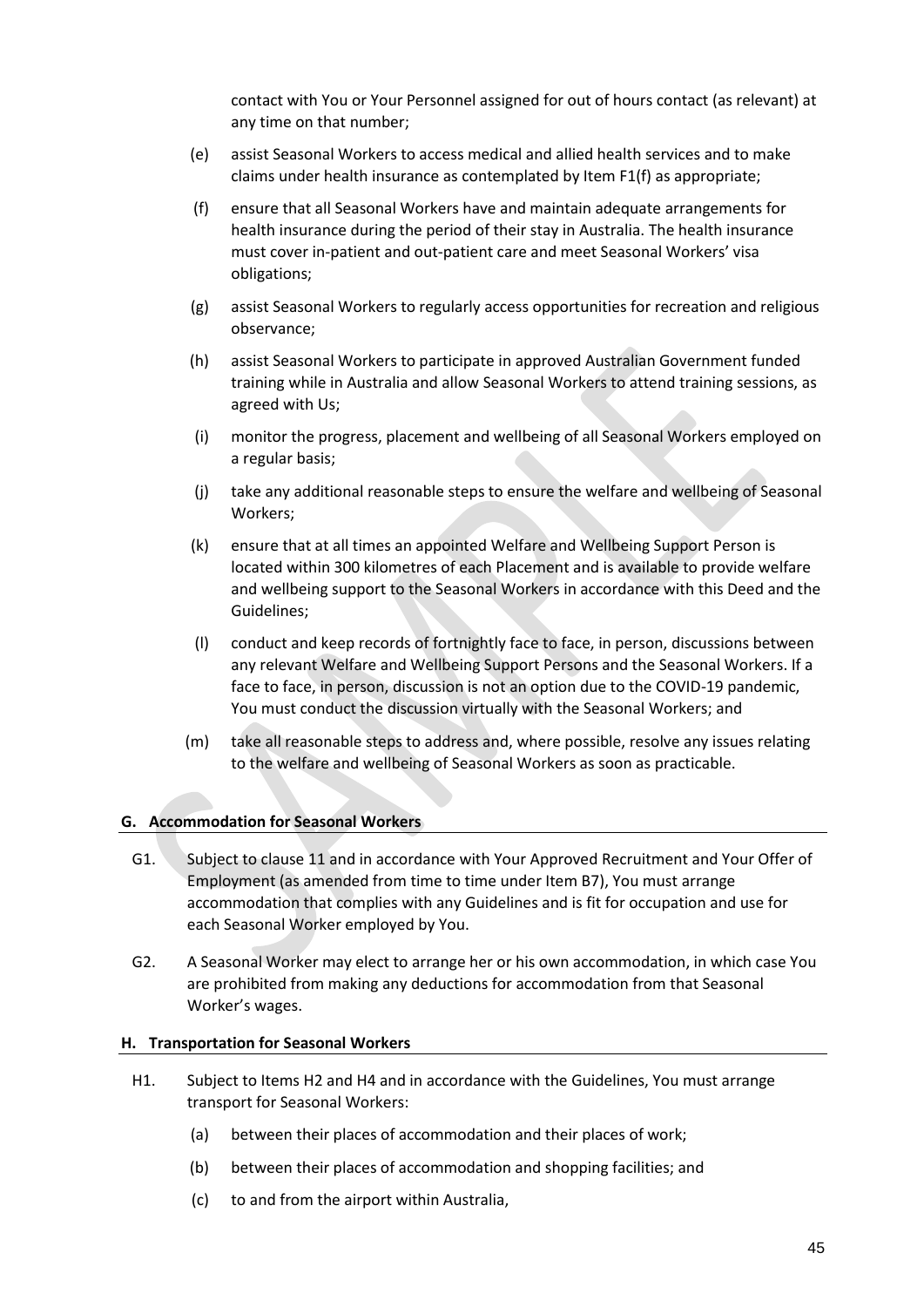which, in Our opinion, is:

- (d) appropriate in the circumstances;
- (e) affordable for Seasonal Workers; and
- (f) of a suitable standard of safety and comfort.
- H2. A Seasonal Worker may elect to arrange her or his own transport, in which case You must not make any deductions for transport from that Seasonal Worker's wages.
- H3. You must be aware of and comply with any work health and safety legislation or State and Territory Government and local government legislation and codes that may apply to the transport You arrange for Seasonal Workers.
- H4. Item H does not apply in relation to any Seasonal Worker who elects to make her or his own accommodation arrangements in accordance with Item G2.

#### <span id="page-45-0"></span>**I. Pre-Departure Briefing for Seasonal Workers**

You must contribute information and materials relevant to Seasonal Workers You employ in accordance with any Guidelines (including information on the local area they will be living in while in Australia, the type of work to be performed, the place of employment of Seasonal Workers and what they can expect in Australia) to Pre-Departure Briefings for Seasonal Workers in the relevant Participating Country conducted by the government of that country.

#### <span id="page-45-1"></span>**J. Arrival Briefings for Seasonal Workers**

- J1. You must provide a face to face, in person, Arrival Briefing for Seasonal Workers in Australia and involve community groups or organisations in the area where appropriate, in accordance with this Item J. If a face to face, in person, Arrival Briefing is not an option due to the COVID-19 pandemic, You must conduct the Arrival Briefing virtually with the Seasonal Workers.
- J2. You must comply with the requirements for Arrival Briefings, in accordance with the Guidelines.
- J3. You must invite and use reasonable endeavours to accommodate attendance at Arrival Briefings of:
	- (a) a representative from:
		- (i) the relevant union; and
		- (ii) the Fair Work Ombudsman; and
	- (b) if notified by Us, Our Personnel and other relevant persons,

to address Seasonal Workers at the Arrival Briefing or at an alternative time within seven Calendar Days of the Seasonal Workers arriving in Australia.

J4. In addition to the Arrival Briefing, You must ensure Seasonal Workers receive an induction on commencing work, which includes information on work health and safety arrangements and skills training, for each place of work.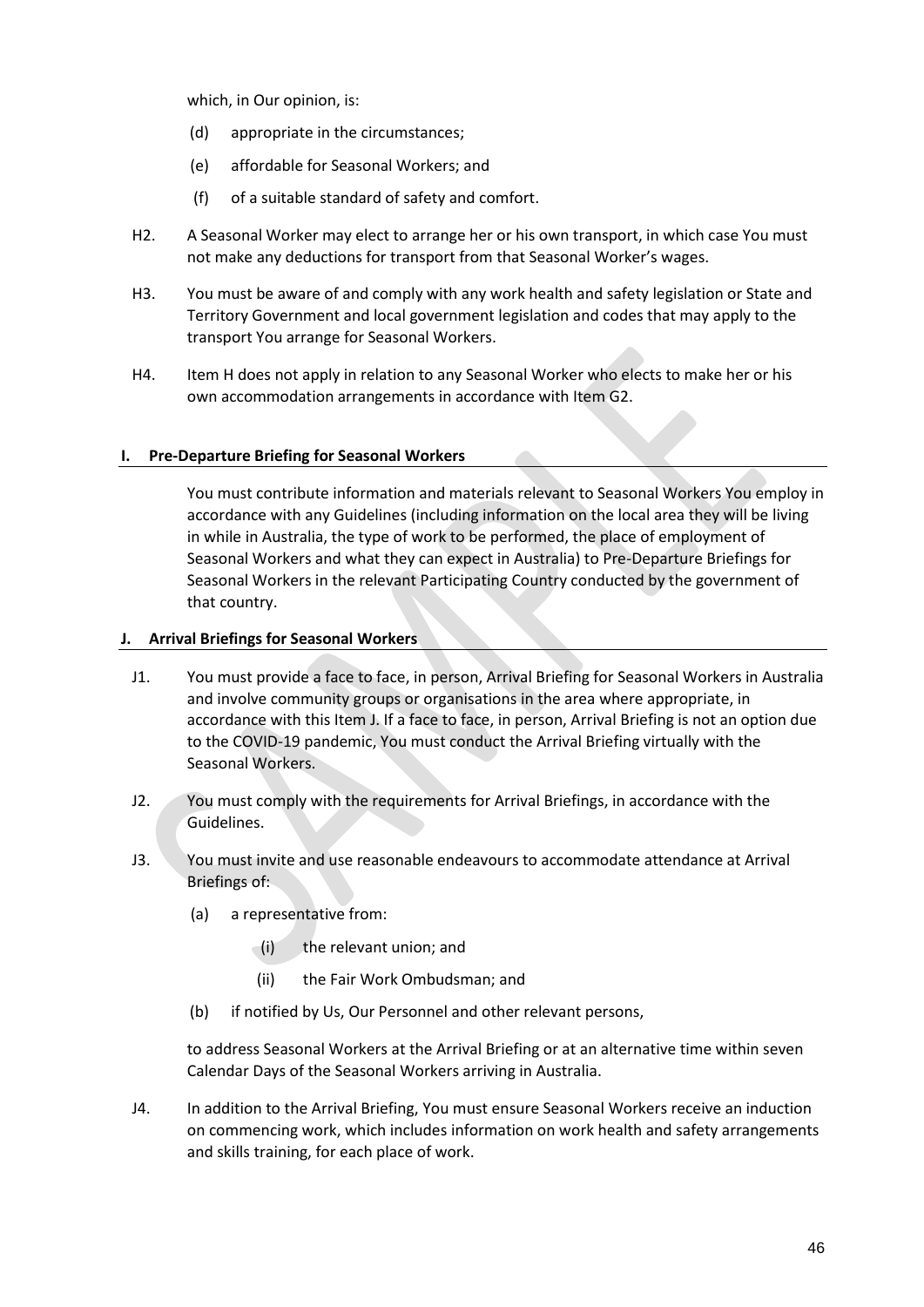#### <span id="page-46-0"></span>**K. Banking, taxation and superannuation**

- K1. To the extent permitted by law, You must facilitate access to personal banking for each Seasonal Worker, including assisting each Seasonal Worker with setting up an Australian personal bank account (if necessary).
- K2. You must assist each Seasonal Worker to apply for a tax file number and establish a superannuation account.
- K3. You must perform Your obligations under Items K1 and K2 within five Business Days of the relevant Seasonal Worker's arrival in Australia.

#### <span id="page-46-1"></span>**L. Departure to sending country**

- L1. You must assist Seasonal Workers to prepare to return home at the conclusion of their stay in Australia, including providing Seasonal Workers with information on how to claim their superannuation.
- L2. You must assist the Seasonal Workers You employ or have employed to depart Australia before their Subclass 403 (Temporary Work (International Relations)) visa in the Seasonal Worker Program stream (or such other Subclass visa as specified by the Commonwealth) expires.
- L3. You must provide Seasonal Workers with a face to face, in person, Departure Briefing that complies with the requirements in the Guidelines.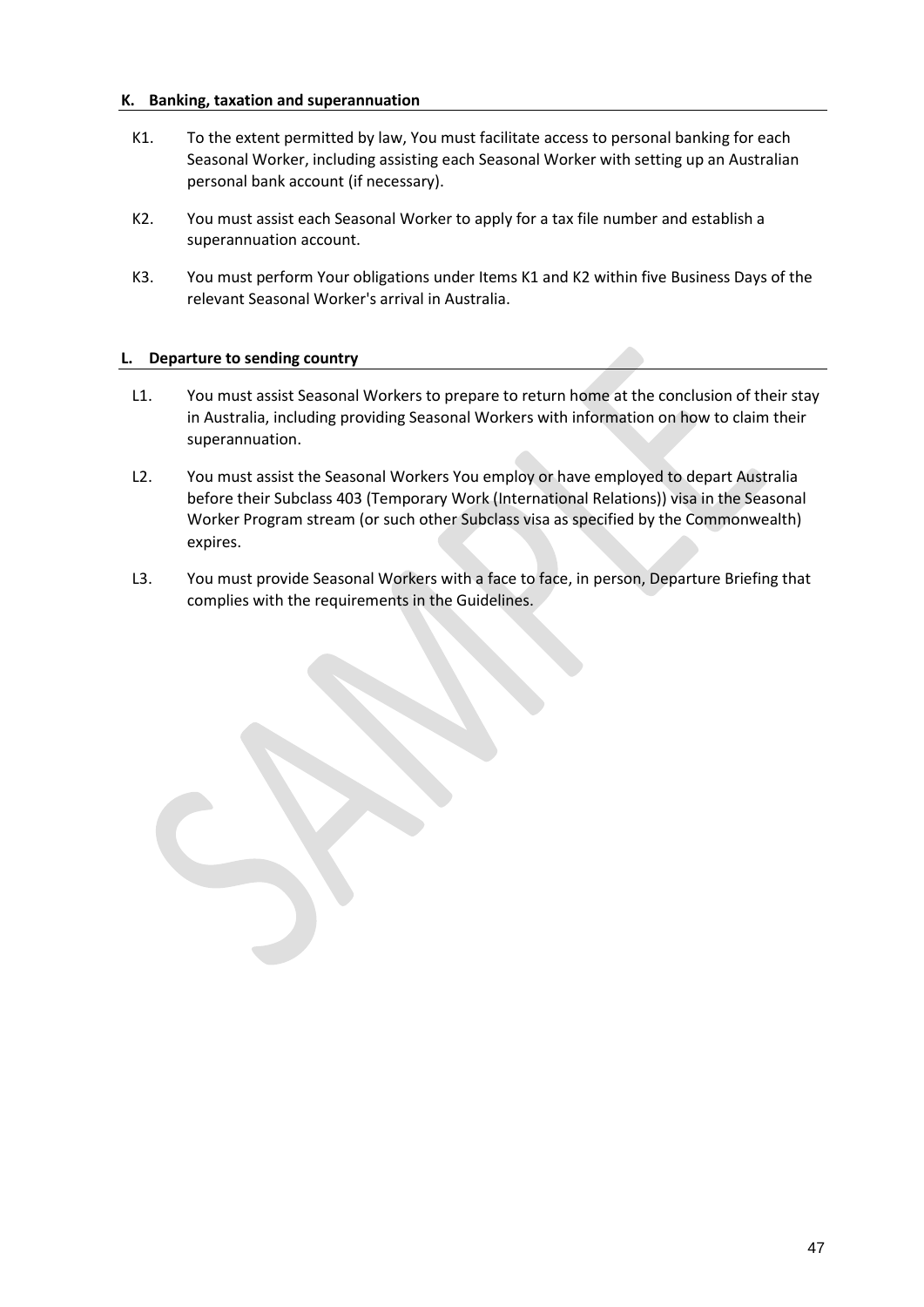## **SCHEDULE 2**

<span id="page-47-0"></span>**[Note: We will confirm any conditions which apply generally to You under this Deed in this Schedule. Other specific conditions may be imposed as a condition on an individual recruitment or in response to a Specified Event under clause 24.]**

Examples of conditions that may be imposed under this Schedule 2 include:

- a cap of seasonal workers You may recruit;
- requirement to advertise vacancies on jobsearch.gov.au;
- provide annual accountant prepared financial statements;
- only supply seasonal worker labour to certain companies;
- provide evidence of labour hire licence renewal annually (if applicable);
- only recruiting seasonal workers with relevant industry experience for certain types of work;
- invite the department to all on-arrival briefings at least 3 days prior to the briefing.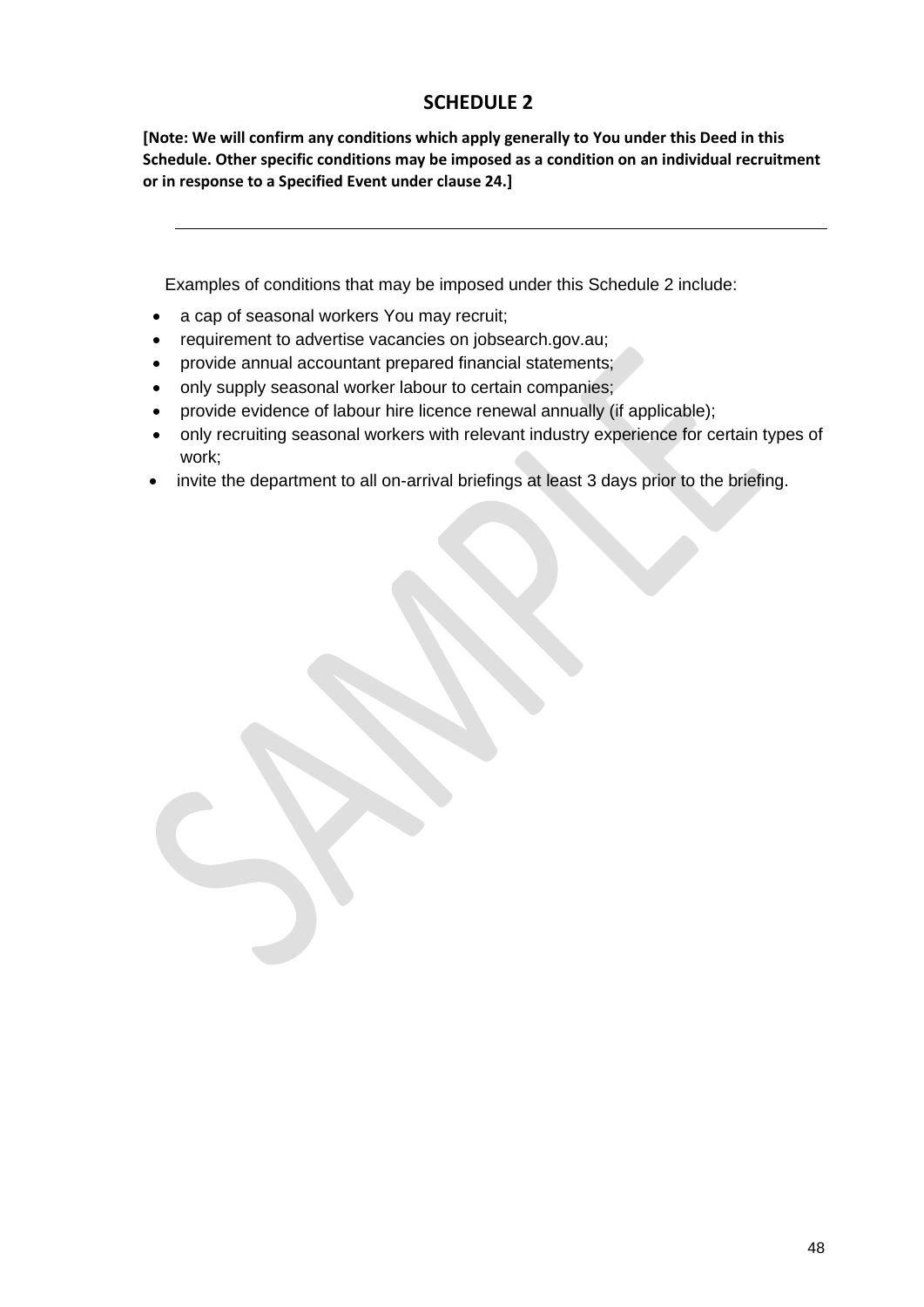## **SCHEDULE 3 - Restart Seasonal Workers**

<span id="page-48-0"></span>In accordance with claus[e 2.8,](#page-13-3) the Parties acknowledge and agree that:

- (a) Schedule 1 is amended in accordance with this Schedule 3; and
- (b) Schedule 1 (as amended by this Schedule 3) applies in respect of Restart Seasonal Workers.

#### **1. Insert new Items A11 and A12:**

- A11. Without limiting Items A9 or A10, You must:
	- (a) provide Us with written confirmation, prior to Us approving Your Recruitment Application for any Restart Seasonal Workers, that the relevant State and Territory Governments have approved/accepted Your COVID-19 management plan, including Your COVID-19 safe plan; and
	- (b) work with the relevant State and Territory Governments in relation to, and to ensure that, all Restart Seasonal Workers undertake the required Quarantine Arrangements on arrival in Australia and when moving between a State or Territory, including if a longer quarantine period is required for any Restart Seasonal Worker.
	- A12. For the purposes of this Schedule 3, "Quarantine Arrangement" means any mandatory or recommended quarantine requirement specified under any law, direction or advice provided by the Australian Government or a State or Territory Government concerning the COVID-19 pandemic.

#### **2. Insert new Items B2.A to B2.C preceding Item B2:**

- B2.A. To recruit a Restart Seasonal Worker, You must submit a recruitment proposal to Us, in a form specified by Us, including the following information:
	- (a) Your level of demand for Restart Seasonal Workers;
	- (b) the Restart Seasonal Workers' expected date of arrival and Port of Arrival;
	- (b) the preferred country of origin of the Restart Seasonal Workers;
	- (c) the proposed flight arrangements (including any charter or regular scheduled flights) for the Restart Seasonal Workers;
	- (d) location of the first Placement for Restart Seasonal Workers;
	- (e) details of who is covering the costs of Quarantine Arrangements for the Restart Seasonal Workers;

*Note: Under Item E9(j), You must not charge Restart Seasonal Workers, or deduct or withhold from Seasonal Workers' wages, costs in relation to Quarantine Arrangements on arrival in Australia.*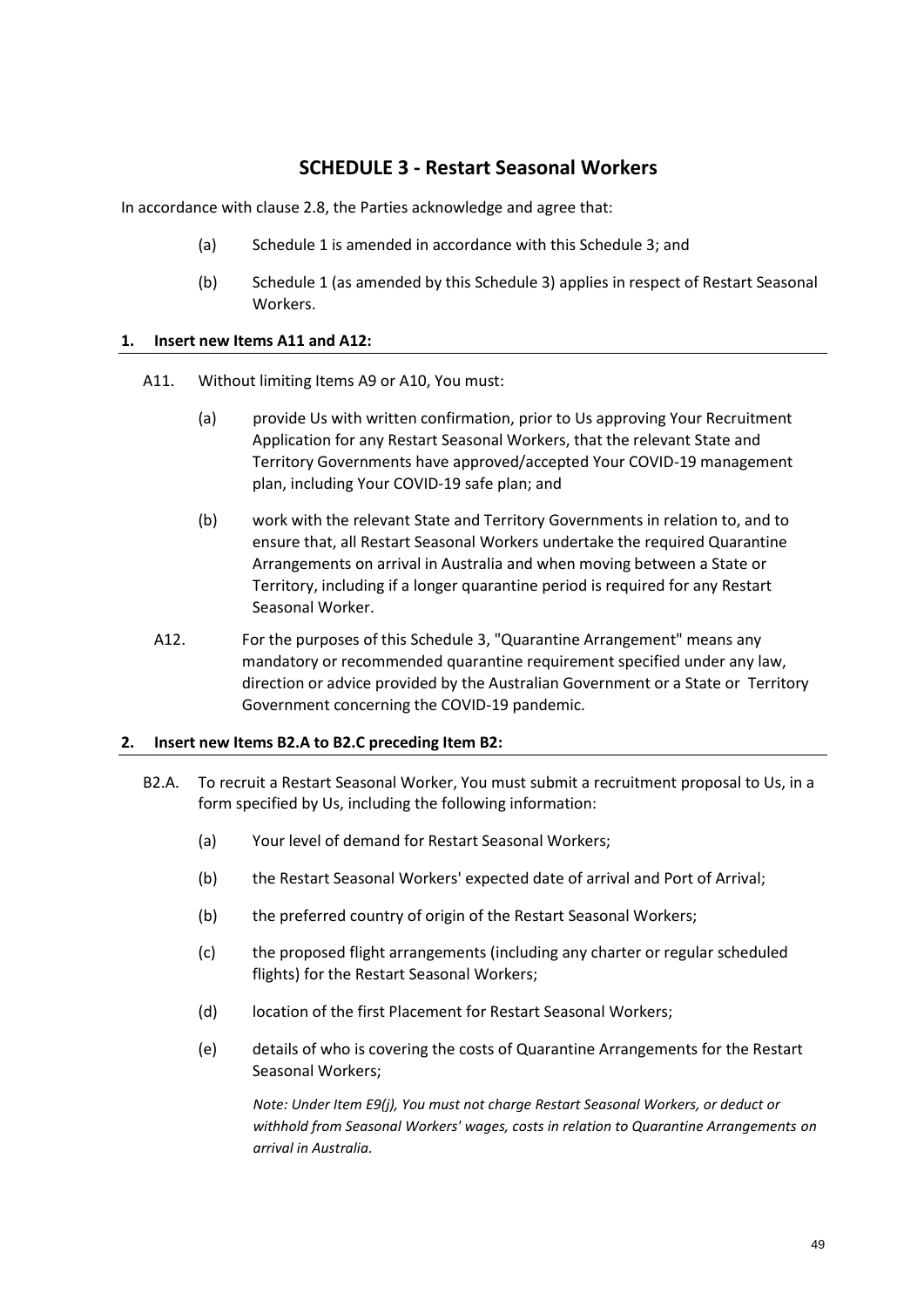- (f) a copy of Your relevant State or Territory COVID-19 management plan and COVID-19 safe plan which You are required to have in place under Item A9; and
- (g) any other information notified to You by Us, including information required by the relevant State or Territory Government (including the Chief Health Officer).
- B2.B. We will provide Your recruitment proposal submitted under Item B2.A to the relevant State or Territory Government for assessment.
- B2.C. If and when Your recruitment proposal is approved by the relevant State or Territory Government, We will Notify You and You may submit a Recruitment Application for that recruitment proposal under Item B5.

#### **3. Delete the 'and' after Item B3(e) and renumber Item B3(f) as Item B2(h).**

#### **4. Insert the following text at Items B3(f) and (g):**

- (f) the details of any State or Territory Government facilitation requirements, including domestic border exemption arrangements;
- (g) the details of domestic travel arrangements for the Restart Seasonal Workers if required; and

#### **5. Insert new Item B6.1 after Item B6:**

B6.1. Without limiting Our discretion under Items B5 or B6, prior to Us approving Your Recruitment Application for Restart Seasonal Workers, We will seek the endorsement of the relevant State or Territory Chief Health Officer, or their authorised delegate.

#### **6. Delete the 'and' after Item C2(k) and replace the full-stop at Item C2(l) with a semicolon and insert 'and'.**

#### **7. Insert the following text at Item C2(m):**

- (m) details of the Quarantine Arrangements, including:
	- (i) the location of the quarantine facility; and
	- (ii) a notification that the Restart Seasonal Workers will not be charged any costs associated with the Quarantine Arrangements on arrival in Australia.

#### **8. Delete text at Item E1 and replace with the following text, including new Item E1.1:**

- E1 Where a Return International Airfare is available for a Restart Seasonal Worker, You must arrange and pay upfront the full costs of the Return International Airfare.
- E1.1 If a Return International Airfare is not available for a Restart Seasonal Worker (or one has not been purchased if You are an Alternative Approved Employer) and You purchase a One-Way International Airfare, You must arrange and pay upfront the full costs of the One-Way International Airfare.

#### **9. Delete text at Item E2 and replace with the following text:**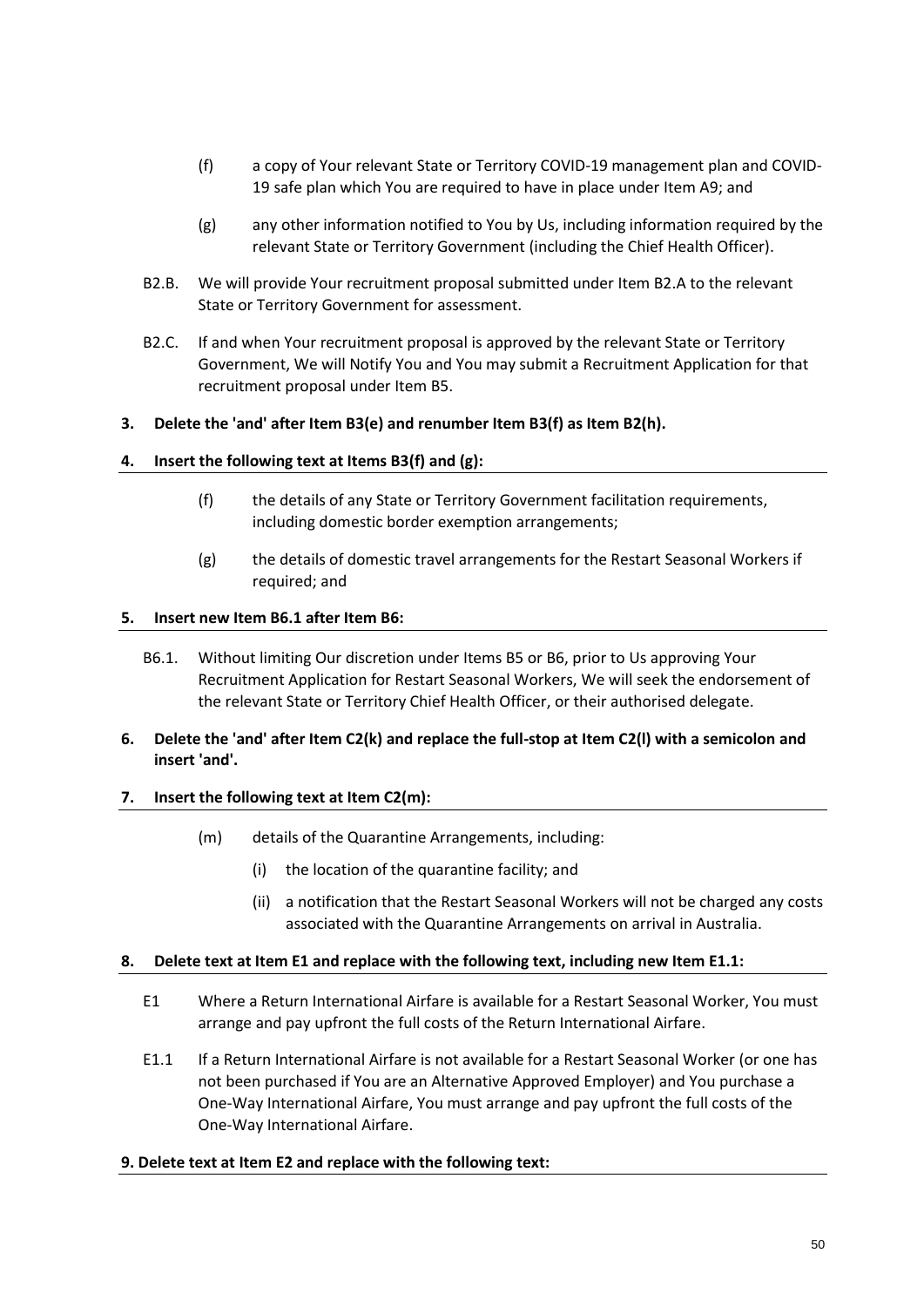- E2. You must arrange and must pay for the following:
	- (a) the full costs of transporting Restart Seasonal Workers:
		- (i) from their Port of Arrival in Australia to the quarantine facility;
		- (ii) between the quarantine facility and their work location or accommodation; and
		- (iii) from their work location or accommodation to their Port of Departure from Australia; and
	- (b) the full costs of relocating Restart Seasonal Workers from one work location to another, where a new work location requires new accommodation arrangements for Restart Seasonal Workers as specified in the Guidelines. This Item E2(b) does not apply where the relevant new work location and new accommodation arrangements were contemplated in the Approved Recruitment and relevant Offers of Employment for such Restart Seasonal Workers.

*Note: If a new work location or new accommodation arrangement were not contemplated in the Approved Recruitment and relevant Offers of Employment, You must submit and receive approval for a new Recruitment Application under Item B2 (and any associated recruitment proposal under Item B2A) prior to relocating such Restart Seasonal Workers.* 

#### **10. Amend the reference to "Item E1" in Item E3 to "Item E1 and Item E1.1".**

#### **11. Delete text at Item E4 and replace with the following text:**

- E4 In respect of the Return International Airfares, One-Way International Airfares and domestic transportation for the Restart Seasonal Workers (other than those Restart Seasonal Workers who are redeployed to You from an Alternative Approved Employer, in which case Item M5 will apply), You:
	- (a) are not entitled to recoup the first \$300 for the cost of travel (including in respect of the cost of any Return International Airfare or One-Way International Airfares) for each Restart Seasonal Worker in accordance with Your obligations under the Deed and Guidelines;
	- (b) subject to Item E4(a), may recoup the actual cost of a Return International Airfare or any One-Way International Airfare, up to the relevant amount determined by Us and specified on SWP Online at the time of purchase of the relevant airfare, from each Restart Seasonal Worker through deductions from their wages; and

*Note: For example, under Items E4(a) and E4(b), if You pay \$300 for the first One-Way International Airfare purchased, You are entitled to recoup the actual cost of the second One-Way International Airfare purchased up to the relevant amount determined by Us and specified on SWP Online at the time of purchase without applying the \$300 reduction.* 

(c) must pay any remaining amount for the Return International Airfare or One-Way International Airfares, and domestic transportation for which You are deemed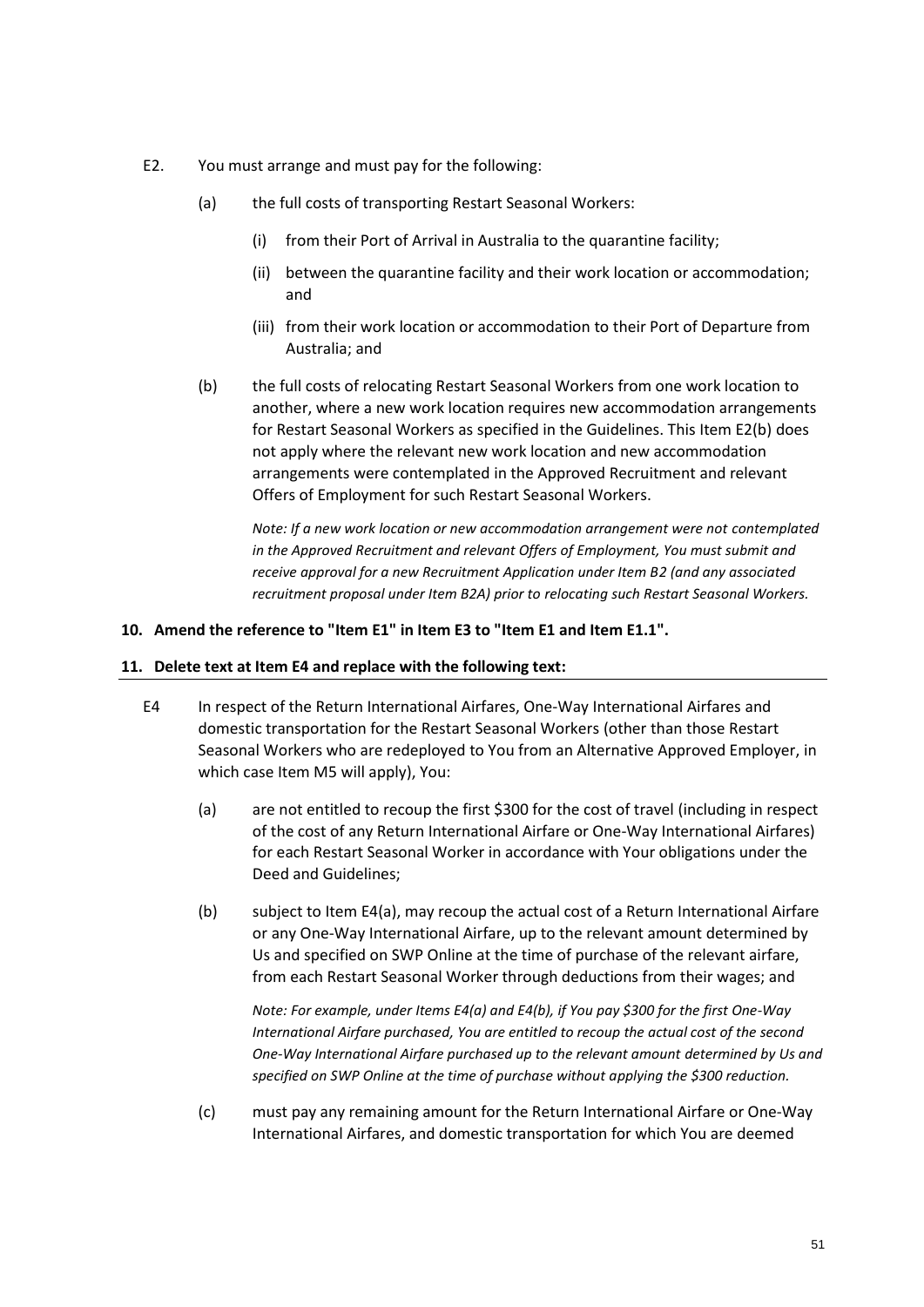responsible for meeting under the Deed, and must not recoup these amounts from the Restart Seasonal Workers.

#### **12. Delete 'E2(b),' from Item E7.**

#### **13. Delete the 'and' after Item E9(g) and replace the full-stop at Item E9(h) with a semicolon.**

#### **14. Insert the following text at Item E9(i) and (j):**

- (i) health insurance during the period a Restart Seasonal Worker is in Quarantine Arrangements on arrival in Australia; and
- (j) all costs in relation to a Restart Seasonal Worker's Quarantine Arrangements on arrival in Australia, including in respect of accommodation arrangements.

*Note: Subject to any arrangements made by the relevant State or Territory Governments, You may be required to cover some or all of the quarantine costs.*

#### **15. Delete text at Item F1(f) and replace with the following text:**

(f) ensure that all Restart Seasonal Workers have and maintain adequate arrangements for health insurance during the period of their stay in Australia. This health insurance must include cover for the quarantine period on arrival and continue up to the date of departure from Australia. The health insurance must cover in-patient and out-patient care, repatriation costs for serious injury or death, and meet Restart Seasonal Workers' visa obligations;

#### **16. Replace the title of Item J as follows:**

#### **J. Arrival Briefings and Reports for Restart Seasonal Workers**

#### **17. Delete text at Item J3 and replace with the following:**

- J3. You must invite and use reasonable endeavours to accommodate attendance (including virtual attendance if applicable) at Arrival Briefings of:
	- (a) a representative from:
		- (i) the relevant union; and
		- (ii) the Fair Work Ombudsman; and
	- (b) if notified by Us, Our Personnel and other relevant persons,

to address Restart Seasonal Workers at the Arrival Briefing or at an alternative time within seven Calendar Days of the Restart Seasonal Workers finishing their quarantine period following their arrival in Australia.

#### **18. Insert new Items J5. and J6. as follows:**

J5. Under clause 8.2(a)(ii), You must within twenty Business Days of the Restart Seasonal Workers arriving in Australia, provide a report ('**Initial Arrival Report**') to Us that includes: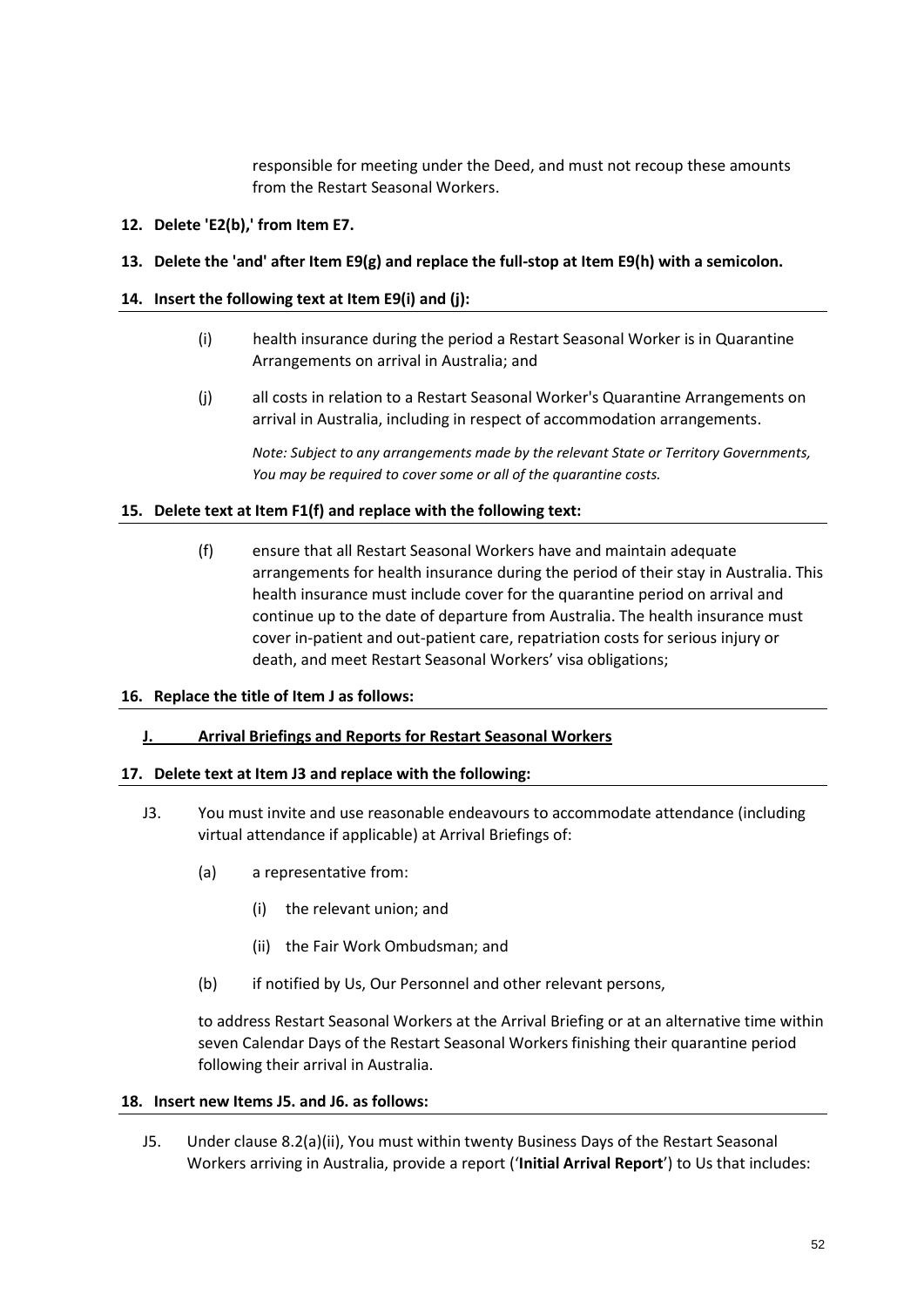- (a) the dates of arrival of the Restart Seasonal Workers in Australia, and if any did not arrive as expected, why;
- (b) a list of the Restart Seasonal Workers' names, dates of birth, visa expiry dates and country of origin; and
- (c) attached details of all domestic transfer costs.
- J6. Under clause 8.2(b), You must within twenty Business Days of the Restart Seasonal Workers finishing their quarantine period following their arrival in Australia, provide a report ('**Subsequent Arrival Report**') for those Restart Seasonal Workers that includes:
	- (a) a pay summary for the Restart Seasonal Workers showing their gross and net pay after tax and deductions since they commenced work;
	- (b) confirmation that You have assisted the Restart Seasonal Workers with obtaining tax file numbers, and opening bank and superannuation accounts;
	- (c) confirmation the Arrival Briefing was delivered and covered all the essential subject matter as required under the Deed; and
	- (d) in respect of the Restart Seasonal Workers' Return International Airfares, either:
		- (i) attached details of the Restart Seasonal Workers' Return International Airfare including the receipt (proof of purchase), itinerary and confirmation of the airline flight details; or
		- (ii) if applicable, notification that You were unable to purchase an upfront Return International Airfare prior to the Restart Seasonal Workers departing for Australia.

#### **19. Delete text at Item K3 and replace with the following:**

K3. You must perform Your obligations under Items K1 and K2 within five Business Days of the relevant Restart Seasonal Worker finishing their quarantine period following their arrival in Australia.

#### **20. Delete heading to Item L, and replace with the following:**

#### **L. Departure and Air Travel Requirements**

#### **21. Insert the following text at new Items L4 to L6:**

- L4. At least six weeks prior to the date when Restart Seasonal Workers are due to return to their home country, You must provide the following details to Us via SWP Online or otherwise in writing:
	- (a) the intended date of departure for those Restart Seasonal Workers; and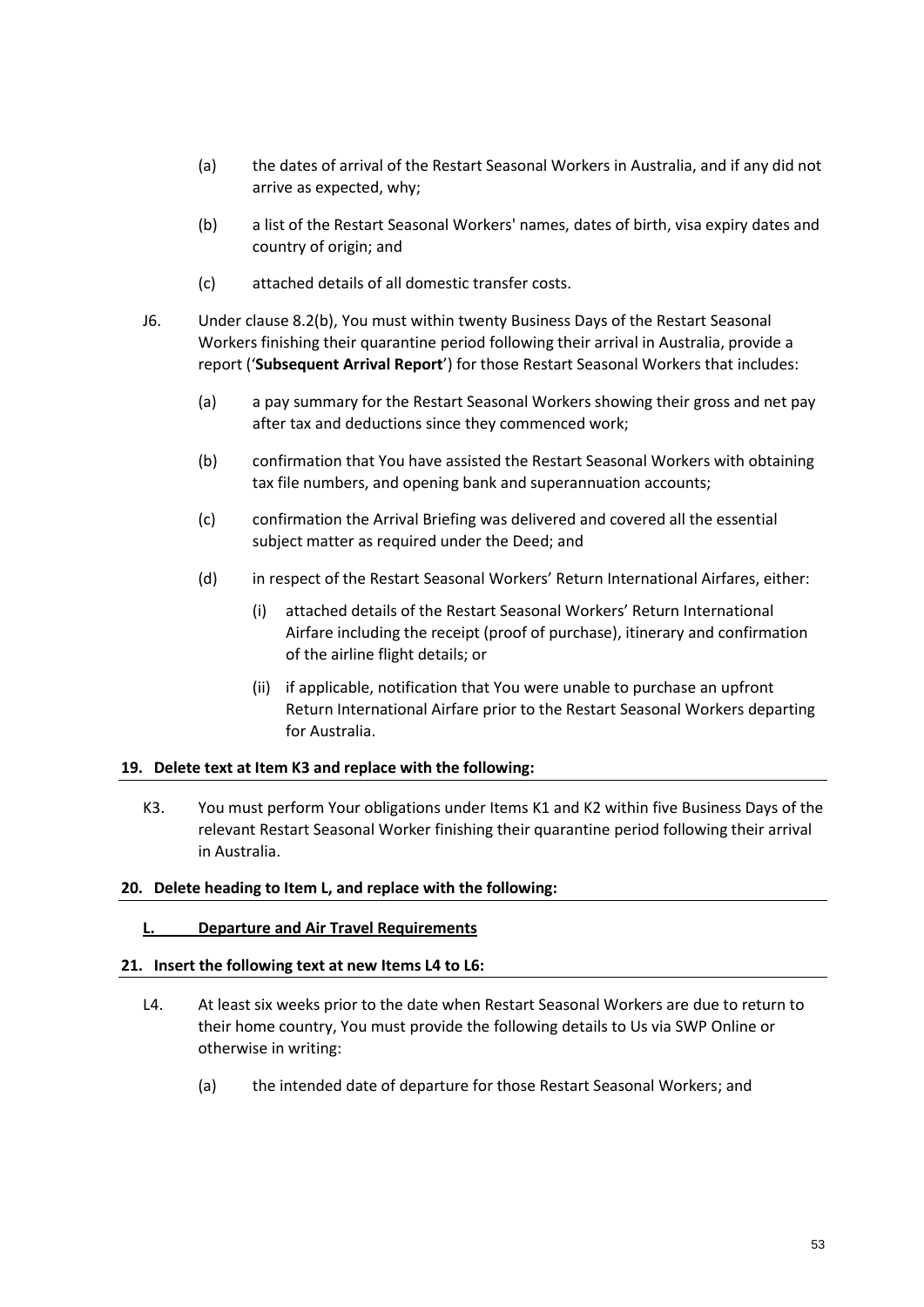- (b) if You have already purchased an international flight for the Restart Seasonal Workers to return to their home country, the relevant flight details (including the details of any applicable charter flight).
- L5. If You were unable to purchase a Return International Airfare for a Restart Seasonal Worker prior to their departure from their home country, then at least 6 weeks prior to the intended date of departure for the Restart Seasonal Worker to their home country (or such other timeframe as agreed in advance in writing by Us), You must:
	- (a) purchase a One-Way International Airfare for the Restart Seasonal Worker to return to their home country; or
	- (b) if a charter flight is the only available option to support the intended date of departure, You must arrange the charter flight to return to their home country.
- L6. When You book international flights for the Restart Seasonal Workers (whether a Return International Airfare or a One-Way International Airfare), You must confirm with the relevant flight operator (including the charter flight operator where applicable) that:
	- (a) a COVID-19 pandemic pre-boarding screening, questionnaire and temperature check will be undertaken;
	- (b) face masks will be provided for Restart Seasonal Workers during the flight;
	- (c) any other Australian Government and relevant State or Territory Government requirements for incoming or outgoing flights (as the case may be) to Australia are met; and
	- (d) for outgoing flights, any requirements of the receiving country for the flight in relation to the COVID-19 pandemic will be met.

#### **22. Insert the following text at new Item M:**

#### **M. Restart Seasonal Workers redeployed to Alternative Approved Employers**

- M1. For the purposes of this Item M and subject to Item M7, the Parties acknowledge that a Restart Seasonal Worker may only be redeployed to an Alternative Approved Employer where:
	- (a) that redeployment has been agreed to by Us under an approved Recruitment Application with the Alternative Approved Employer; and
	- (b) the Restart Seasonal Worker has agreed to the redeployment with the Alternative Approved Employer via an updated Offer of Employment provided by the Alternative Approved Employer.
- M2. The Parties agree that:
	- (a) unless otherwise specified, notified by Us or agreed by the Parties in writing, the provisions of this Deed apply to redeployed Restart Seasonal Workers in the same way as Restart Seasonal Workers; and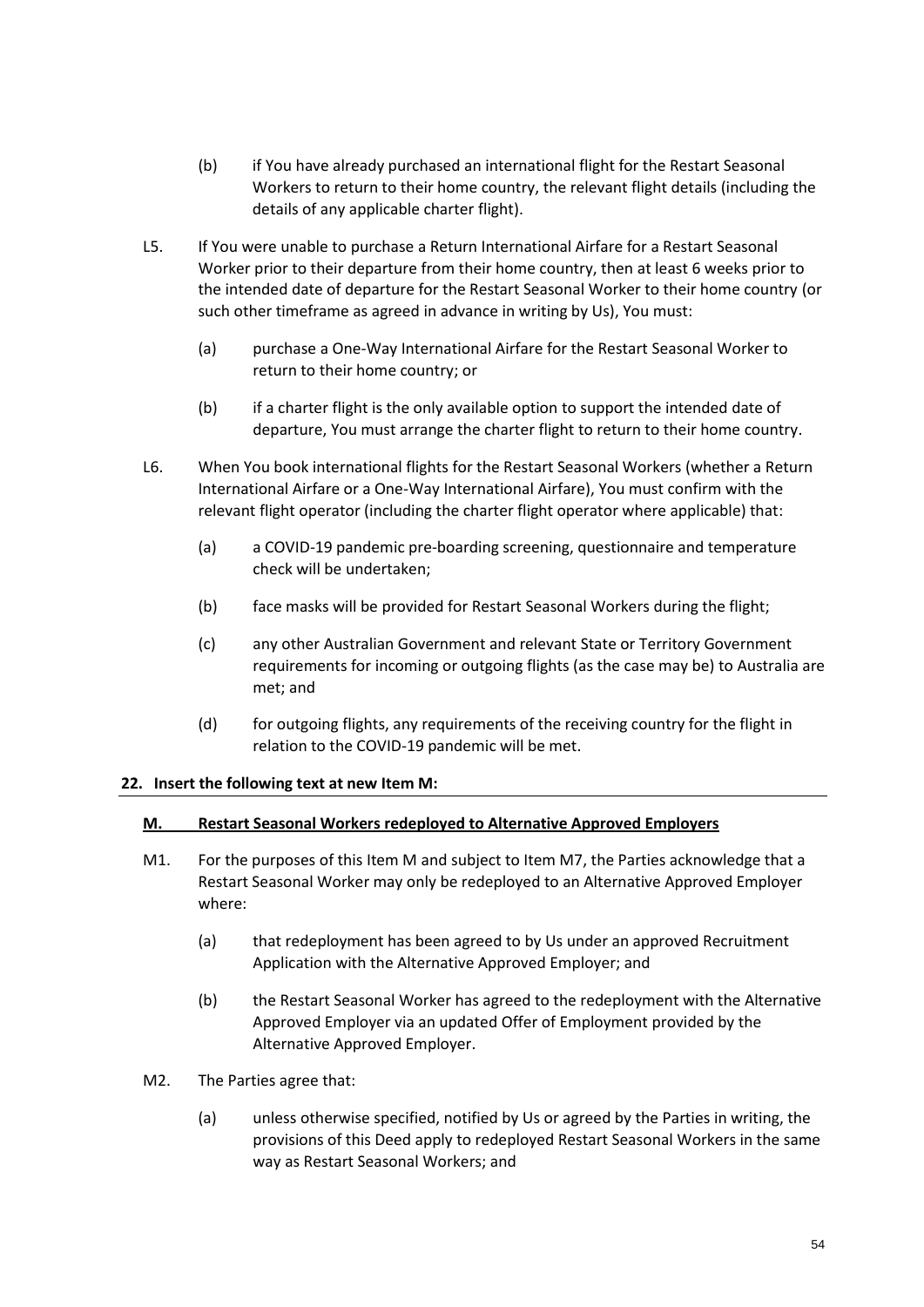- (b) accordingly, if You are the Alternative Approved Employer who has accepted a redeployed Restart Seasonal Worker, You will be bound by the provisions of this Deed in respect of the redeployed Restart Seasonal Worker.
- M3. Without limiting Item M2, Item M4 applies if a Restart Seasonal Worker is being redeployed by You to an Alternative Approved Employer.
- M4. In respect of an outgoing flight for the redeployed Restart Seasonal Worker which You have purchased (whether a Return International Airfare or a One-Way International Airfare) for the Restart Seasonal Worker to return to their home country, You must inform the Alternative Approved Employer of the outgoing flight information, and provide to the Restart Seasonal Worker the physical ticket or booking reference (as applicable) for the outgoing flight.
- M5. Without limiting Item M2, Item M6 applies if You are the Alternative Approved Employer who has accepted a redeployed Restart Seasonal Worker.
- M6. In respect of any One-Way International Airfare purchased by You for a Restart Seasonal Worker to return to their home country, or domestic transportation purchased by You for the Restart Seasonal Worker, You:
	- (a) are not entitled to recoup the first \$300 for the cost of that travel (including in respect of the cost of any One-Way International Airfare) for each Restart Seasonal Worker in accordance with Your obligations under the Deed and Guidelines;
	- (b) subject to Item M6(a), may recoup the actual cost of any One-Way International Airfare paid for by You, up to the relevant amount determined by Us and specified on SWP Online at the time of purchase of the relevant airfare, from the Restart Seasonal Worker through deductions from their wages; and
	- (c) must pay any remaining amount for the One-Way International Airfare, and domestic transportation for which You are deemed responsible for meeting under the Deed, and must not recoup these amounts from the Restart Seasonal Worker.
- M7. Nothing in this Item M limits or otherwise affects the Parties' respective rights and obligations under the Deed in respect of the transfer of Seasonal Workers (including any Restart Seasonal Worker) to an Alternative Approved Employer.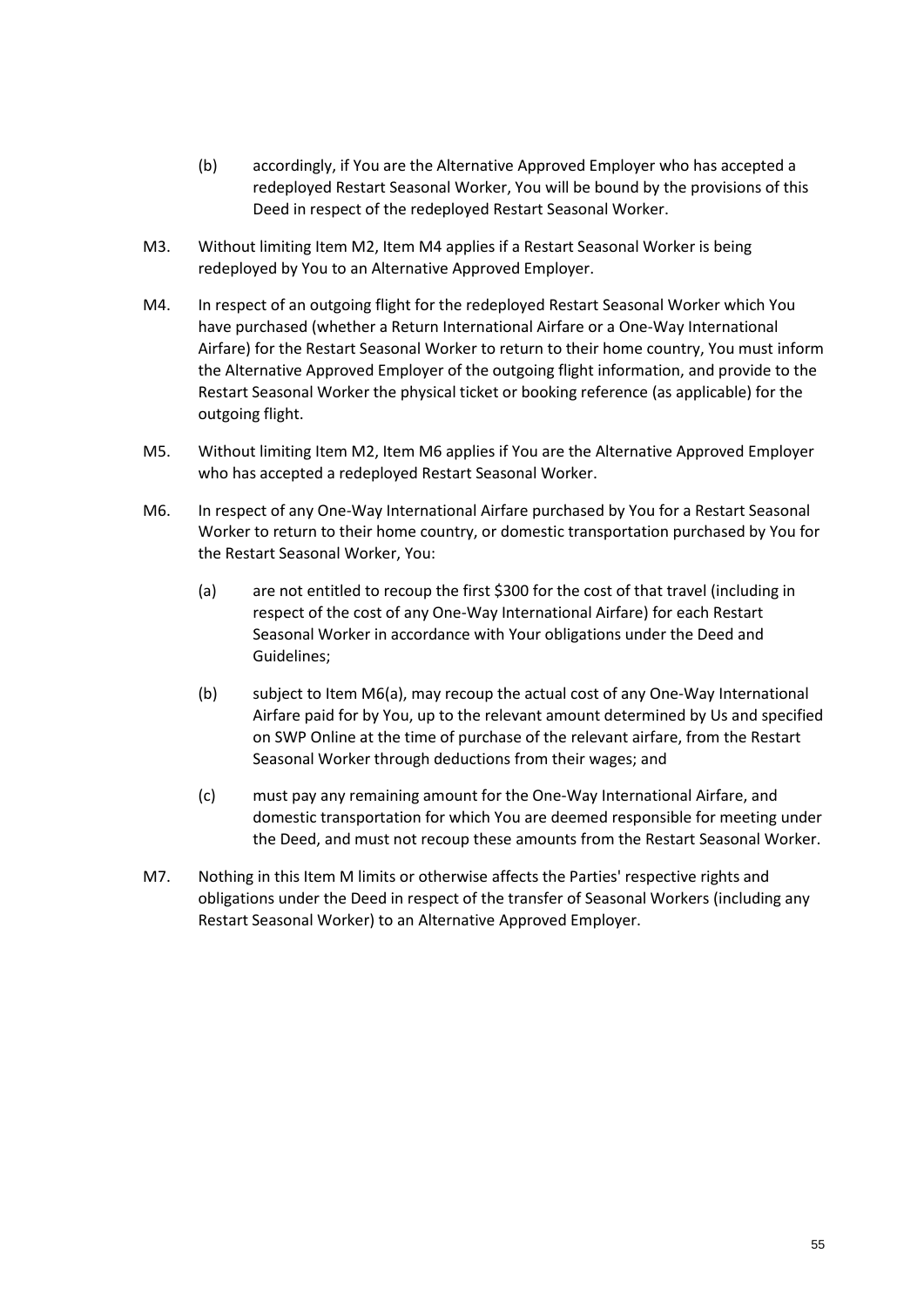# Signatures

| EXECUTED by the Parties as a Deed.                                                                                                                                                                 |                      |      |
|----------------------------------------------------------------------------------------------------------------------------------------------------------------------------------------------------|----------------------|------|
| SIGNED SEALED AND DELIVERED for and<br>on behalf of the Commonwealth of<br>Australia as represented by the<br>Department of Education, Skills and<br>Employment by:                                |                      |      |
| "Name of signatory"                                                                                                                                                                                | Signature            | Date |
| Position                                                                                                                                                                                           |                      |      |
| In the presence of:                                                                                                                                                                                |                      |      |
| "Name of witness"                                                                                                                                                                                  | Signature of witness | Date |
| NOTE: Choose the appropriate signature block for the Approved Employer from the<br>alternatives below and delete the others.<br>Where Approved Employer is a Trustee of a Trust use the following: |                      |      |
| SIGNED SEALED AND DELIVERED by:                                                                                                                                                                    |                      |      |
| ^Trustee of [insert Trust Name]Approved<br>Employer Name^                                                                                                                                          | Signature            | Date |
| In the presence of:                                                                                                                                                                                |                      |      |
| "Name of witness"                                                                                                                                                                                  | Signature of witness | Date |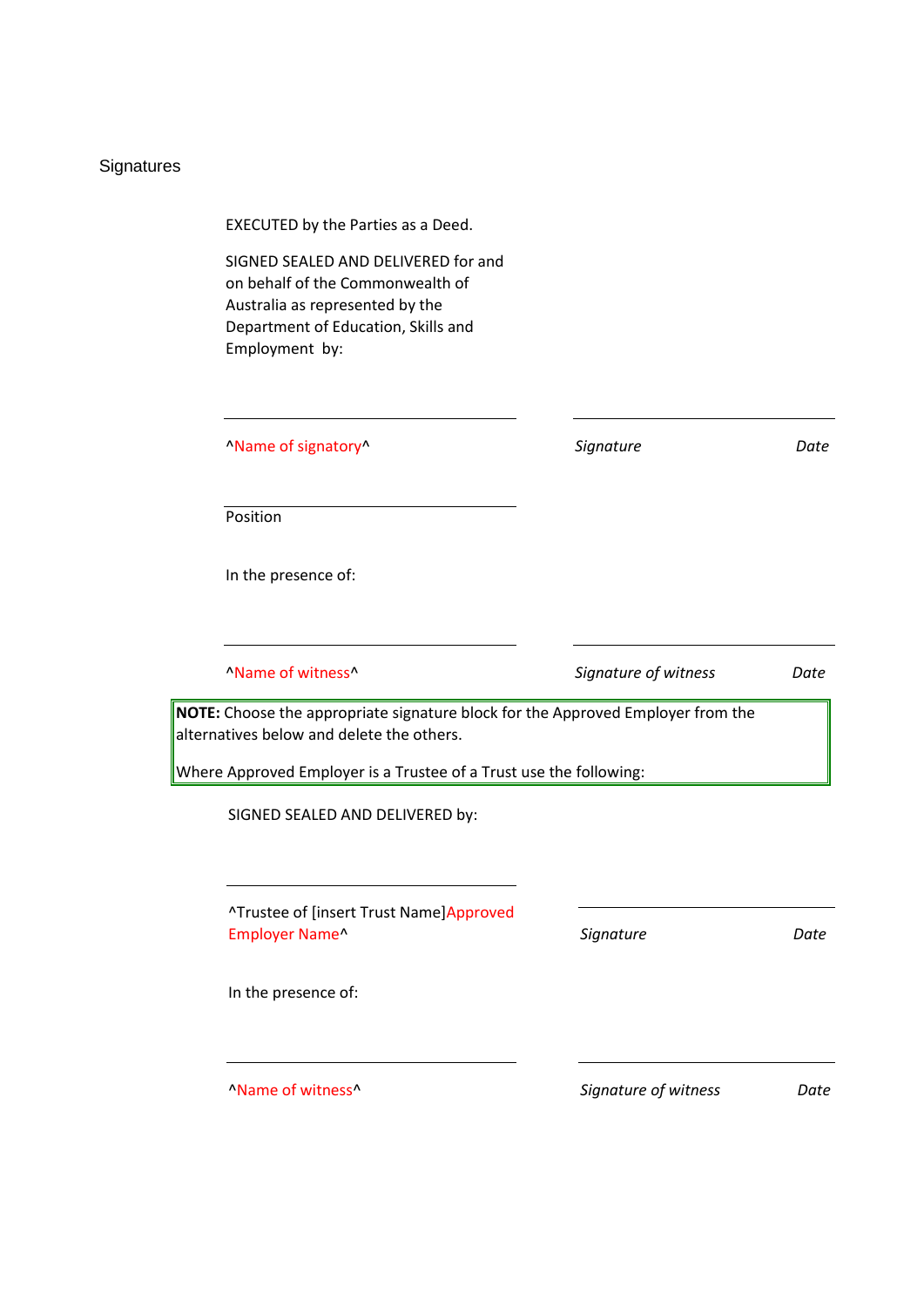Where Approved Employer is a **company** use the following:

SIGNED SEALED AND DELIVERED for and on behalf of (^insert company name) (^insert company ACN or ABN) in accordance with the requirements of section 127 of the *Corporations Act 2001* by:

| Name of Director           | Signature            | Date |
|----------------------------|----------------------|------|
| In the presence of:        |                      |      |
| Name of witness            | Signature of witness | Date |
| And by                     |                      |      |
| Name of Director/Secretary | Signature            | Date |
| In the presence of:        |                      |      |
|                            |                      |      |
| Name of witness            | Signature of witness | Date |